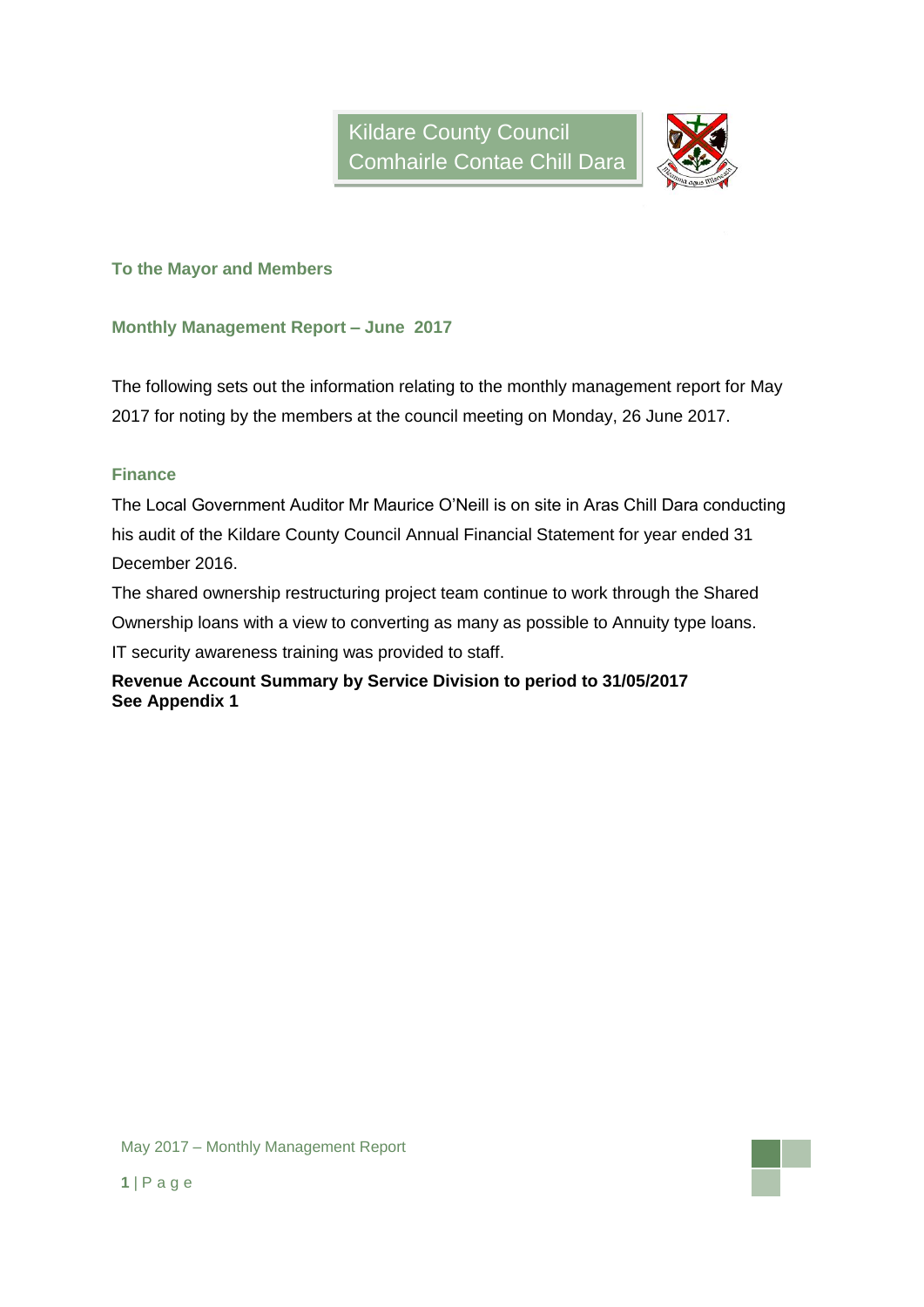# **Housing**

# **Capital Delivery Report**

| <b>Location</b>       | <b>No. of Units</b> | <b>Status June 2017</b>                                                                                       |
|-----------------------|---------------------|---------------------------------------------------------------------------------------------------------------|
| Highfield/The         | 19 units            | Construction commenced on site December 2016. Contractor:                                                     |
| Paddocks, Kilcock     |                     | Kercon Construction.                                                                                          |
|                       |                     | Construction programme: 11 months.                                                                            |
|                       |                     | Revised Part 8 for the replacement of two units to one unit. Part<br>8 on display 2 May 2017 to 16 June 2017. |
|                       |                     | Submissions by 4 July 2017.                                                                                   |
|                       |                     | MD Meeting: 12 July 2017                                                                                      |
|                       |                     |                                                                                                               |
| Athgarvan Road,       | 13 units            | Initial approval Stage 4 received Q1 2017.                                                                    |
| Newbridge             |                     | Original contractor unable to stand over original tender.                                                     |
|                       |                     | Revised stage 4 approval received 28 <sup>th</sup> April 2017                                                 |
|                       |                     | The Council is finalising documentation in connection with the                                                |
|                       |                     | award of contract and letter of Intent issued.                                                                |
| Dominican Priory,     | Family Hub x 7      | Work completed and initial transfers being progressed.                                                        |
| Athy                  | units               |                                                                                                               |
| Tankardsgarden,       | 4 units             | Tender for design team services issued to the National                                                        |
| Newbridge             |                     | Framework Agreement for Architect Lead Design Team                                                            |
|                       |                     | Services administered by the Office of Government                                                             |
|                       |                     | Procurement. Tenders for the design team due back 23 <sup>rd</sup> June                                       |
|                       |                     | 2017.                                                                                                         |
| St. Patricks Park     | Refurbishment       | Lot 1 (4 units): Works commenced on site in January 2017.                                                     |
| Rathangan             | of 23 Units         | Contractor: Noonan Construction Ltd.                                                                          |
| <b>Remedial Works</b> |                     | Initial phase of six units completed.                                                                         |
| (Phase 1)             |                     | Going to tender for remaining units June 2017                                                                 |
|                       |                     |                                                                                                               |
| St. Patricks Park     | Demolition of       | Resident information session held 2 March 2017.                                                               |
| Rathangan             | 21 units,           | KCC in negotiation with private owner in scheme.                                                              |
| <b>Remedial Works</b> | refurbishment       | Part 8 to follow.                                                                                             |
| (Phase's 2 & 3)       | of 19 units,        |                                                                                                               |
|                       | construction of     |                                                                                                               |
|                       | 16 units.           |                                                                                                               |
|                       |                     |                                                                                                               |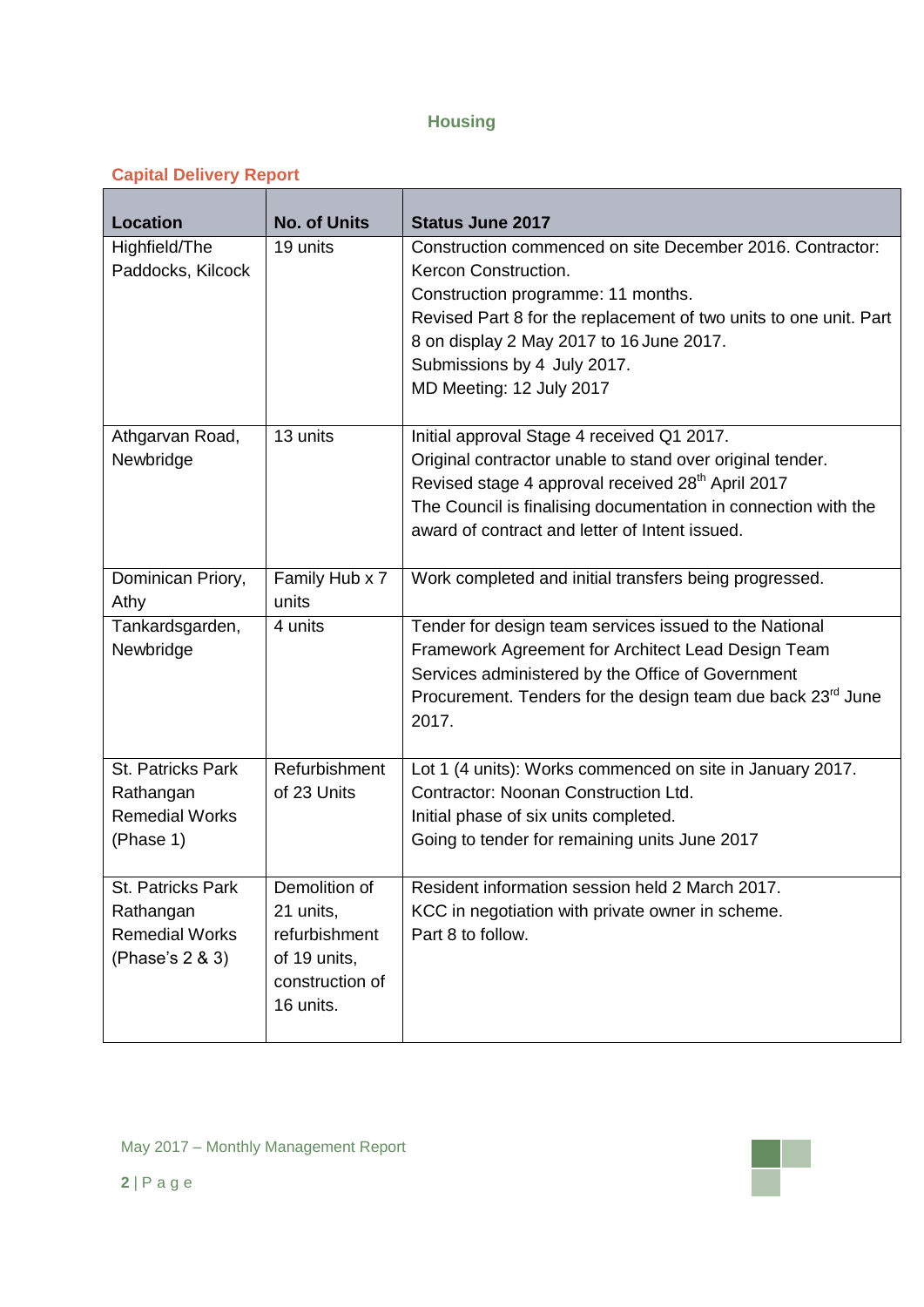| Location               | <b>No. of Units</b> | <b>Status June 2017</b>                                      |
|------------------------|---------------------|--------------------------------------------------------------|
|                        |                     |                                                              |
| Dunmurray Rise         | 32 units            | Part 8 approved 29 May 2017.                                 |
| Kildare [Phase 3]      |                     | Shortlist of contractors completed.                          |
|                        |                     | Tender process: July 2017.                                   |
| Anne Street            | 12 units            | Part 8 on display 14 March 2017 to 2 May 2017.               |
| Prosperous             |                     | Submissions by 19 May 2017.                                  |
|                        |                     | Shortlist of contractors completed.                          |
|                        |                     | MD Meeting: 14 June 2017                                     |
|                        |                     | Tender process: July 2017                                    |
| Beechgrove,            | 18 units            | Stage 2 submission made to the Department for approval to    |
| Rathangan              |                     | launch Part 8. Response awaited.                             |
| Rathasker Road,        | 50 units            | Stage 2 submission to the Department for approval to launch  |
| <b>Naas</b>            |                     | Part 8 planned for July.                                     |
| Athgarvan Village      | 30 units            | Tender for the appointment of consultants complete. Design   |
|                        |                     | Team Consultants appointed. Design proposals currently being |
|                        |                     | prepared.                                                    |
| <b>Dominican Lands</b> | 25 units            | Approval Stage 1 application submitted to DHPCLG in          |
| Athy                   |                     | December 2016.                                               |
| Ardclough Road,        |                     | Feasibility Investigations to be undertaken.                 |
| Celbridge              |                     |                                                              |

## **Approved Housing Body Schemes**

| Flinter's Field, Athy | 35 units | <b>Respond Housing Association-</b>                            |
|-----------------------|----------|----------------------------------------------------------------|
|                       |          | Part 8 on display 4 May 2017 to 16 June 2017.                  |
|                       |          | Submissions by 3 July 2017.                                    |
|                       |          | MD Meeting: 24 July 2017.                                      |
| Castlefen, Sallins    | 28 units | Tuath Housing Association – Part 8 to be launched in Quarter 2 |
|                       |          | 2017.                                                          |

## **PPP Schemes**

| Craddockstown, | 74 units | Section 85 agreement approved by Members at March         |
|----------------|----------|-----------------------------------------------------------|
| <b>Naas</b>    |          | meeting.                                                  |
|                |          | Part 8 on display 11 April 2017 to 25 May 2017            |
|                |          | Submissions by 12 June 2017.                              |
|                |          | MD Meeting: 18 July 2017                                  |
| Butterstream,  | 80 units | Design Development stage. Part VIII to be launched in Q2. |
| Clane          |          |                                                           |

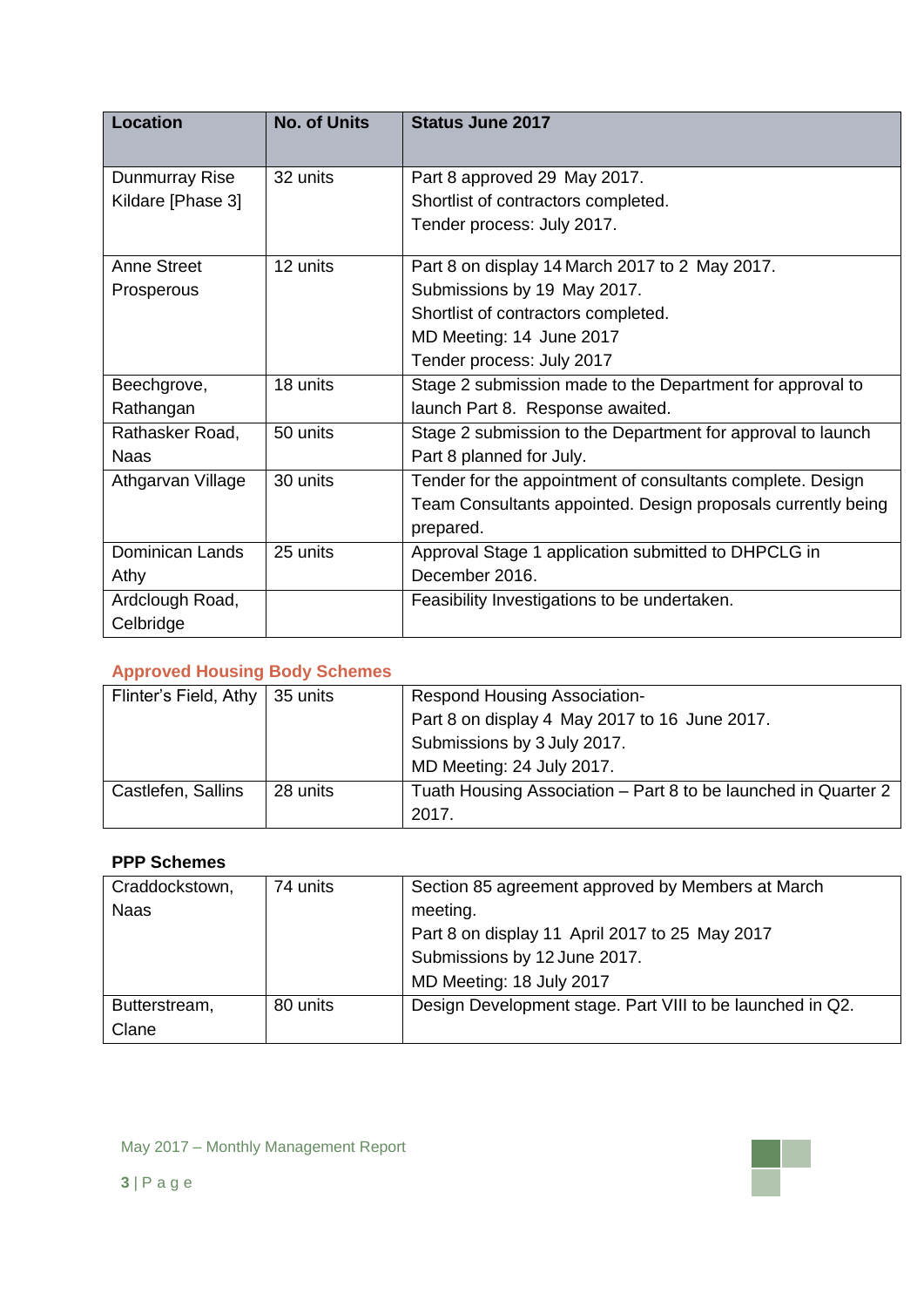### **Infill Schemes**

| Narraghmore    | 4 units     | Stage 1 Approval received 23 March 2017 |
|----------------|-------------|-----------------------------------------|
| Newtown House  | 4 estimated | Feasibility Investigations in progress  |
| Glandore, Athy |             | Feasibility Investigations in progress  |
| Skenagun,      |             | Feasibility Investigations in progress  |
| Castledermot   |             |                                         |

### **2017 Part V**

| Completed              | units<br>4        |  |  |
|------------------------|-------------------|--|--|
| In Progress            | 13 units          |  |  |
| Appraisals approved by | 13 units Maynooth |  |  |
| the Department         | 12 units Naas     |  |  |

#### **2017 Acquisitions**

| Completed   | 39 | units |
|-------------|----|-------|
| In progress | 65 | units |

### **Self Help Scheme**

Unprocessed applications received in 2016 for the Self Help Scheme have now been assessed. As a result, 66 households have qualified for inclusion in the Scheme this year. Applicants are now being requested to submit two quotations to the Maintenance Section by the 16 June. The Scheme will support the following improvement works: Windows and Doors, Stoves/Heating Upgrade, Kitchens.

### **Maintenance Section**

A total of 491 calls were logged and assigned by the Response Maintenance Team in the last month. Of these, 367 were assigned to either a Clerk of Works or a contractor for completion. The remaining 124 calls require further assessment or are deemed to be the responsibility of the tenant.

#### **Repair and Leasing**

The scheme was re-advertised at the end of May, to coincide with a national advertising campaign.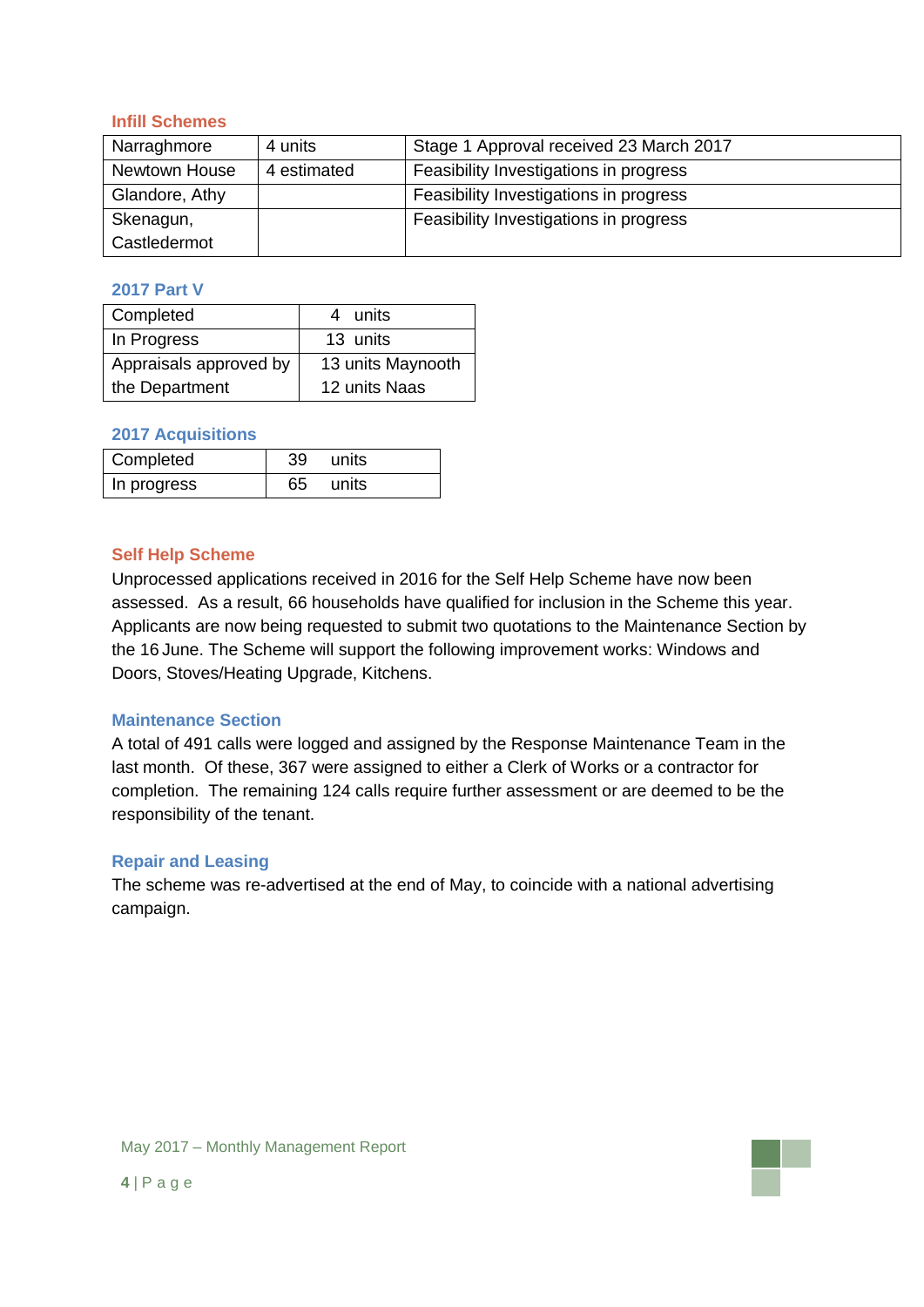## **Planning and Strategic Development**

## **Local Area Plans (LAPs)**

- Clane Local Area Plan. The members discussed the Chief Executive's report on submissions received during the public consultation period of the proposed Material Alterations to the Draft Clane LAP on 10 May and adopted the Clane Local Area Plan 2017 – 2023.
- Leixlip Local Area Plan. The Draft LAP for Leixlip was on public display from 10 April 2017 to 22 May 2017 and 1,912 submissions were received during this period. The Chief Executive is preparing his report and recommendations on those submissions
- Celbridge Local Area Plan. The Material Alterations to the Draft LAP for Celbridge were on public display from 16 May 2017 to 14 June, 2017 and submissions were invited during this period. The Chief Executive is preparing his report on the submissions received and this report will issue in July.

## **Development Management**

### **Number of planning applications received**

|       | May | Year             |
|-------|-----|------------------|
| 2015: | 98  | 1,192            |
| 2016: | 114 | 1,376            |
| 2017: | 145 | 635 (to end May) |

## **Planning applications decided: May 2017**

| Granted:                      | 67 |
|-------------------------------|----|
| Retention:                    | 21 |
| <b>Extension of Duration:</b> | Δ  |
| Refused:                      | 20 |

## **Planning applications of note granted: May 2017**

**16/1145 Ardstone Residential Partners :** 175 Residential dwellings at Jigginstown, Naas.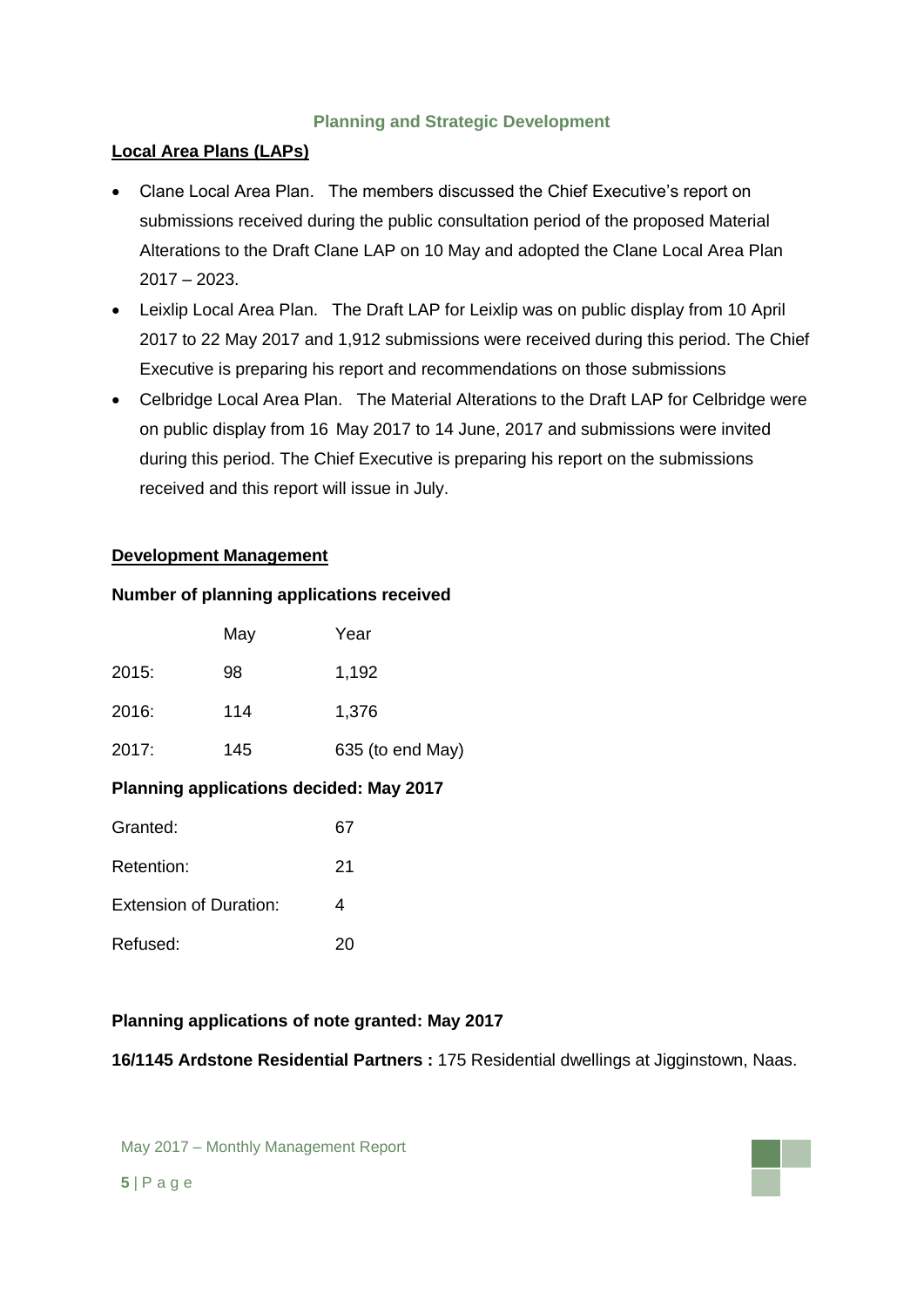**16/1229 Intel Ireland:** 10 year permission for development at Collinstown, Leixlip (under appeal)

**16/1337 Castlebrook Investments Ltd:** Part demolition of existing shopping mall , extension and modification at Newbridge Shopping Centre, Newbridge.

## **Recent Applications of note:**

**17/507 LeMonde Holdings:** Permission for 18 residential dwellings at College Road, Clane.

**17/533 JAJ Construction:** Permission for 46 residential dwellings at The Willows, Allenwood.

**17/521 Intel Ireland** : Modifications to existing FAB facilities at Collinstown Leixlip

**17/535 Harmony Solar:** Permission to develop a 74,172 sq. m. photovoltaic solar panel array at Smithstown and Roosk, Maynooth.

**17/539 Value Retail Dublin Ltd:** Extension to the existing Kildare Tourist Outlet Village (29 retail units & 2 cafes), Kildare Town.

**17/563 & 17/564 Lidl Ireland GmbH**: Permission for the development of regional warehouse and section of the Newbridge South Orbital Relief Road at Great Connell, Newbridge.

## **Taking-in-charge Residential Estates :**

A total of twenty four estates will be presented for consideration of the members for taking in charge at each of the Municipal District meetings in June as follows -

Maynooth MD - 8 estates, Celbridge/Leixlip MD - 2 estates, Athy MD- 4 estates, Naas MD - 5 estates and Kildare/Newbridge MD- 5 estates.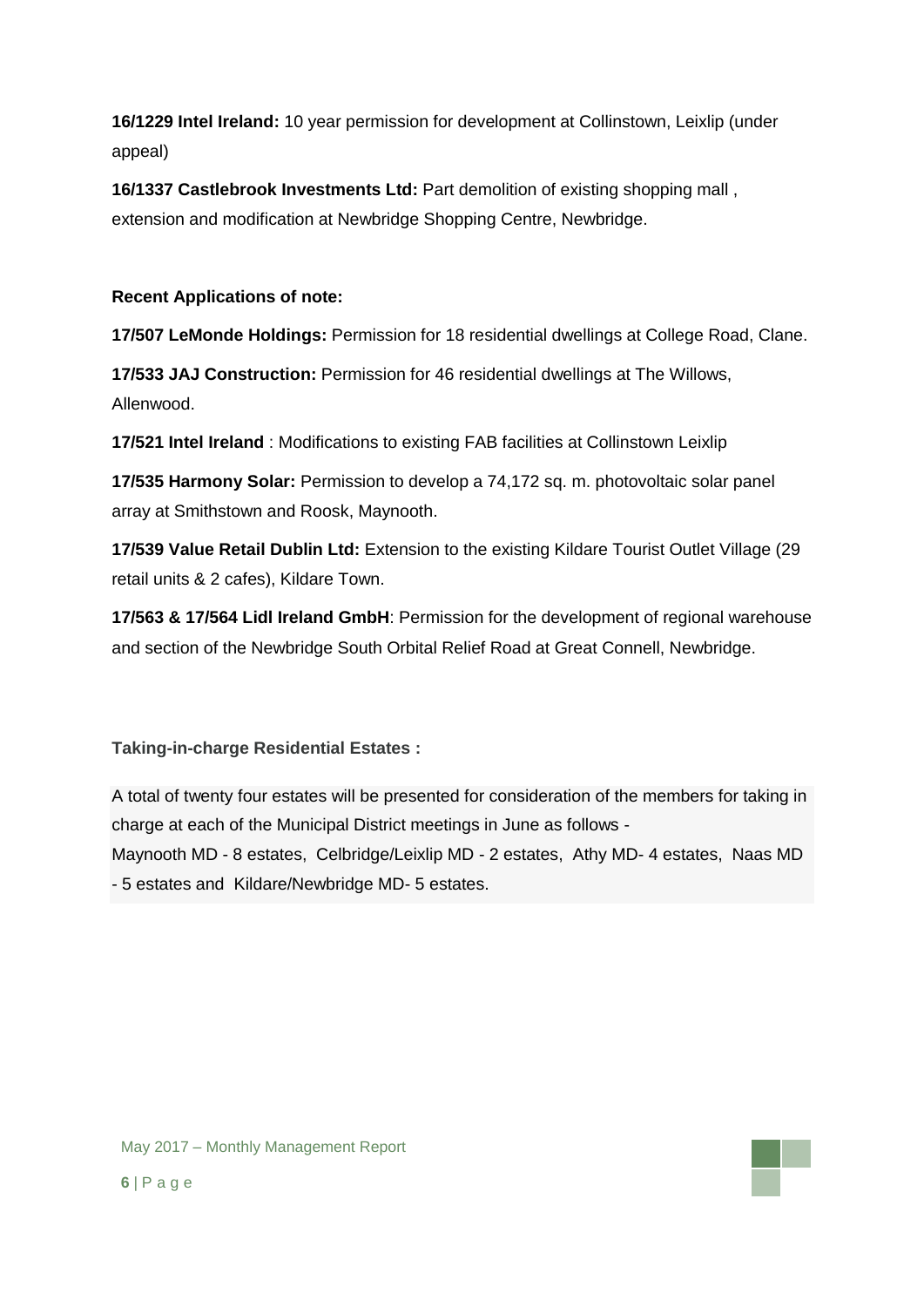## **Library and Arts Service**

## **Arts and Culture Capital Scheme**

The Moat Club have been awarded €120,000 in funding under the. The project involves addressing Health & Safety issues, investing in new energy equipment, replacing seating deck, emergency lighting and fire safety equipment upgrades. The total cost of the project is estimated to be €260k. They have matched funding available of €120k.

### **Library Development Programme**

Strategies Actioned from: IDEAS REALISED: Spreading the Word... Kildare County Council Library Services Development Plan 2015 - 2019

### **Capital Projects and New Service Provision**

### **Athy Capital Project**

The contractor is currently onsite and works are progressing well.

### **Naas Library Capital Project**

Tender returns for design team due 8 August.

## **Library Management System (LMS) - National Implementation**

Kildare library service has completed the bulk opt-in process for SMS text notifications for our patrons. This month we have begun the addition of email notifications for requests for patrons.

### **Library Management System (LMS) - Acquisitions API**

It is expected that Sierra 3.1 will be available this month which will enable us to move to live ordering using the Acquisitions API. This will make a more efficient and streamlined ordering process for library material.

### **Grant-aid to support the RFID enabling of book stock in public libraries**

May 2017 – Monthly Management Report The Department of Housing, Planning, Community and Local Government have recently offered grant aid to assist in RFID enabling book stock in public libraries. The grant is €1,000 per qualifying branch. Kildare Library Service is applying for aid to RFID tag Athy and Kildare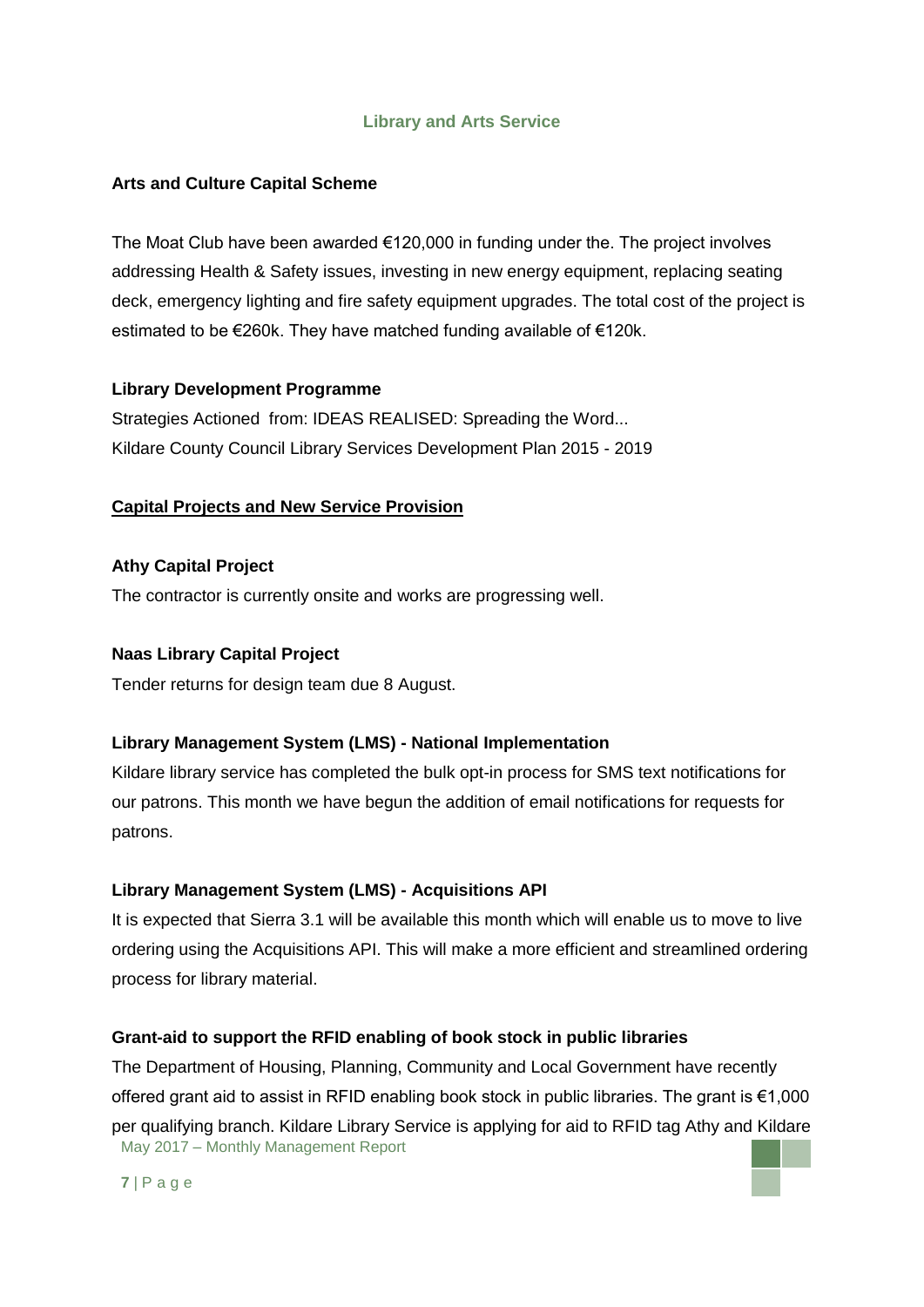town libraries and for RFID tags and RFID tagger (staff pad) for 12 other libraries. This will be a significant step in the process to RFID enable all branches in the future in the provision of self-service for our patrons.

#### **Creative Ireland**

The Kildare Creative Ireland plan was launched nationally on 25 May. The Kildare Culture team of Sonya Kavanagh, Marian Higgins, Lucina Russell, Mario Corrigan, Denis McDermott, Anne Marie Conneely, Bridget Loughlin, Syl Merrins and Peter Black are currently developing the Kildare Cultural Strategy which will be launched later in 2017. The 2017 plan which highlights events, festivals and programmes which are already well established in Kildare also takes the opportunity to promote Kildare's natural landscape and wonderful heritage to inspire creativity.

### **News and Highlights - Library and Arts Service**

### **Toys Technology and Training 2017 Programme**

This series of talks designed to offer support to children and adults with learning difficulties, disabilities or more significant needs, continues throughout 2017. Current talks include presentations from Dr. Dorothy Armstrong on Study Skills for Students with Dyslexia, Obsessive Compulsive Disorder, Sensory Processing Disorder, Mental Health Support and App Technology and Dyslexia by the Dyslexia Association. This specialised lecture series can be accessed free of charge throughout the county. To date this year over 580 parents, teachers and professionals have attended the talks and workshops as part of this programme.

#### **'Let's Talk About Parenting' 2017 Programme**

A series of talks organised with support from the HSE, Tusla, Kildare Youth Service, Community Awareness of Drugs, Teach Tearmainn and Kildare County Childcare Committee. 8 talks took place this month in our 7 main libraries including "Helping Children who Worry Too Much", "The Transition from Preschool to Primary School" and "Helping Children to be Resilient" To date over 700 parents have attended talks this year as part of the programme.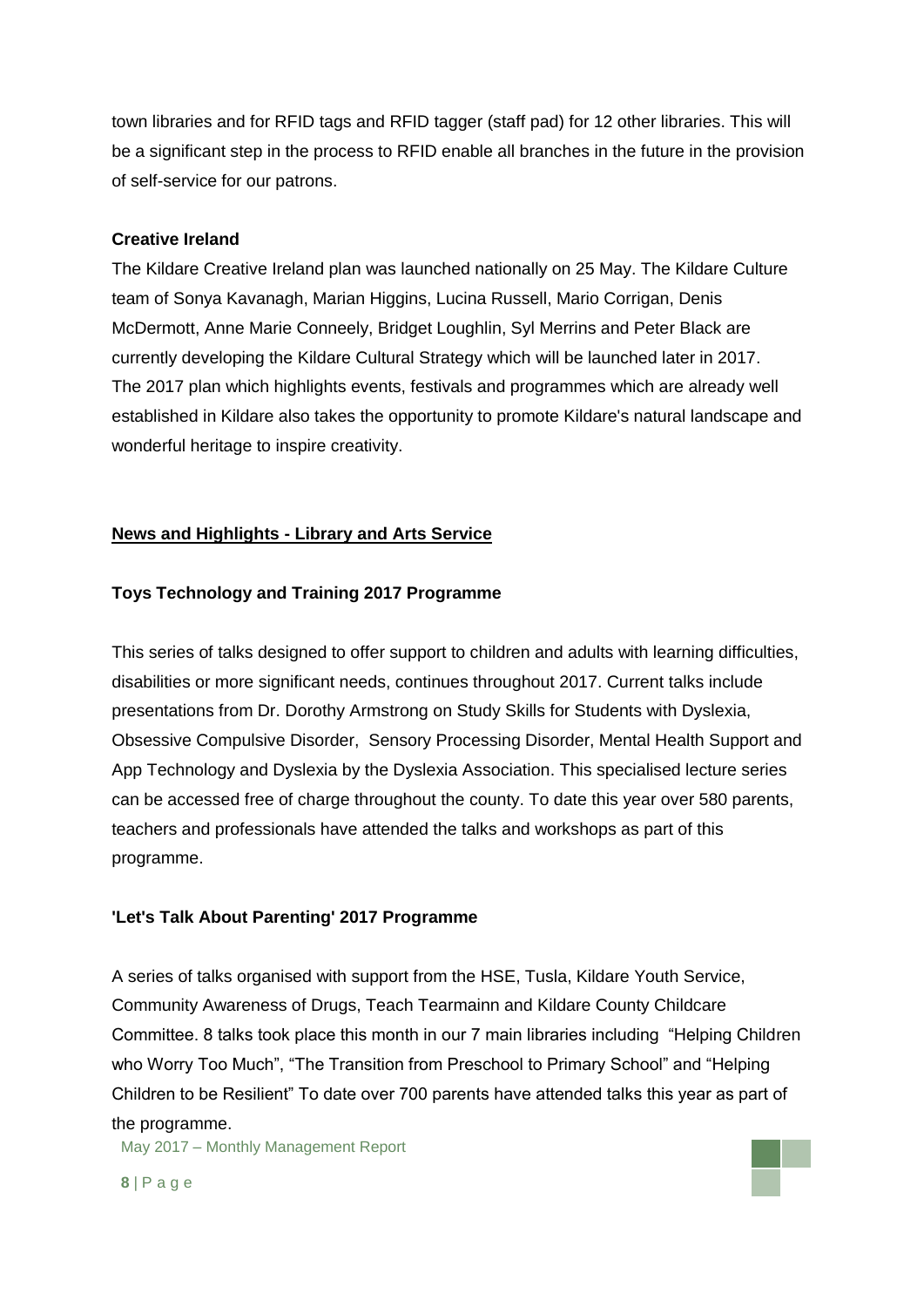### **Beyond the Book – Kildare Young Readers Festival**

Our first ever Young Readers Festival will take place 12- 24 June in libraries throughout Kildare. The programme includes an exciting series of visits from children's authors such as Shane Hegarty, Dave Rudden, Julliette Saumande and more, storytelling and book themed workshops suitable for children of all ages. The festival aims to encourage reading and a love of literature through interactive events and activities that go "Beyond the Book!".

### **Library Family Days**

This year Library Family Days take place in Leixlip, Maynooth and Celbridge Libraries on Saturday 17 June. A day of fun for all the family with events such as storytime with facepainting and a special visit from Rua the Library Squirrel followed by a puppet show from Moon & Sixpence Marionette Travelling Theatre.

### **Summer Star Reading Challenge**

Kildare Library Service will run the *Summer Stars Reading Adventure* for children in all library branches during the summer from the beginning of July to the end of August. *Summer Stars* is an exciting reading-based programme which is available free of charge to children across the country.

Each child is invited to register for the adventure at their local library and enjoy reading many books as part of the adventure during the summer holidays. Children will be encouraged to continue reading throughout the programme and there will be rewards and incentives along the way. At the end of the adventure, all children who participate are invited to attend an award event at which they will be presented with their own *Summer Stars* certificate.

#### **Summer Events for Children**

A packed events programme for children will be held in all 7 main libraries during the summer. These events are free but advance booking will be required. Further information is available from your local library and on www.kildare.ie/library

### **Play to Read Programme**

May 2017 – Monthly Management Report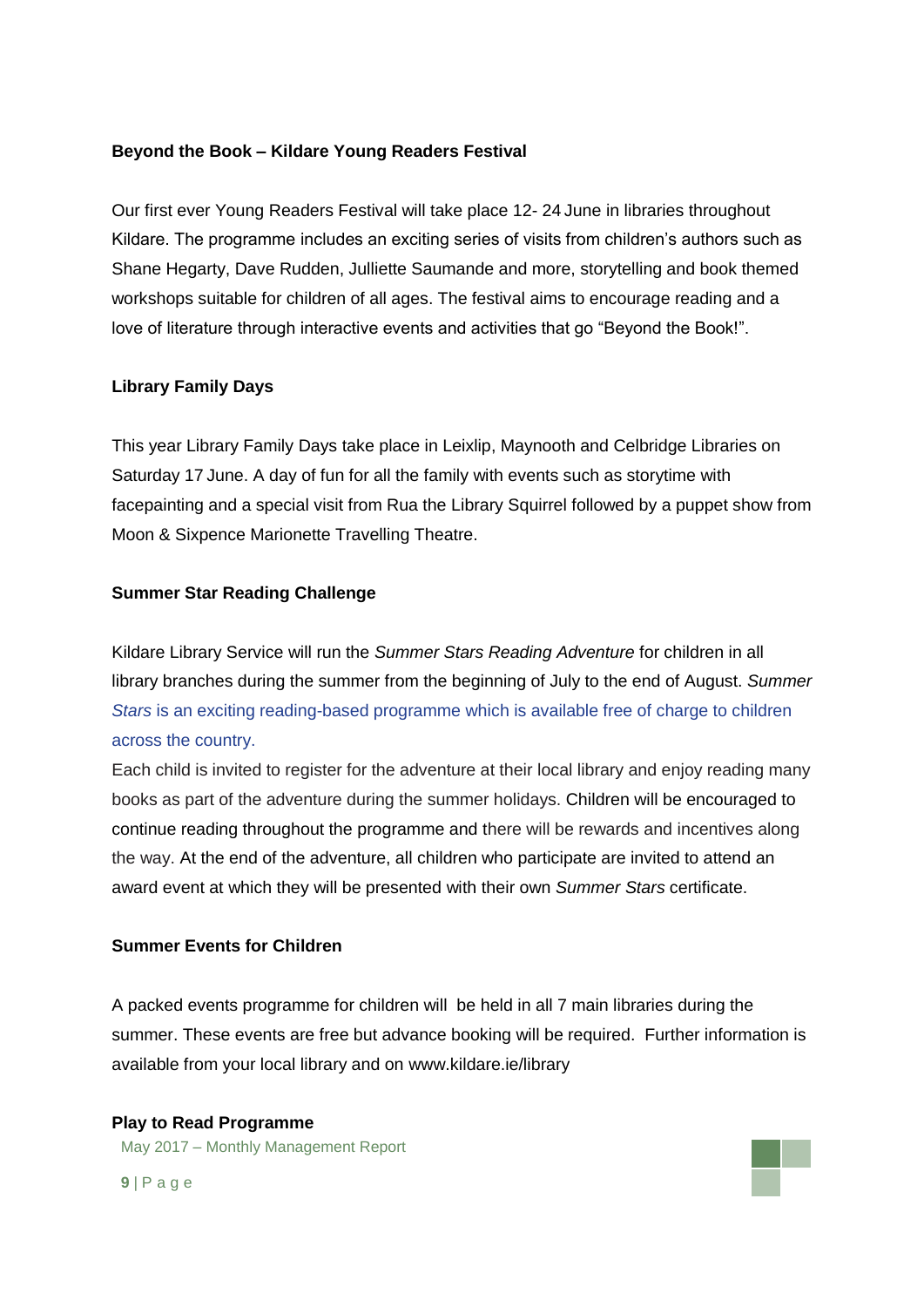This 4 week programme was successfully completed by 24 children and their parents in the Athy area. The programme which engages with both the child and parent builds on pre literacy skills. A special ceremony and presentation will take place at the end of June for all participants.

### **Better Basics**

The 2016-2017 Better Basics programme has been a great success for the fourth year. Thirty six children from four primary schools in the county completed the programme this academic year. Better Basics is a paired reading literacy programme run in conjunction with County Kildare Leader Partnership. The aims of the programme are to increase confidence in reading ability and promote greater involvement and interest in school life. The prize giving ceremony for the children will be hosted by the library service and will take place in Solas Bhride, Kildare Town on 20 June.

### **News and Highlights - Local Studies, Genealogy & Archives**

The Local Studies team have seen a busy May and June, whilst providing core research services the service also had a strong outreach programme in May, giving talks on 'Cinema in Kildare' in Naas and Athy libraries as well as a visit to Naas Day Centre all as part of the 'OWL' Age Friendly Festival. Talks took place in primary schools on the Famine and history was taken outside classrooms with a walking tour for Kildare Town Community School.

The service also got the opportunity to add to the local studies collection by purchasing two rare items, Lord Kildare's Photograph Album and an English visitor to Gordon Bennett Motor Race Photo album.

Over the Gordon Bennett Weekend on the Friday night a talk was given on Gordon Bennett and National Stud. On the Sunday, Ballitore Library opened it's doors to host a talk on Gordon Bennett, Mary Leadbeater and the Quakers.

May 2017 – Monthly Management Report **10** | P a g e

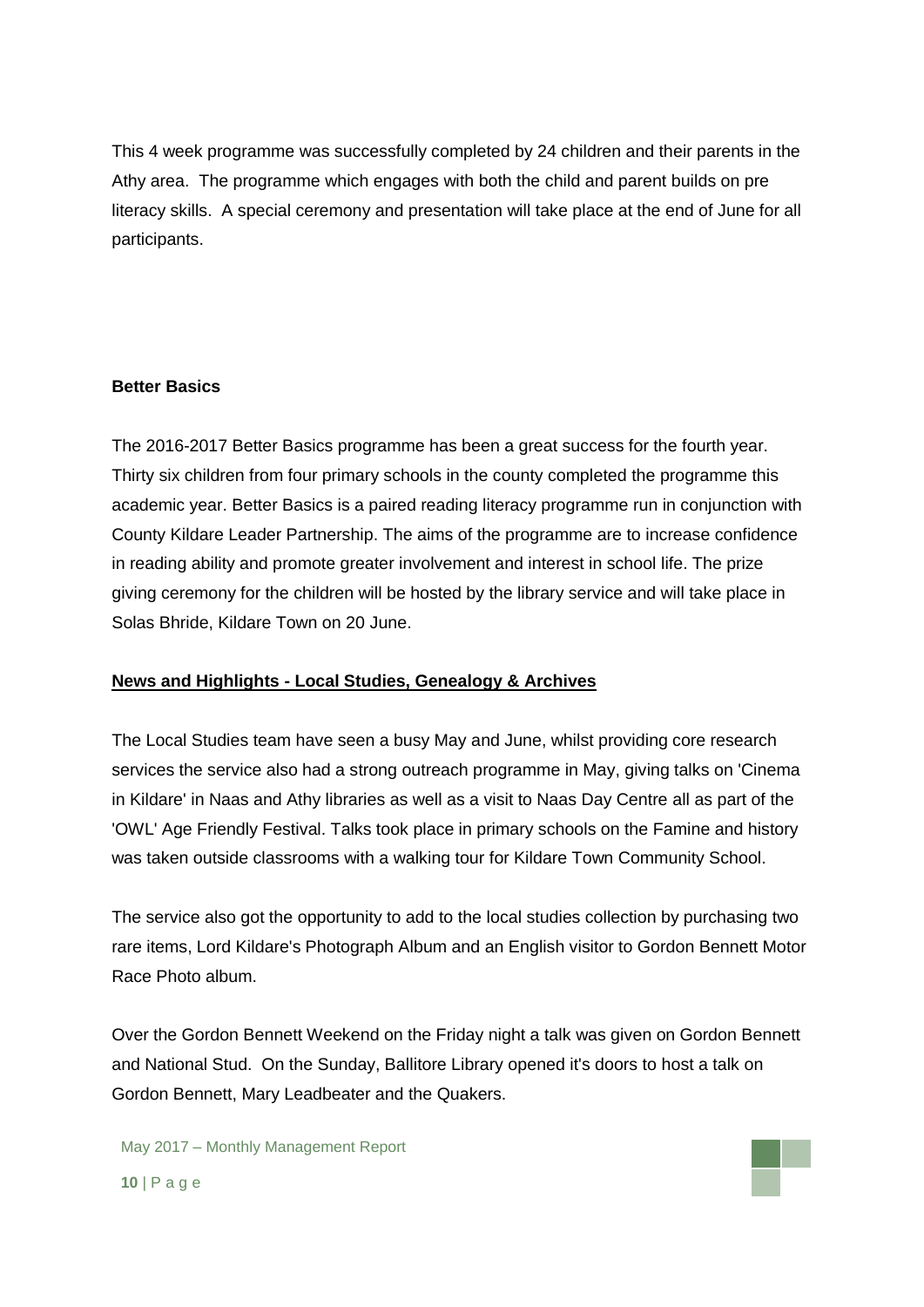### **Kildare Decade of Commemorations**

\* Unveiling of flag in Maynooth library as part of Maynooth Centenary Programme.

\* 'Witness' a book on Kildare witnesses to the 1916 Rising is expected to print shortly and copies will be made available to secondary schools and libraries as a unique important historical resource.

\* A ten minute video montage of 1916 commemorations has been finalised and will be available to view online shortly. There will also be 250 copies available.

### **Irish Military Seminar 9-11 June 2017**.

The inaugural seminar was opened by the Mayor of Kildare with a keynote address delivered by Brigadier General Joe Mulligan, GOC of the Curragh. The extensive programme with notable speakers was further enhanced with a field trip to visit the Rath of Mullaghmast on Sunday morning. Over 100 people had to opportunity to learn more about this historic Kildare landmark with an onsite talk by Archaeologist Noel Dunne. The gory history of the site was further brought to life by a special performance delivered by The Griese Youth Theatre.

The seminar which was developed and delivered by the Kildare Decade of Commemoration Committee enjoyed partnerships with Creative Ireland, June Fest, Merrion Press, Ireland's Military Story, County Kildare Fáilte and the County Kildare Federation of Local History Groups. Feedback from the event was hugely positive, many commenting on the potential to grow the event to become the key Irish Military Seminar.

#### **Arts Council Partnership Scheme**

The Arts Service was doubly successful in the recent Arts Council 'Invitation to Collaboration' funding scheme to encourage large scale collaboration between local authorities. Kildare is the lead partner on a project examining the impact of contemporary dance and specifically 'Dance and Health' in regional areas. Other partners are Kerry County Council and Tipperary County Council

A second project is a partnership between Limerick, Leitrim, Fingal and Kildare County Councils. INDECON and Professor John O'Hagan, economist Trinity College will examine the impact of arts participation and how to capture social capital.

#### **Arts Council Framework Agreement**

May 2017 – Monthly Management Report **11** | P a g e

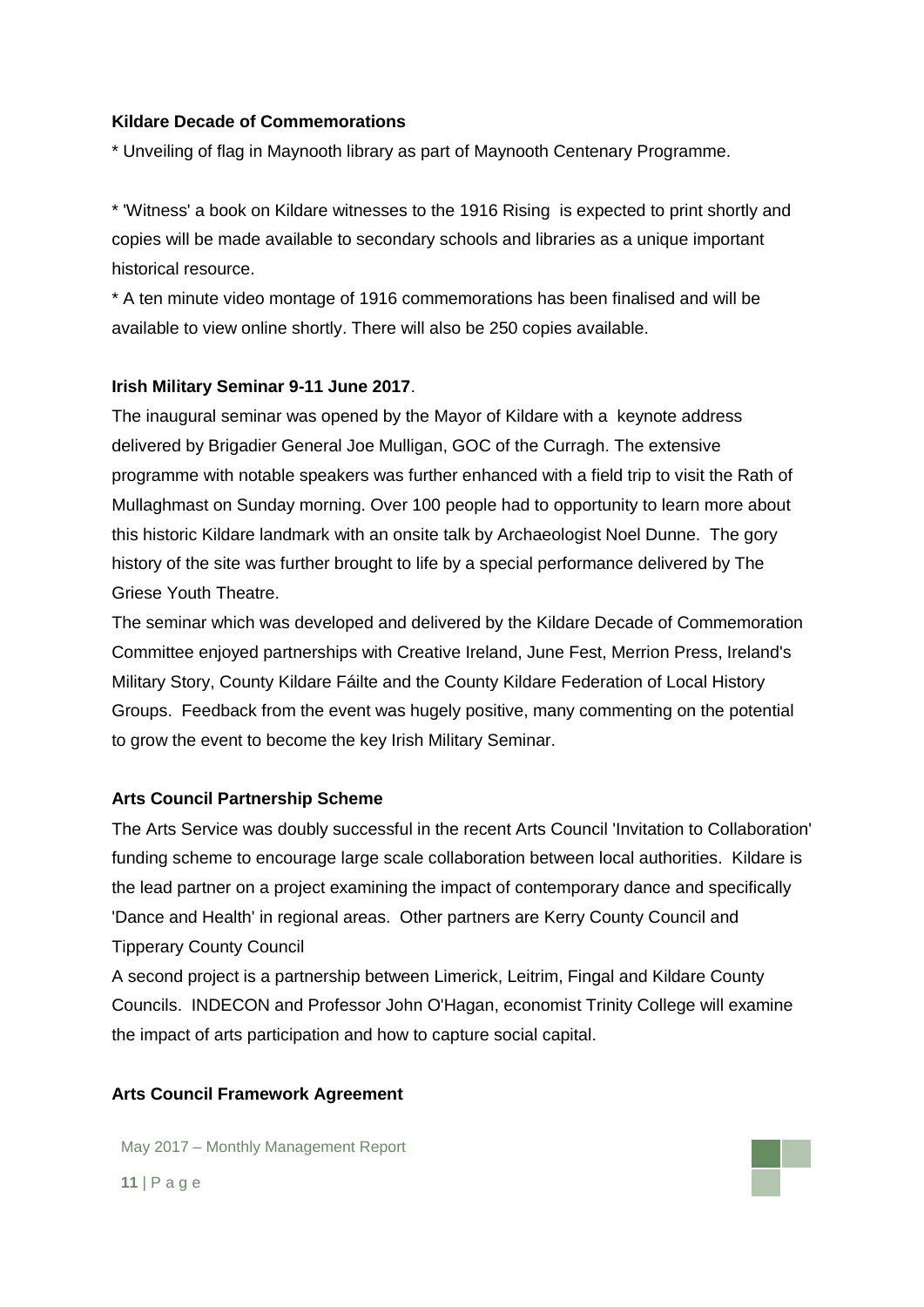Kildare County Council will prepare an application to the Arts Council to participate in the first round of discussions towards creating a 'Framework Agreement' between KCC and Arts Council. The invitation is further to the 'Framework for Collaboration 2016-2025' between CCMA and Arts Council, a national initiative to work better strategically at a county/city level. Application to Arts Council by 30 June.

## **Music Generation**

An application has been made to Music Generation, with Kildare and Wicklow Education and Training Board, with the Arts Service leading the application process. 16 applications were received and 5 awards will be made. The results will be announced in July. The Music Department and the Centre for Teaching and Learning, Maynooth University were most helpful in preparing the application.

## **Culture Night**

Training recently took place for participants in Culture Night, to up skill them in social media tools, alongside consultative meetings to inform Culture Night this year.

## **Local Community and Development Committee [LCDC]**

The last LCDC meeting was held on Wednesday 24 May 2017.

## **A. AIRO- Update Census 2016**

It was agreed that AIRO in Maynooth University will carry out two pieces of work commencing in the coming weeks:

- a) Update the LECP Socio Economic Baseline report. This report provides a range of datasets comparing Kildare to regional and state indicators. As it is based on Census 2011, the new Census data available in July 2016, will provide an up to the minute report which will provide accurate information from which to base decisions and make submissions.
- b) Assess additional social inclusion indicators to supplement the Haase deprivation indices. National indices (Haase) are based on a range of indicators including social housing. It does not take into account people living in rent supplement, HASS or RAS. Therefore, the accurate picture of social inclusion across the county is not fully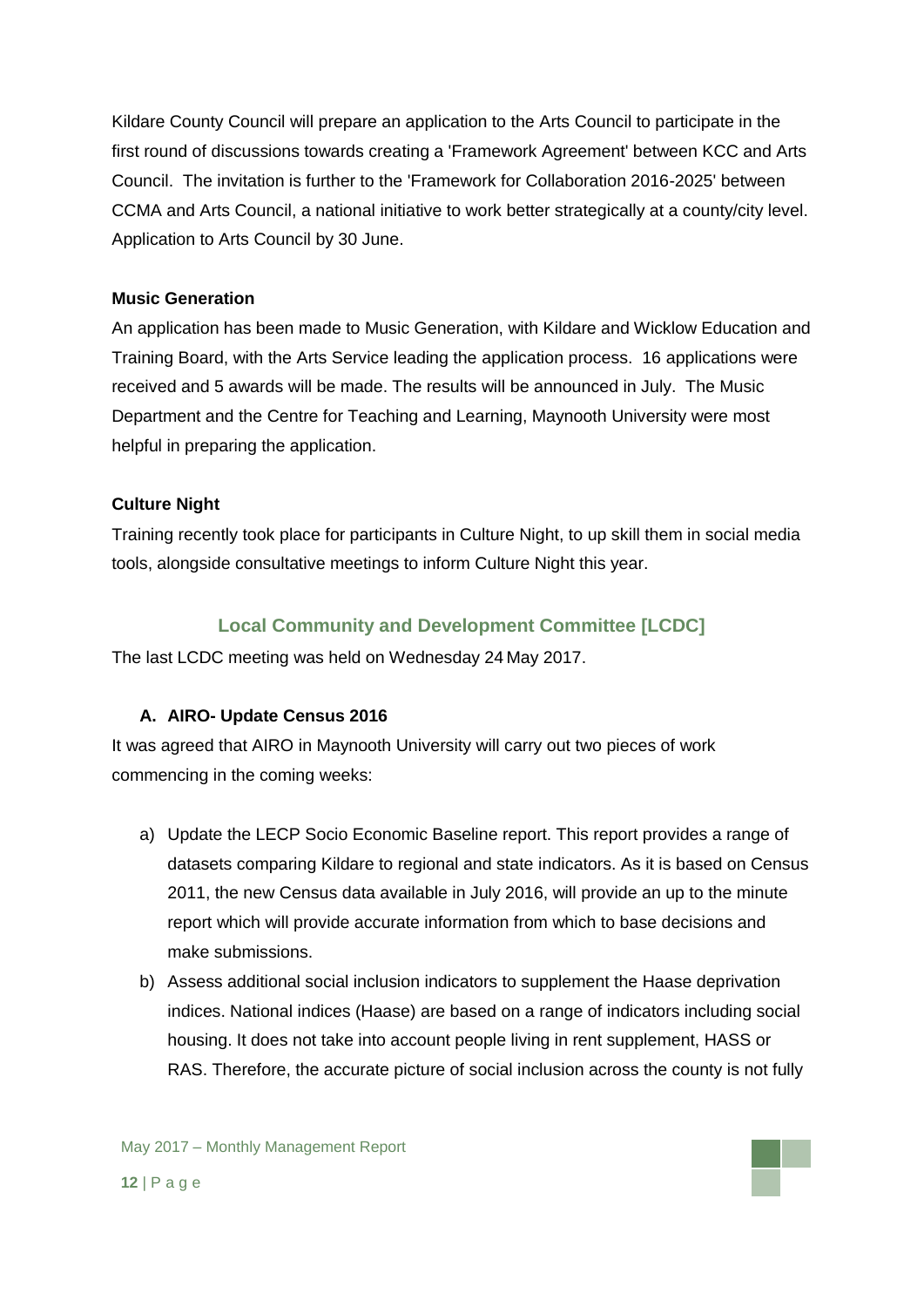scoped. AIRO will work to provide an analysis of social inclusion across Kildare based on social welfare and housing data.

## **B. DEIS schools**

Issues pertaining to the lack of any new DEIS school provision in the county and issues experienced by Kildare Town Community School to sustain existing resources were discussed.

## **C. Children and Young People's Services Committee**

A local protocol adapted from the national template was signed between the LCDC and CYPSC. There is a very strong working relationship across both committees. This is evident through work to inform Minister Zappone of the service shortages across Kildare.

## **D. Youth Officer Post**

The Department of Children and Young People, recently sanctioned the KW ETB to employ a Youth Officer dedicated to Kildare. This post will provide a needed service to support youth service development across the county. The Chief Executive of KW ETB thanked the LCDC for their support in securing the post through ongoing dialogue with Minister Zappone.

### **E. Community Facilities Fund**

A new fund supporting capital infrastructure is now open. €64,500 was awarded to each county, and five awards of €13,000 will be made (one per MD) to groups working with disadvantaged youth people or disadvantaged men. The closing date for receipt of applications is 30 June 2017.

### **F. Social Inclusion Programme (SICAP)**

Work is progressing to roll out the SICAP programme through County Kildare LEADER Partnership based on their 2017 plan. The SICAP sub group met in advance of the LCDC meeting. The mid-term review is currently underway and will be presented at the next LCDC meeting.

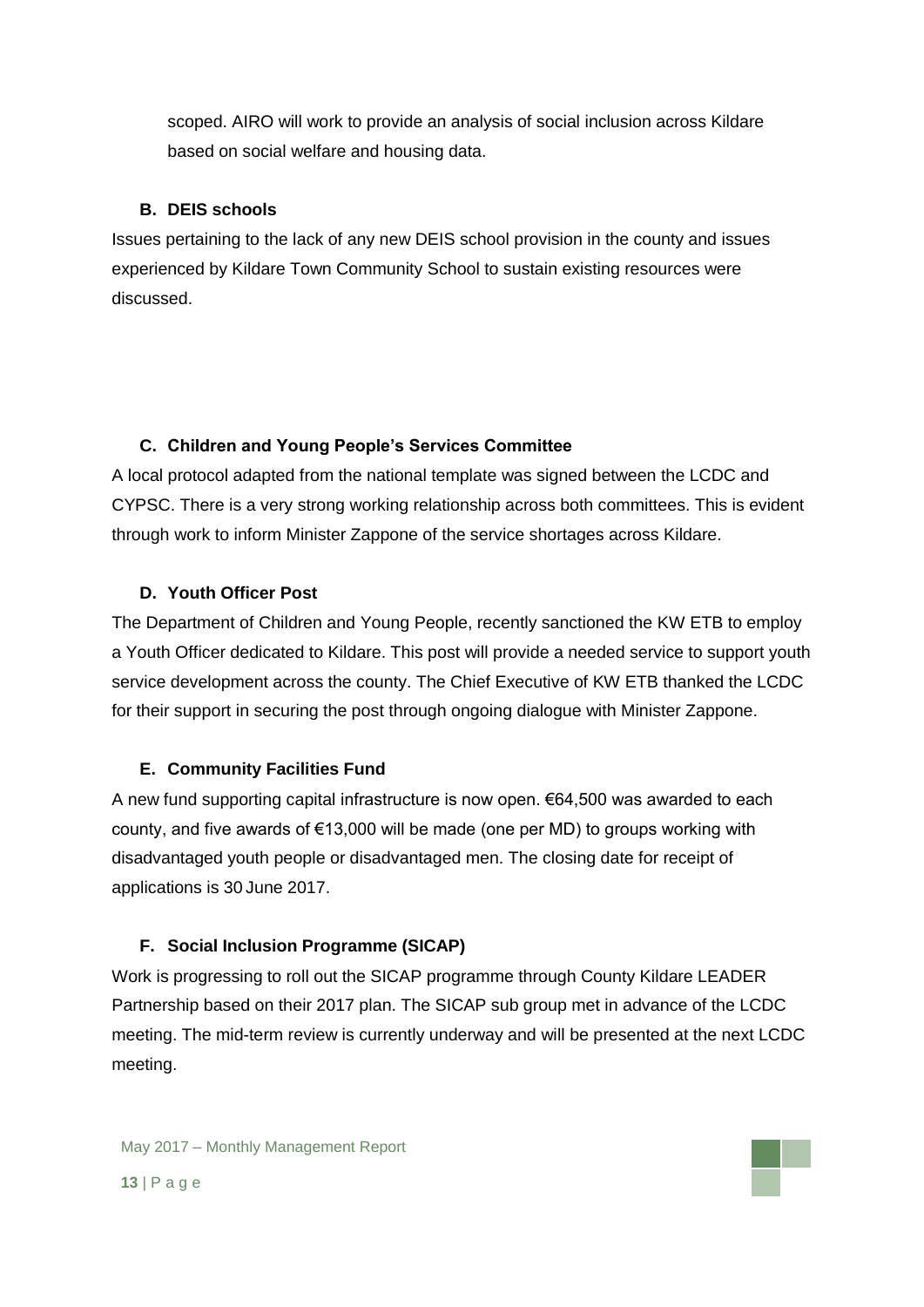Procurement for the next social inclusion programme (post 2017) will commence in August. This will be advertised on e-tenders in line with national requirements. The tender will be awarded before the end of the year.

## **G. Mojo**

The mini Mojo programme in Kilcock ran very successfully and the full Mojo programme is currently underway. The first Mojo programme in Athy is commencing shortly, with referrals currently being taken.

## **H. Area Focus**

The Interagency group met in advance of the LCDC meeting. A baseline study will commence shortly.

## **I. Rural Development LEADER programme**

The Local Action Group met after the LCDC meeting.. It discussed a report from the sub group which had met on 19 May :Key points included:

- Brian Kelly, formerly CKLP Project Development Officer, has been appointed as the Rural Development Manager
- Work is progressing to support tourism and economic development/renewable energy applicants to submit their full plans.
- An evaluation sub group is currently being established, and the LCDC will agree their final composition, in July, in line with Department requirements

## *Next LCDC meeting: July 2017*

## **Water Services and Environment**

## **WATER SERVICES**

Major Capital Projects (Irish Water's Capital Investment Plan 2014-2016 and 2017 - 2021)

**Upper Liffey Valley** 

May 2017 – Monthly Management Report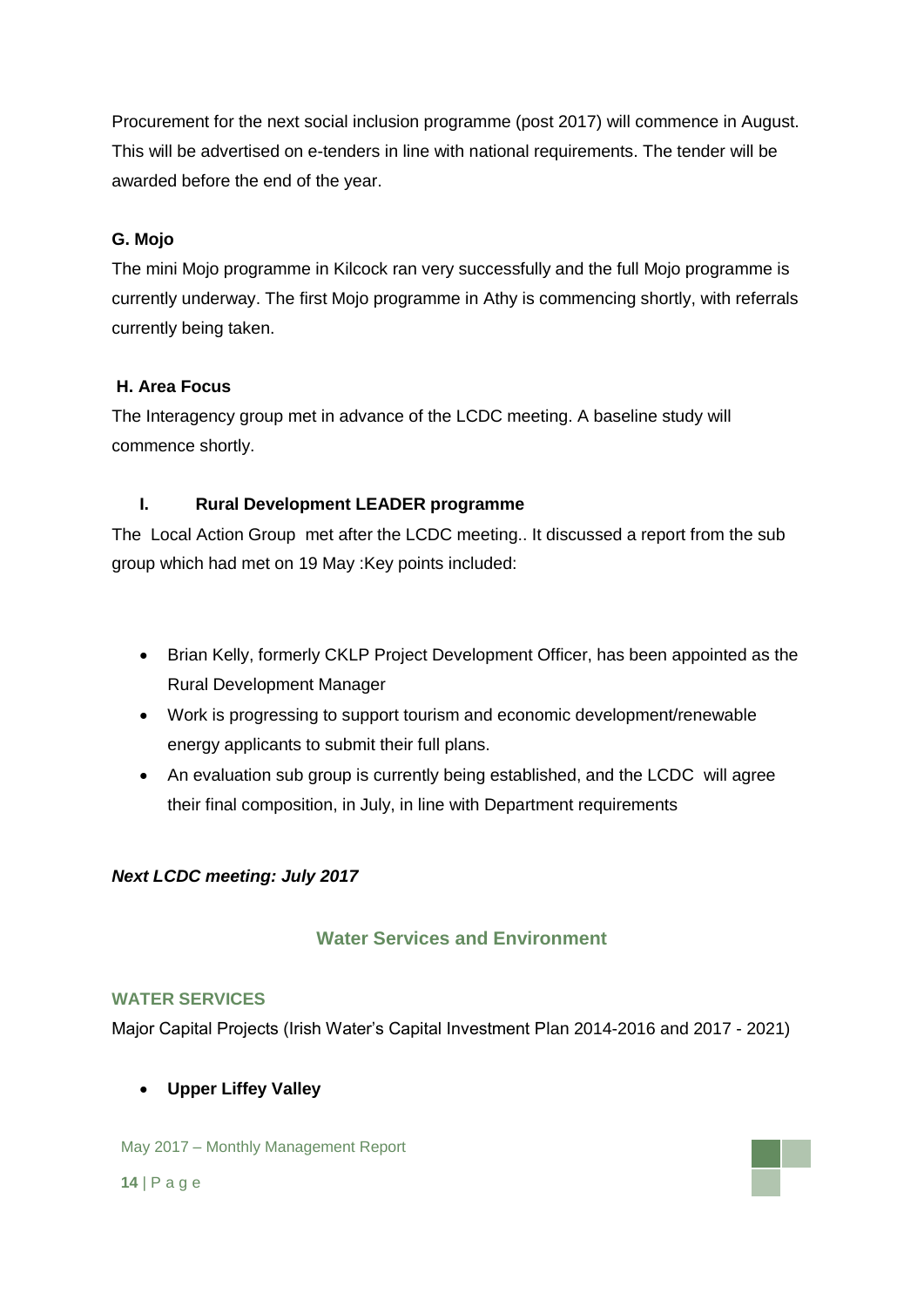- o **Osberstown Wastewater Treatment Plant Upgrade Contract** The plant was up-graded to 100,000 PE treatment capacity in May 2016. The final phase (bringing the "liquid stream" treatment capacity to 130,000 PE) is currently being completed. The plant is currently being process proved until October 2017**.**
- o **Osberstown Sewerage Sludge Treatment Facility Upgrade** The Sludge Treatment Facility upgrade is being delivered together with the Wastewater Treatment Plant 'sludge stream' works as part of a variation to the DBO contract. The construction period is 24 months from the 8 May 2017.
- o **Contract 2A (Newbridge Eastern Interceptor Sewer)** The Planning, Design and Procurement stage is under way. Planning permission has been granted to Irish Water for the Little Connell Pumping Station. Landowner meetings were held in May 2017. The CPO was published by Irish Water on 23 May 2017. Short listing of contractors has been finalised by Irish Water. Tenders were issued by Irish Water in March 2017.
- o **Contract 2B (Network)** The Planning Design and Procurement stage is under way. Planning permission has been granted to Irish Water for the Monread and Clane Pumping Stations. Landowner Meetings were held in May 2017. The CPO is due to be published by Irish Water in Q3 - 2017. Short listing of contractors by Irish Water is ongoing. Tenders to market are due to issue by Irish Water in Q4 - 2017.
- **Lower Liffey Valley**
	- o **Castlewarden to Ballygoran Pipeline and Reservoir Contract** Operational.
	- o **Ballygoran to Collinstown Watermain Contract** Operational
	- o **North Leixlip Sewerage Scheme** Operational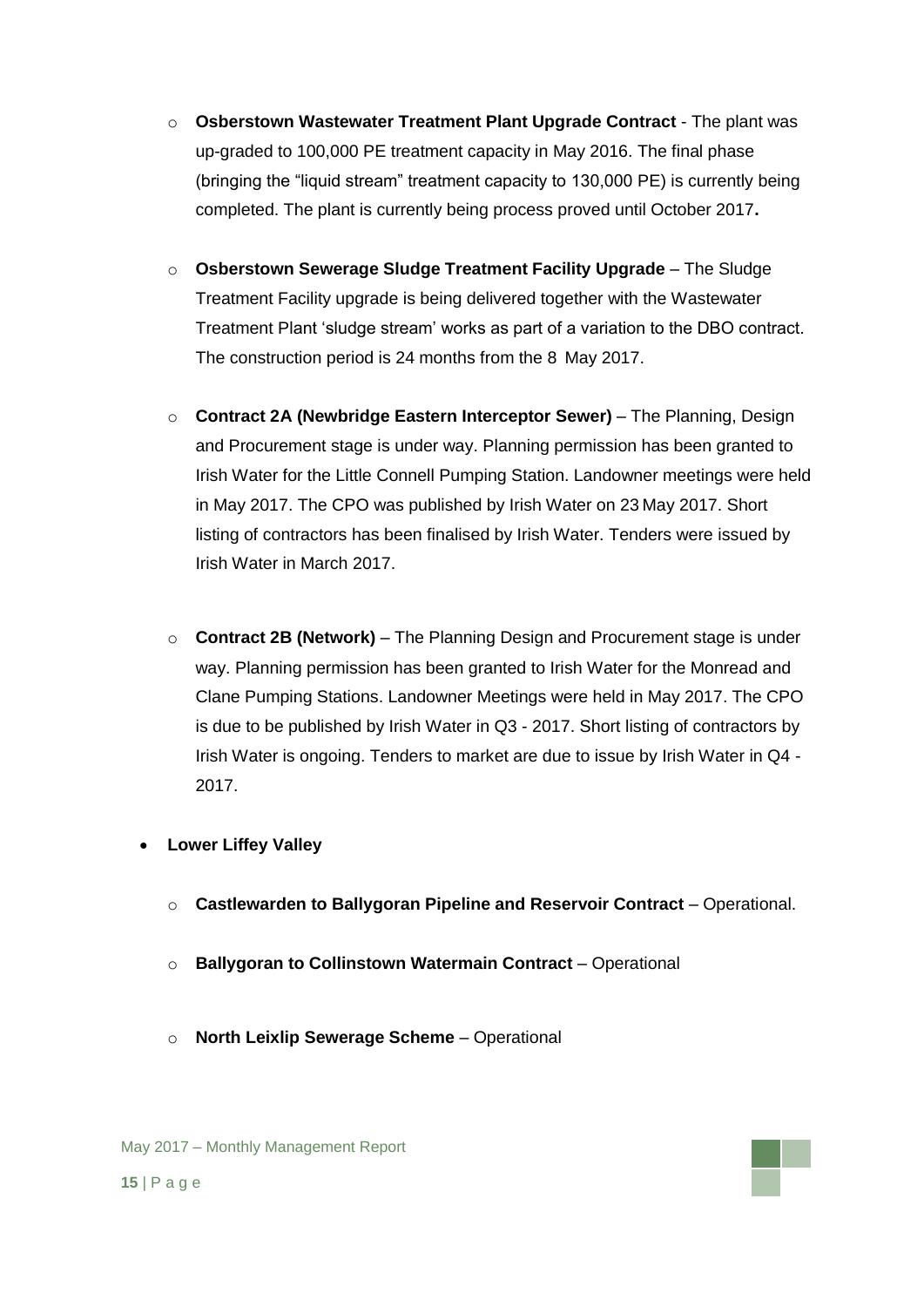- o **Leixlip Wastewater Treatment Plant Upgrade Contract** The plant upgrade to 150,000 PE treatment capacity has been commissioned. The plant is being process proved for 12 months until June 2017.
- o **Celbridge Road Network Reinforcement Project**  Consultants were appointed in April 2016 and have prepared a Design Review Report to address sewerage network capacity constraints in the Celbridge catchment.
- **Kildare Town** 
	- o **Kildare Town Network Contract** Works commenced on site in January 2016. Works are now substantially complete, commissioned and have been handed over to KCC Operations Section. The scheme has now entered a 12 month defects period.

## **Minor Capital Projects**

Irish Water have identified the Minor Capital Programme as a means of getting value for money and cater for investment drivers namely:-

- Drinking Water Quality
- Environmental Compliance
- Water and Wastewater availability new developments
- Business efficiencies
- Asset condition and performance

Hence they have requested that Kildare County Counci (KCC) l set up and lead a Minor Capital Team for delivery of such projects across the county. Kildare County Council has agreed a new Capital Project Team structure with Irish Water for the delivery of this programme over the next three years.

This is considered to be a positive development for the county as there is now an expectation that quite a number of minor capital projects will be given approval, in response to KCC ability to deliver such schemes locally.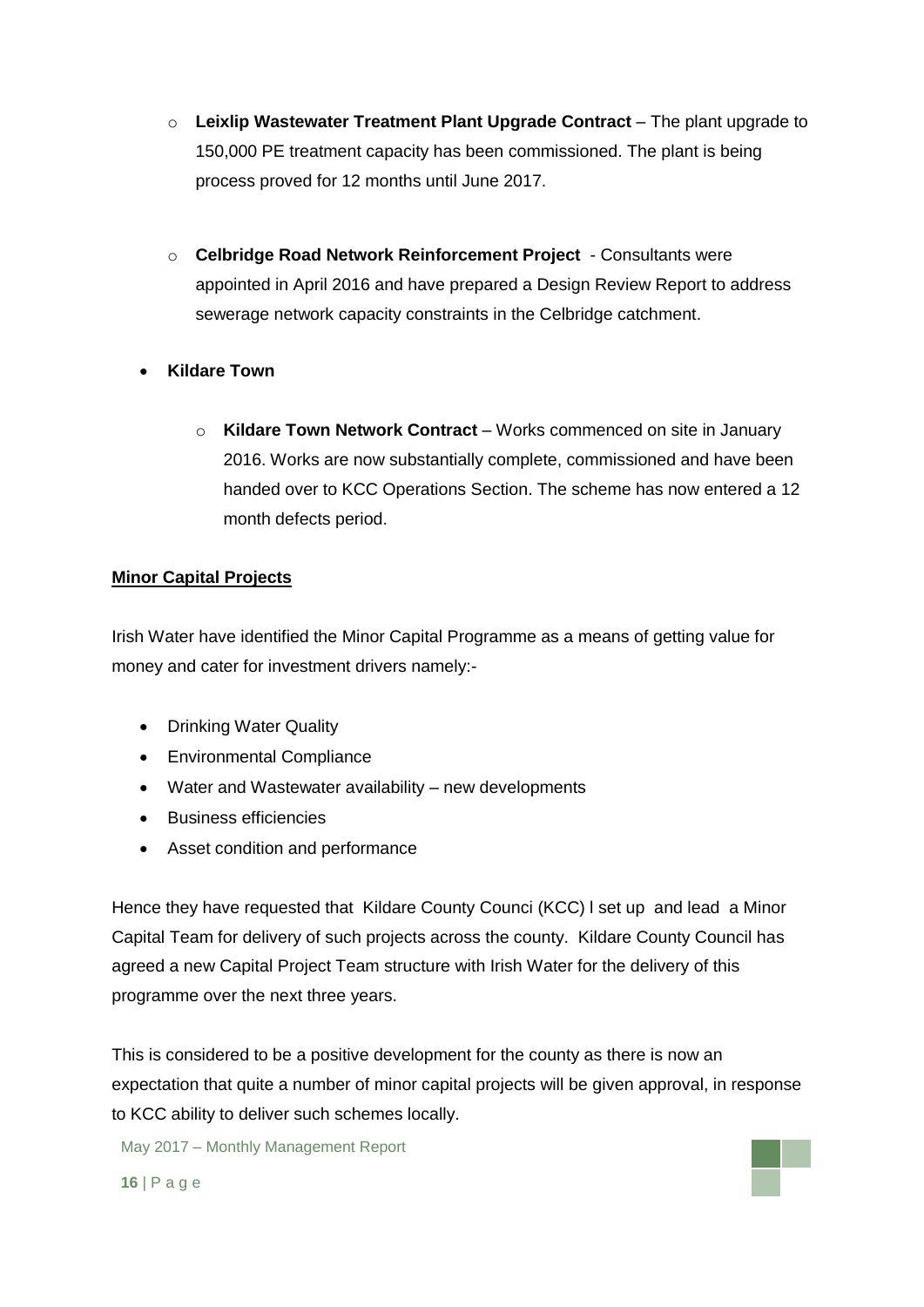Many smaller treatment plants require up-grades for compliance purposes and to cater for future housing developments. In addition, schemes in water supply areas will improve service to customers and help contain our leakage levels.

A total of 22 schemes have currently been approved by Irish Water for progression by Kildare County Council Minor Capital Team. The estimated value of works is in the region of €7 million. Five of these schemes have been completed by the team and several others have been placed on long term hold by Irish Water. The following is a list of active schemes in this area:-

- **Allenwood to Kilmeage Mains Replacement** Advance works at Allenwood Crossroads have been carried out in collaboration with KCC Roads & Transportation upgrade works to prevent the requirement of disturbing a newly laid tabletop ramp. Site Investigation works have been completed. The design has been completed by KCC. KCC has submitted the tender documents to Irish Water for the tendering process.
- **Allenwood Vacuum System Modification & WWTP Upgrade -** An engineering consultant is progressing design and site investigation works. The planning application is being prepared by the Consultant and will be submitted upon completion of landowner agreements.
- **Athy Wastewater Treatment Plant Upgrade** A topographical survey and site investigation works have taken place. Design works and planning are being progressed by an engineering consultant. A Recommendations Report to construct an Inlet Balancing Tank has been prepared by the Consultant. Irish Water will now decide whether to progress this scheme.
- **Kildare Town Backyard Services** Part of the design for this scheme includes backyard services in Maynooth. The design is currently being finalised and will be ready for tender in mid 2017.
- May 2017 Monthly Management Report **Coill Dubh WWTP up-grade** – is currently at commissioning stage.

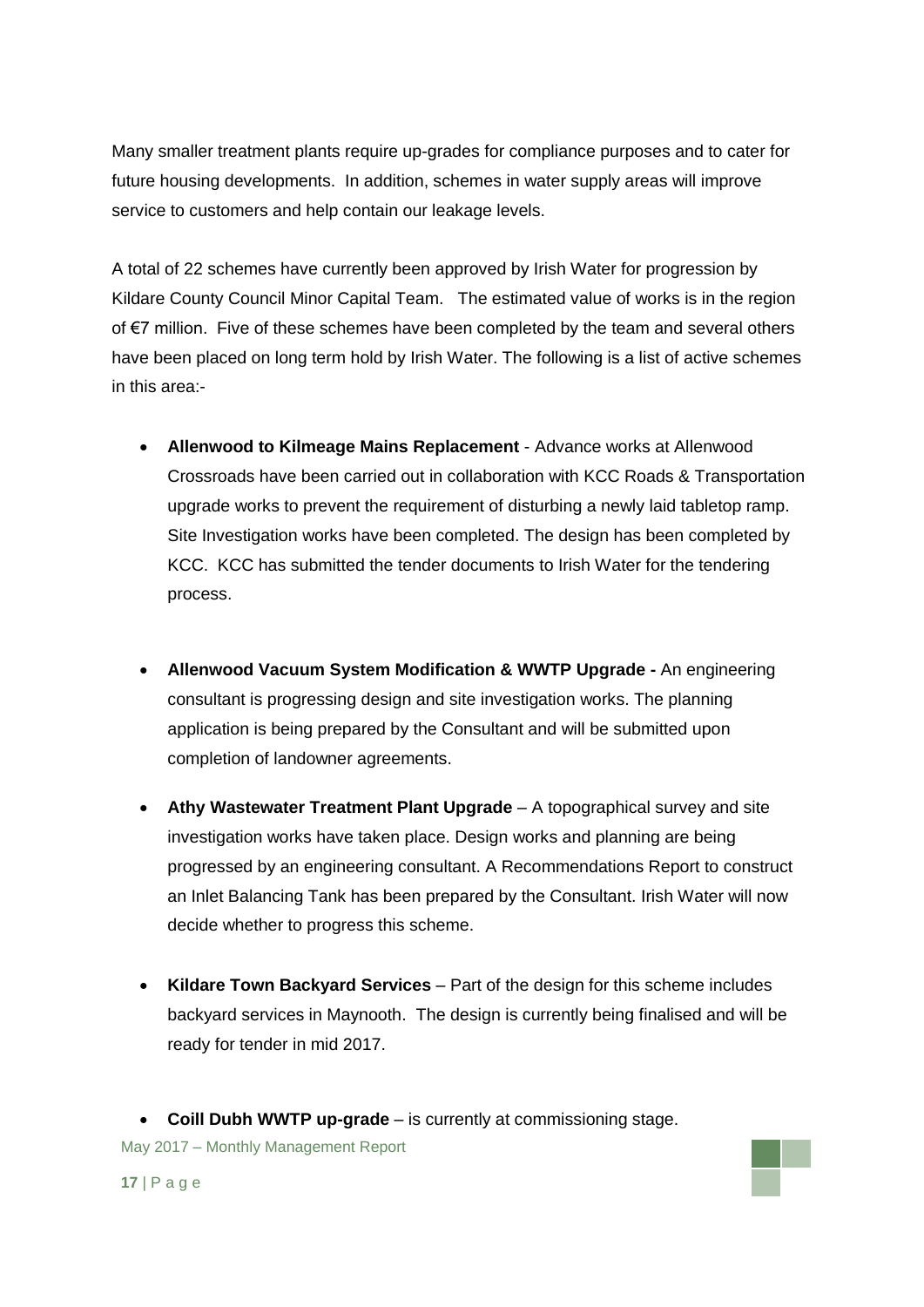- **Crophill, Castledermot Cast Iron Replacement**  Approval was received for the replacement of 500m of cast iron watermain. A contractor has been appointed and has completed the site investigation. Main contract is substantially complete.
- **Kilmeage Wastewater Treatment Plant Upgrade** An Engineering Consultant has been appointed to progress design options in conjunction with the Athy Wastewater Treatment Plant Upgrade. A Recommendations Report has been completed and treatment options are being confirmed prior to commencement of the tender process for improvement works.
- **Rathcoffey, Milltown and Calverstown WWTPs** A recommendation report has been prepared by the appointed engineering consultant. Tender documents have been prepared and submitted to Irish Water on the basis of the conclusion from this recommendations report.
- **Ladychapel Cross to Taghadoe Watermain** Kildare County Council are preparing the design and tender documents to progress this new watermain scheme. An archaeological assessment has been completed. Irish Water will progress this scheme in 2018.
- **Maynooth Watermains Rehabilitation** A Consultant has been appointed to progress this scheme. The contractor has completed the Site Investigation and is finalising the design. The main contract will commence in August 2017. Advance works to remove lead services on the Dublin Road have been completed by KCC.
- **Narraghmore Wastewater Treatment Plant**  Appointment of Contractors for improvement works at treatment plant is ongoing.
- **Oak Park, Narraghmore**  Preparation of Tender Documents for improvement works at pumping station and new rising main to Narraghmore WWTP ongoing.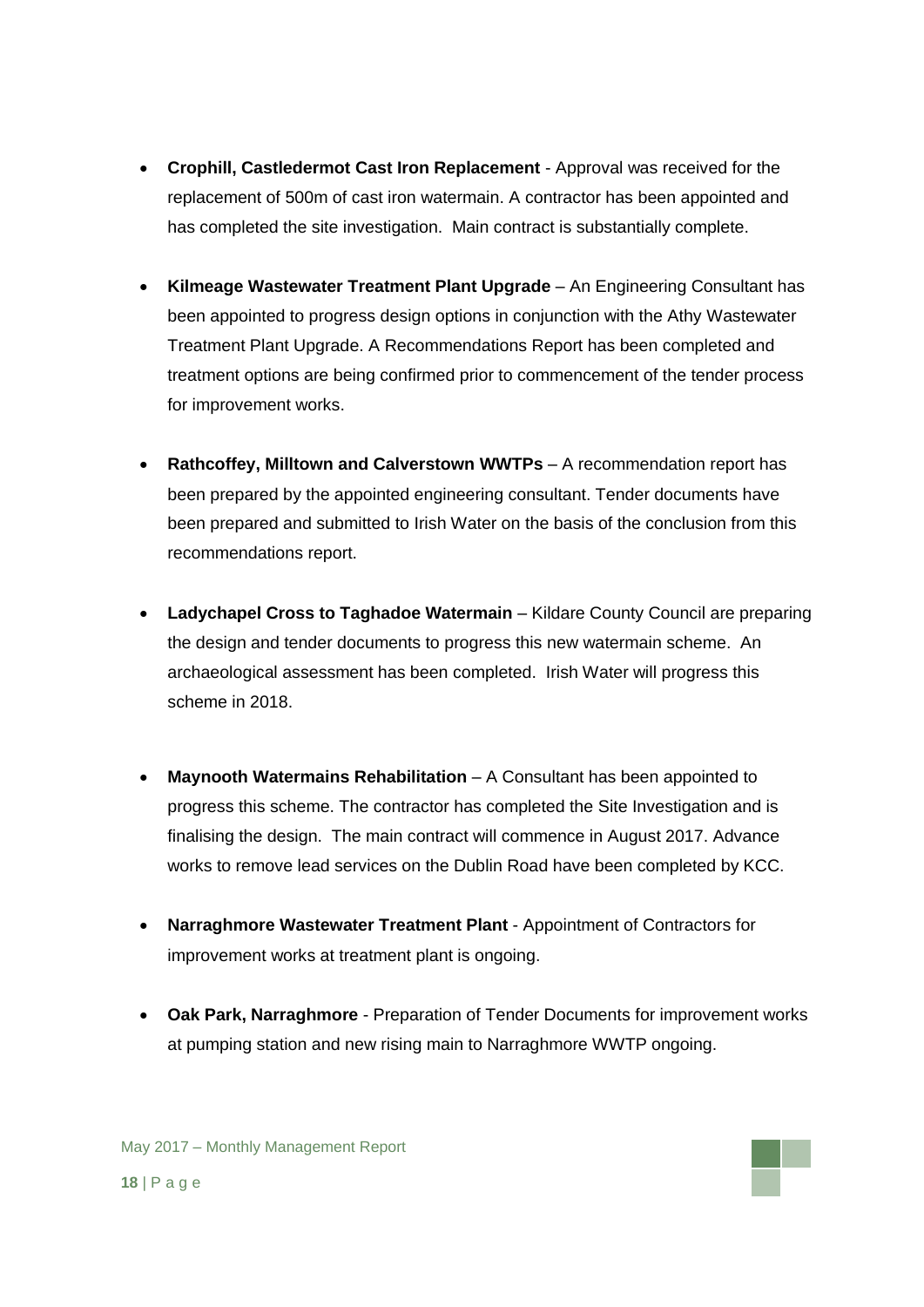- **Rathangan WWTP** Preparation of a Consultants Brief was prepared by KCC and has been submitted to Irish Water for tendering. The consultant will prepare a Condition Report and Recommendations Report identifying required upgrade works. IW has appointed a consultant to progress this scheme.
- **Red Bog Borehole Removal**  Approval was received to remove the Red Bog borehole source from operation and connection of the local network to the Poulaphuca Regional water supply. Works consist of the construction of a booster pump and approximately 2.5 km of watermain. The required ecological assessment has been completed. KCC have finalised the design and has submitted the tender documents to Irish Water for the tender process.
- **Timolin WWTP** Part 8 planning application documents have been prepared by KCC and Part 8 planning procedure to commence at end of June 17. The proposed upgrade will then be tendered out to Irish Water's MEICA lot 5 framework for new package wastewater treatment plant, subject to Part 8 planning approval.
- **Newbridge Main Street Sewer Replacement** Works required due to ongoing operational problems and blockages. Initial blockages have been cleared. The consultant has designed the scheme and it is currently at tender stage.
- **Station Road, Leixlip –** Irish Water have approved the scheme to replace this cast iron watermain by end of 2017.
- **Thomastown, Rathangan –** Irish Water have approved the 2.5kms of watermain replacement by end of 2017.

Several Schemes have been progressed to completion by the KCC Minor Capital Scheme. The following is a list of completed or almost completed schemes:

 **Monread Road Sewer Line Repair** - Approval was received for the replacement of 900m of foul sewer pipe. The contractor has completed the works.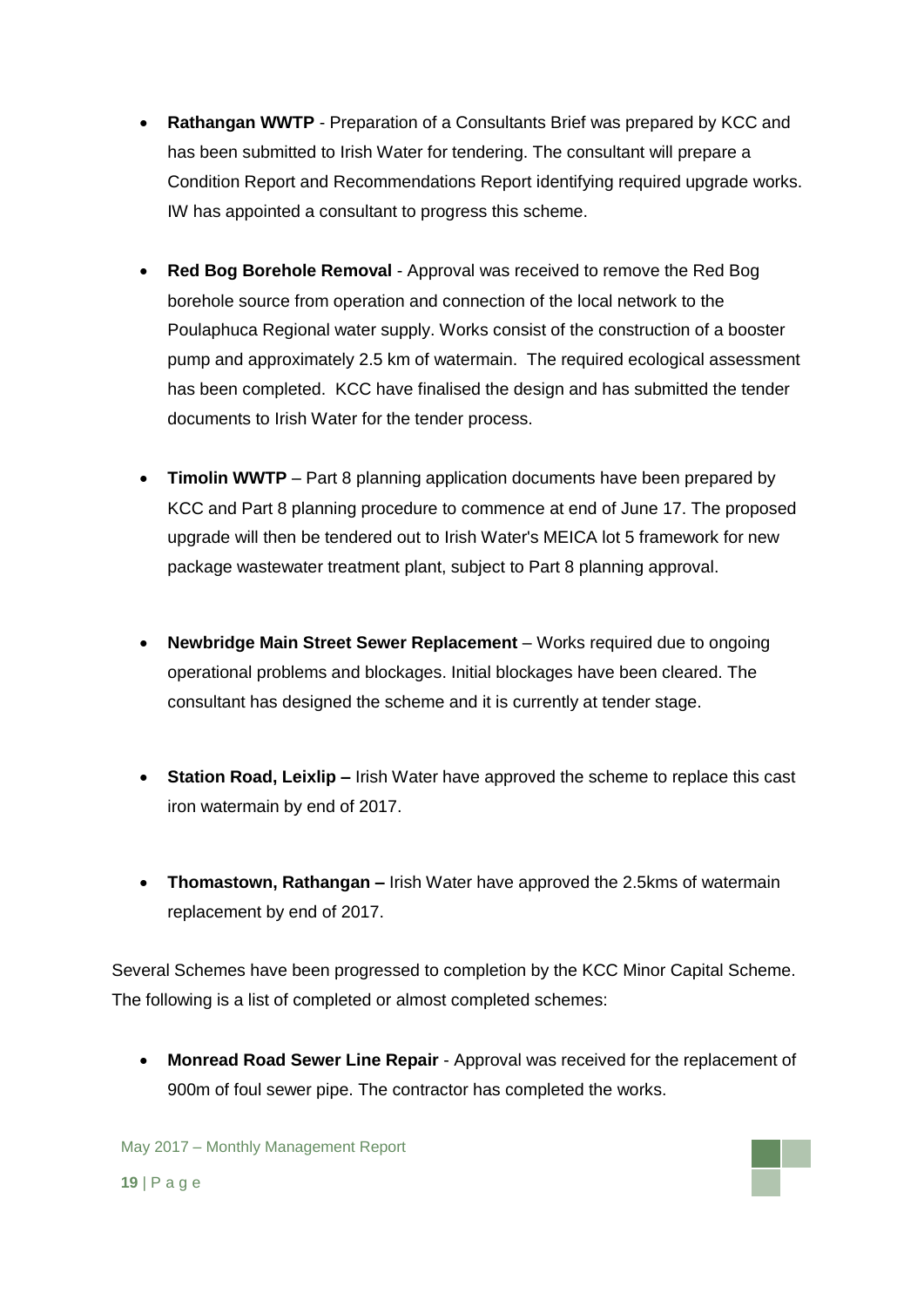- **Athgarvan Septic Tank Diversion** Construction of a new foul sewer is now completed thereby eliminating the requirement of a communal septic tank with its associated groundwater pollution potential and maintenance works. Final road reinstatement has been carried out and all works have now been completed. Final Account review has been completed and agreed.
- **Ballitore WWTP** Construction of access road and pipeline. All works have been competed on this scheme
- **Newhall Pumping Station Upgrade –** Works have been completed. Final Account Review ongoing.
- **Old Grange (Monasterevin) Watermain** The new watermain has now been laid and all houses connected to the new main. All outstanding works have been completed and final account payment has been closed out.
- **Tankardsgarden Pumping Station Upgrade** Works to replace pumps, control systems and flowmeters have been completed.
- **Emergency Showers & Eyewash Stations** The preparation of tender documentation for a county wide replacement at all water and wastewater treatment plants has been carried out.

The following non-Irish Water Schemes **(Unfinished Housing Estates)** have been progressed by KCC:

- **Cluain Dara, Derrinturn –** Construction of a pump station in the unfinished housing estate has been completed and commissioned. The scheme is now fully complete and Final Account being closed out.
- **Mill Brook, Timolin** Construction of a pump station in the unfinished housing estate has been completed and commissioned. The scheme is now fully complete.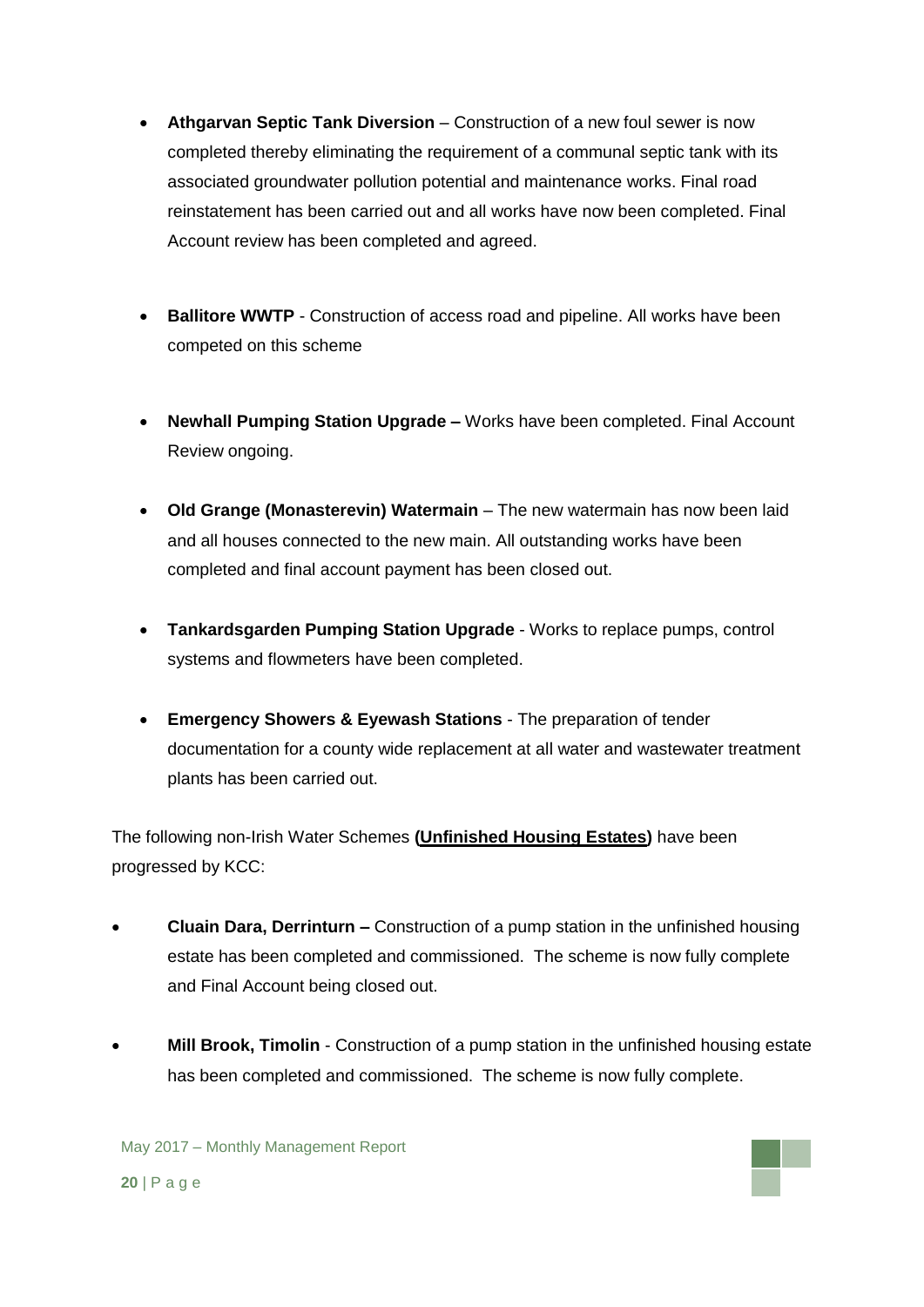- **The Paddocks, Crookstown -** Exploratory survey/design work is ongoing for the connection of this estate to the public foul sewer. Should this be feasible and at reasonable cost, it is then proposed to decommission the existing treatment system. The scheme is subject to funding being provided.
- **Oak Park, Narraghmore –** Wastewater upgrade complete.
- **Kilmead**  Specification and cost plan agreed.

## **Rural Water Programme**

In 2016, the Department of Housing, Planning, Community & Local Government (formerly Department of Environment, Community & Local Government) announced a multi-annual funding programme for 2016 - 2018. Kildare Rural Water Section's funding submission for the Rural Water Multi-Annual Programme has been prepared and submitted. This identified proposed upgrade works at various group schemes throughout the county for each of the years from 2016 to 2018 inclusive.

Kildare County Council Rural Water Section met with Ballindoolin GWS in 2016 with an aim to progress proposed network upgrade works. This scheme was identified as a "shovel ready" scheme in the Rural Water Programme funding submission for that year. The interim grant funding allocation received allowed for the progression of works at Ballindoolin. The upgrading works for part of the Ballindoolin GWS were successfully completed in Q3 2016.

Taking in charge of group water schemes is now subject to approval of Irish Water and need to meet certain standard criteria. It is anticipated that several group water schemes will be taken in charge in 2017.

Works are proposed for 2017 at several group schemes, however confirmation of funding allocations for the Kildare Rural Water Programme have yet to be confirmed by the Department of Housing, Planning, Community & Local Government.

### **Flood Protection**

May 2017 – Monthly Management Report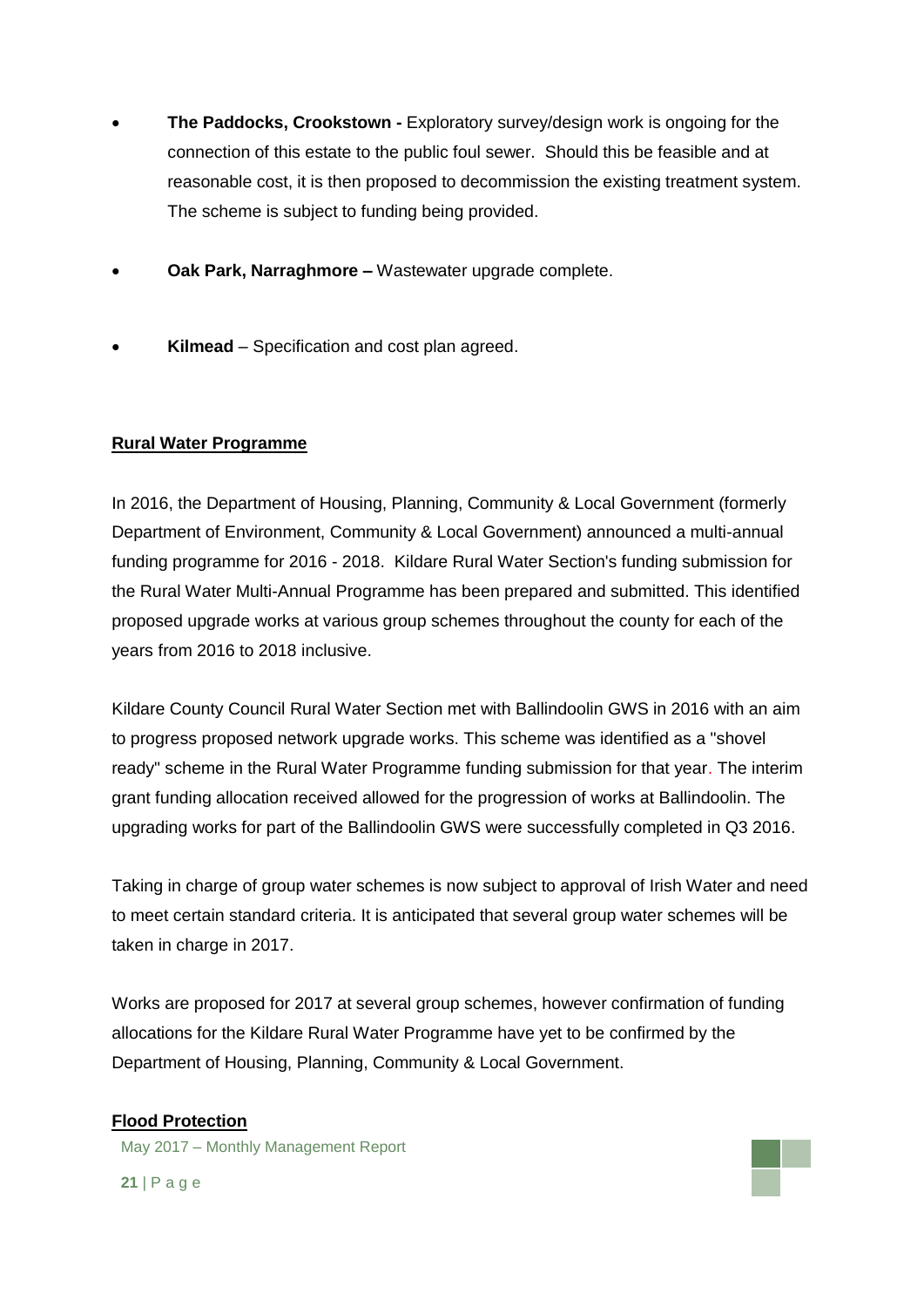- **Morell -** The final Feasibility Study, including the Cost Benefit Analysis, has received approval from the OPW subject to some minor changes, to which we have no objection. We have now submitted the Feasibility Study and outline planning strategy to the OPW. The Environmental Impact Assessment is also complete. A formal submission will be made to An Bord Pleanála as soon as the OPW have approved funding for the scheme. A presentation was made by the Council to the OPW on the 10.2.2017 seeking funding approval and a positive outcome is anticipated. It is hoped that construction of this scheme will begin in late 2017/early 2018, subject to the relevant approvals being in place.
- **Ballymore-Eustace Scheme** Complete.
- **Hazlehatch -** A meeting took place with Minister Coveny and his officials on the 6 December .2016. The outcome was positive and it is hoped to progress the project by advertising for Consultants in Q2- 2017. In the interim, locations for flow gauges have been identified and will be in place shortly and groundwater survey work will commence.
- **Dara Park Surface Water Upgrade –** All works relating to hard infrastructure are fully complete and this will resolve the recurring flooding issues which have persisted over the years. As promised, snagging issues in relation to the restoration of green areas has also commenced and any remaining concerns on the part of the local community will be addressed in the context of these works. The Director of Services and the project team met with representatives from the community on 18 May 2017. Works should be finalised in circa 4 weeks.
- **Oaks, Newbridge** A solution to the flooding issues have been identified and a consultant has been appointed to carry out detailed design. It is hoped that construction of the scheme will begin in summer 2017 and will include co-operation from Water Services and the municipal district office. This will be subject to funding.
- **Johnstown**  complete.

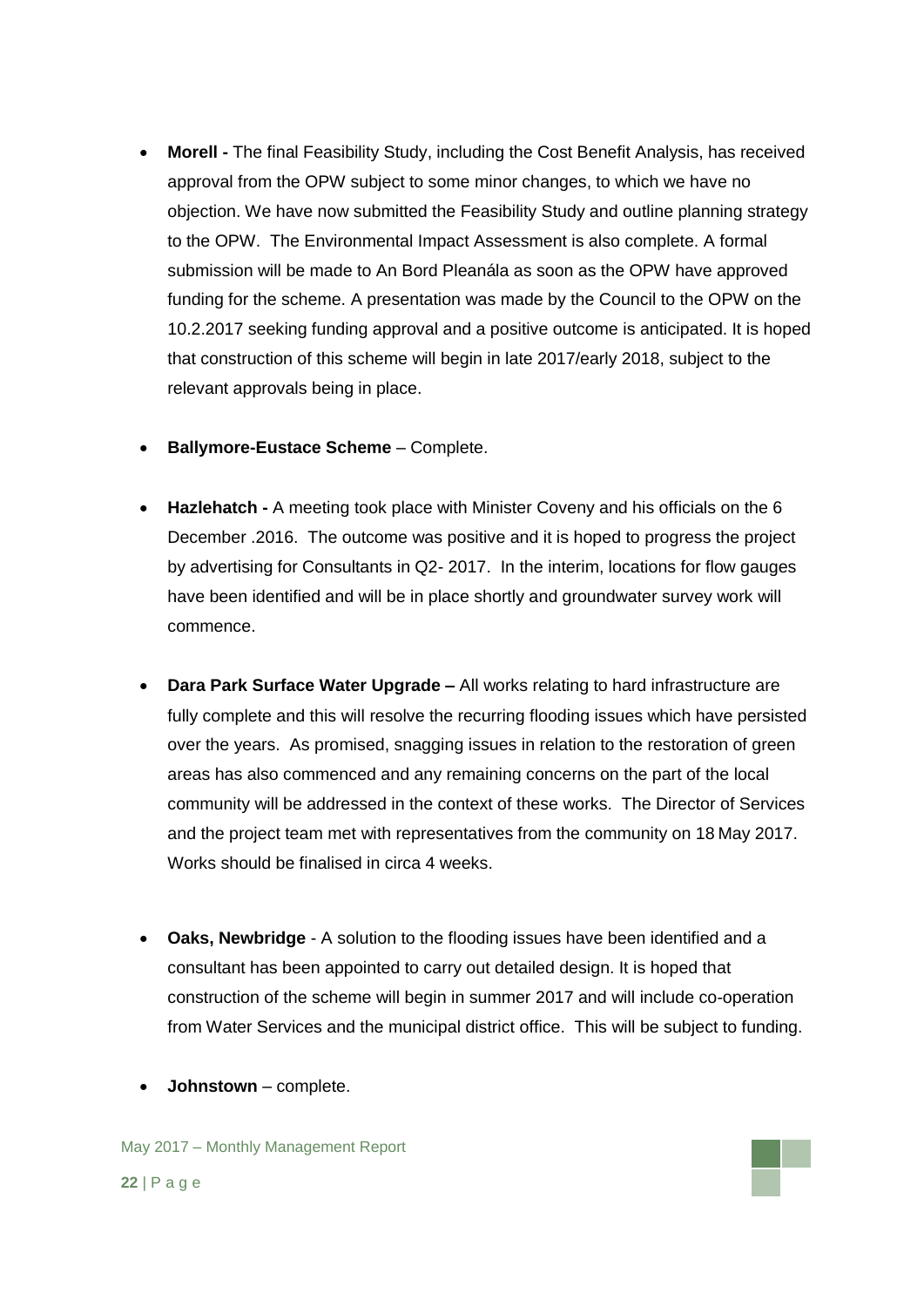- **Ardclough** complete.
- **CFRAM Programme** The OPW Eastern CFRAM Study is reaching a conclusion with the final Flood Risk Management Plans nearing completion. A steering group meeting will take place on 17 August 2017 to provide information on how the consultation submissions on the draft plans are being addressed and, in addition, what the next stages will involve for both local authorities and OPW.
- The Draft Plans have identified flood management measures for the following towns:
	- o Leixlip
	- o Maynooth
	- o Celbridge
	- o Clane
	- o Newbridge
	- o Suncroft
	- o Castledermot
	- o Athy

A further study is recommended for both Hazelhatch and Naas. Once the Public Consultation period is completed and the submissions dealt with, the final plans will be sent to the relevant Minister for approval. They will then be sent back to the local authorities for adoption. Once adopted, we can apply to the OPW for funding of the schemes.

## **River Cleaning & Drainage Channel Maintenance**

This year's programme has been identified and ecological surveys completed. Tree cutting, in advance of river cleaning is complete. It is hoped to carry out another joint water quality and flood protection programme, in the Lyreen catchment, subject to approval from fisheries. A meeting was held with representatives from Laois County Council to develop a coordinated approach to carrying out cleaning works on the River Barrow and stretches to be cleaned by each Local Authority have been identified.

May 2017 – Monthly Management Report **23** | P a g e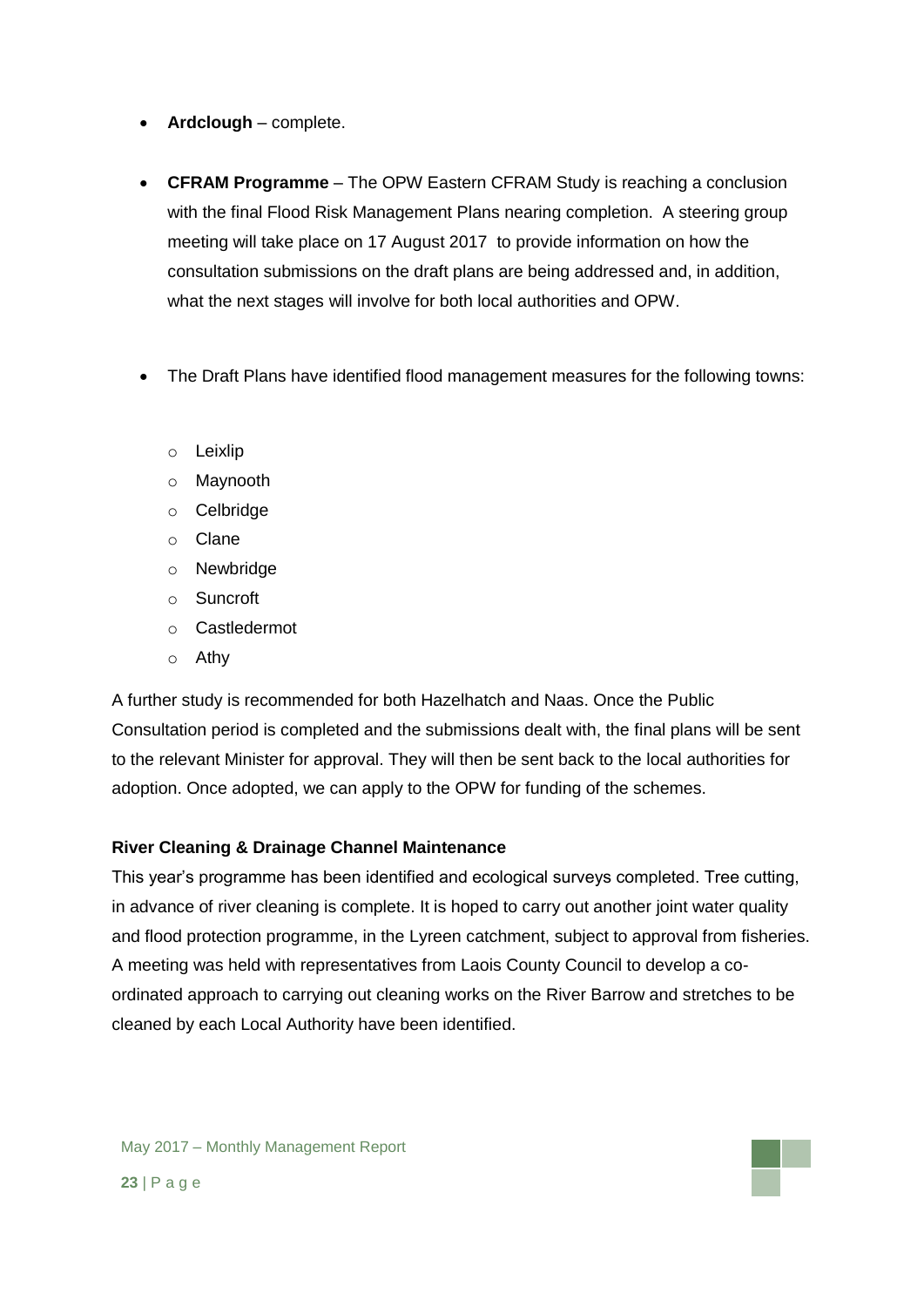## **ENVIRONMENT**

 **Kilcock (Royal Canal)** – This facility has now re-opened. The Council was pleased to sponsor a local competition to mark this event.

### **Cemetery Extensions**

- **Staplestown –** complete
- **Ballybracken** complete
- **Crookstown**  Almost complete
- **Newbridge**  Complete.
- **Derrinturn** Complete.
- **Lullymore** Complete.
- **Churchtown** Part 8 report to be considered at the June monthly MD meeting.
- **Athy (St Michael's new)** A further phase of work is now planned and scheduled to commence shortly.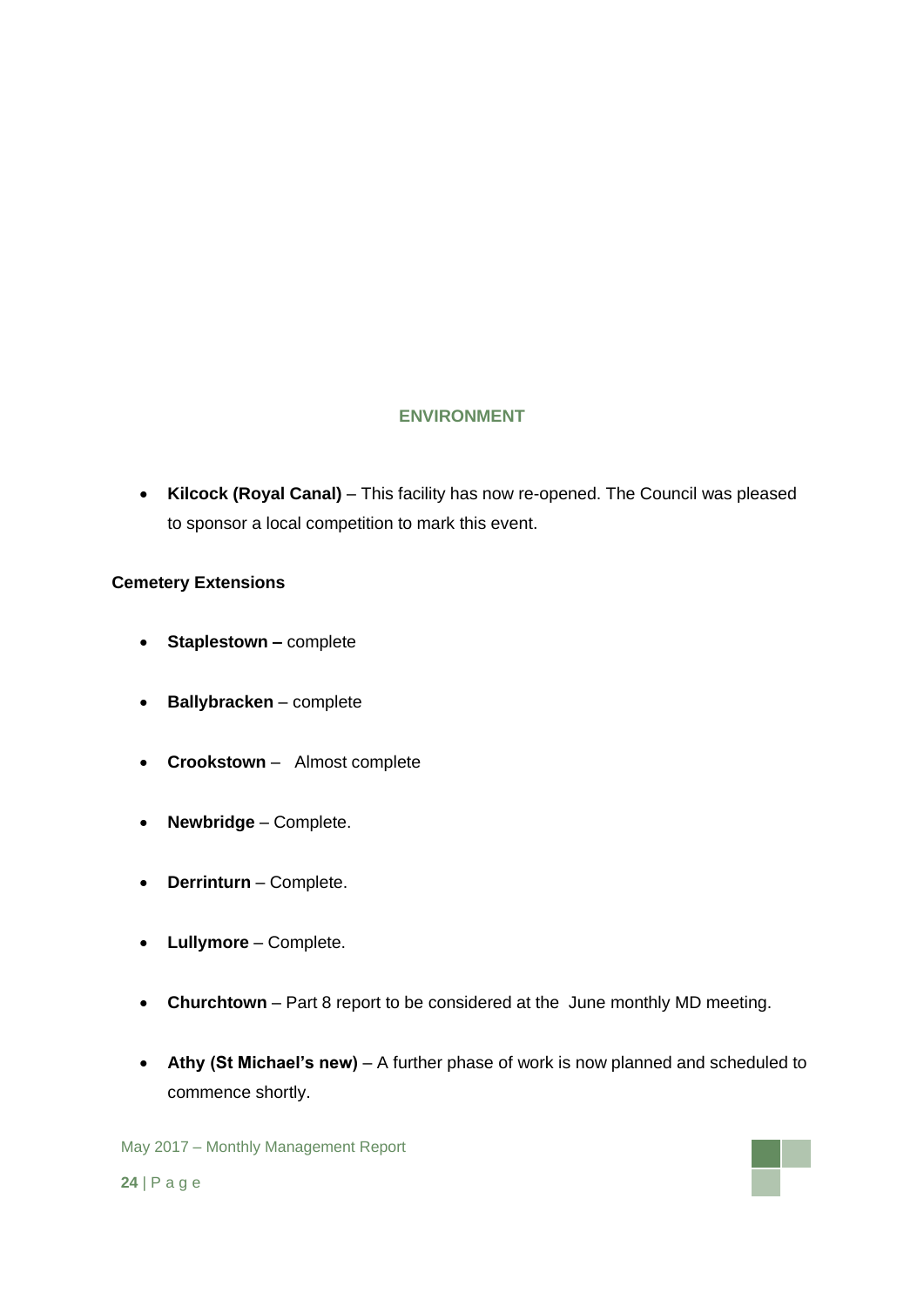- **Rathangan** land acquisition is currently being finalised and a draft design is now to hand. Part 8 process has commenced.
- **Leixlip** land acquisition being examined.
- **•** Bodenstown ditto

**Dog Control** – As requested by the ISPCA there may have to be some (minor) design changes prior to progressing to Part 8 stage. These have now been agreed.

**North Kildare Civic Amenity (Celbridge, Leixlip and Maynooth)** – The Environment Section has reviewed the suitability of sites within its ownership following an invitation for public expressions of interest. A preferred location is now being progressed at Kilmacredock Upper (beside existing road maintenance depot). Donnachadh O'Brien, Consulting Engineers, have been commissioned to prepare a preliminary design and layout. Draft proposals have been presented to the SPC and MD and a funding submission has been made to DCCAE.

**\*Tidy Towns** – The Council entered into a partnership agreement with Kildare G.A.A. – on 29 May 2017. A joint presentation was made to the Newbridge/Kildare Tidy Towns groups regarding possible approaches to Urban Design upgrades. The feedback was very positive.

**Irish Business Against Litter –** The commissioning of the sculpture (to the value of €40k) is being co-ordinated by the Council's Arts Service.

**Kerdiffstown -** Kildare County Council formally accepted responsibility for the management and remediation of the site on the 5 June, 2015.

## *1. End Use*

 $\circ$  A presentation on the final decision of the end use was presented to Naas Municipal District on Tuesday, 15 November, 2016 where it was announced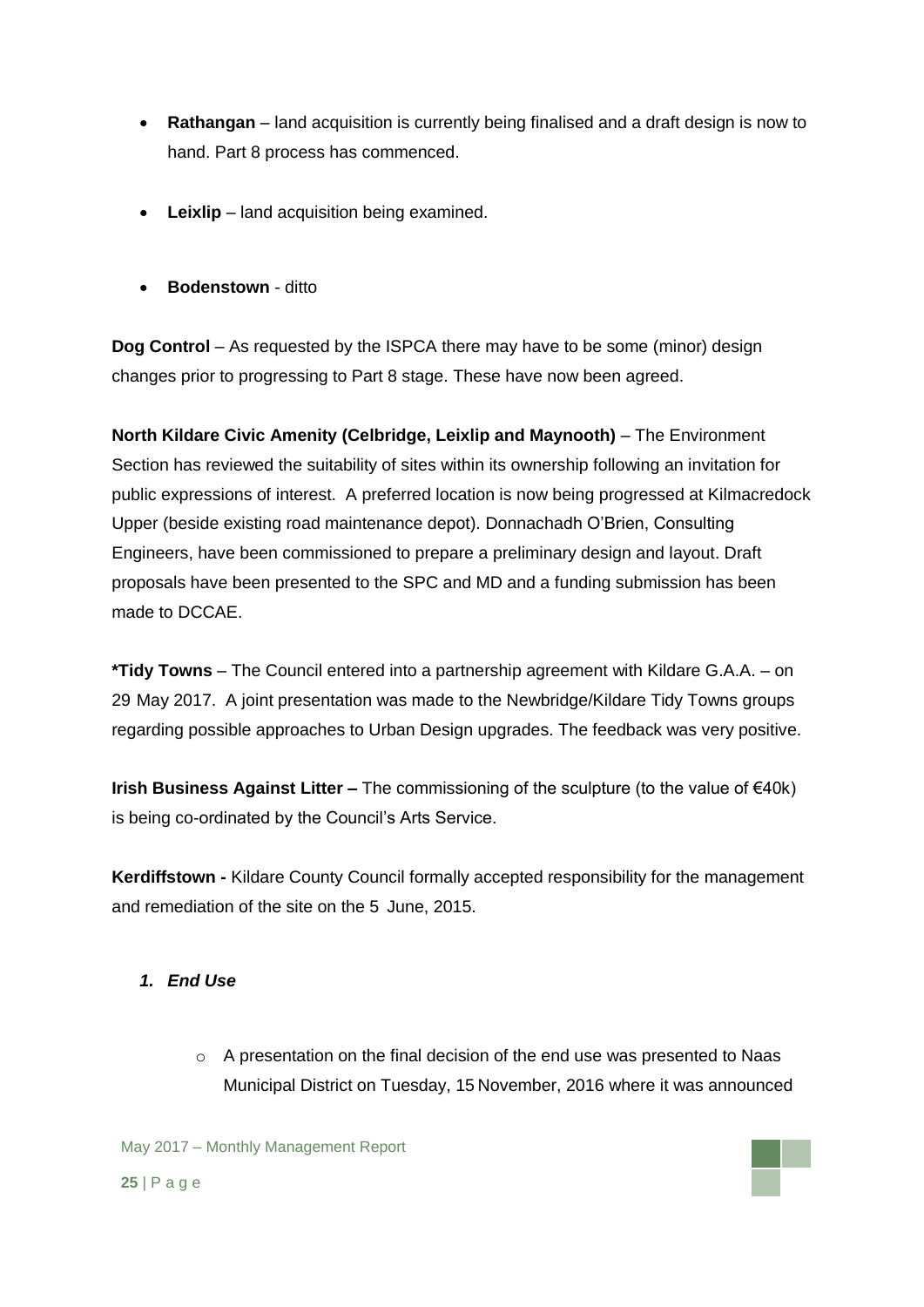(subject to statutory consents) that the end use will be a park with multi uses pitches, change rooms, playground and walking/running tracks.

## *2. Preliminary Design/Planning/EIA*

- o Environmental monitoring and background studies are complete for the Environmental Assessment but will continue to be monitored.
- o The licensing and planning applications including an EIS are almost finalised. The documents are being reviewed by KCC staff and will be ready for legal review shortly, before submission in Q3 to An Bord Pleanála.
- $\circ$  A CPO process will be commencing in tandem with the EIA and documents are currently being drafted. Discussions with the people who may be affected has commenced.

## *3. Detailed Design/Tender/Construction/Handover*

 $\circ$  Procurement documents for a Consultant, to bring the project to completion from Preliminary Design Stage/Planning/EIA submission, are being progressed by the project team

## **Energy Management and Climate Change**

The Energy Management Team continues to progress a range of initiatives. All in all, the Council has reduced its energy consumption by 14% since 2009. The remit of the team has now been widened to include Climate Change Adaptation and the data gathering phase is now well advanced. The Climate Adaptation Plan is now being progressed by the team, with input from the SPC. The annual low energy day took place on 10 May.2017

## **Athy MD Initiatives**

May 2017 – Monthly Management Report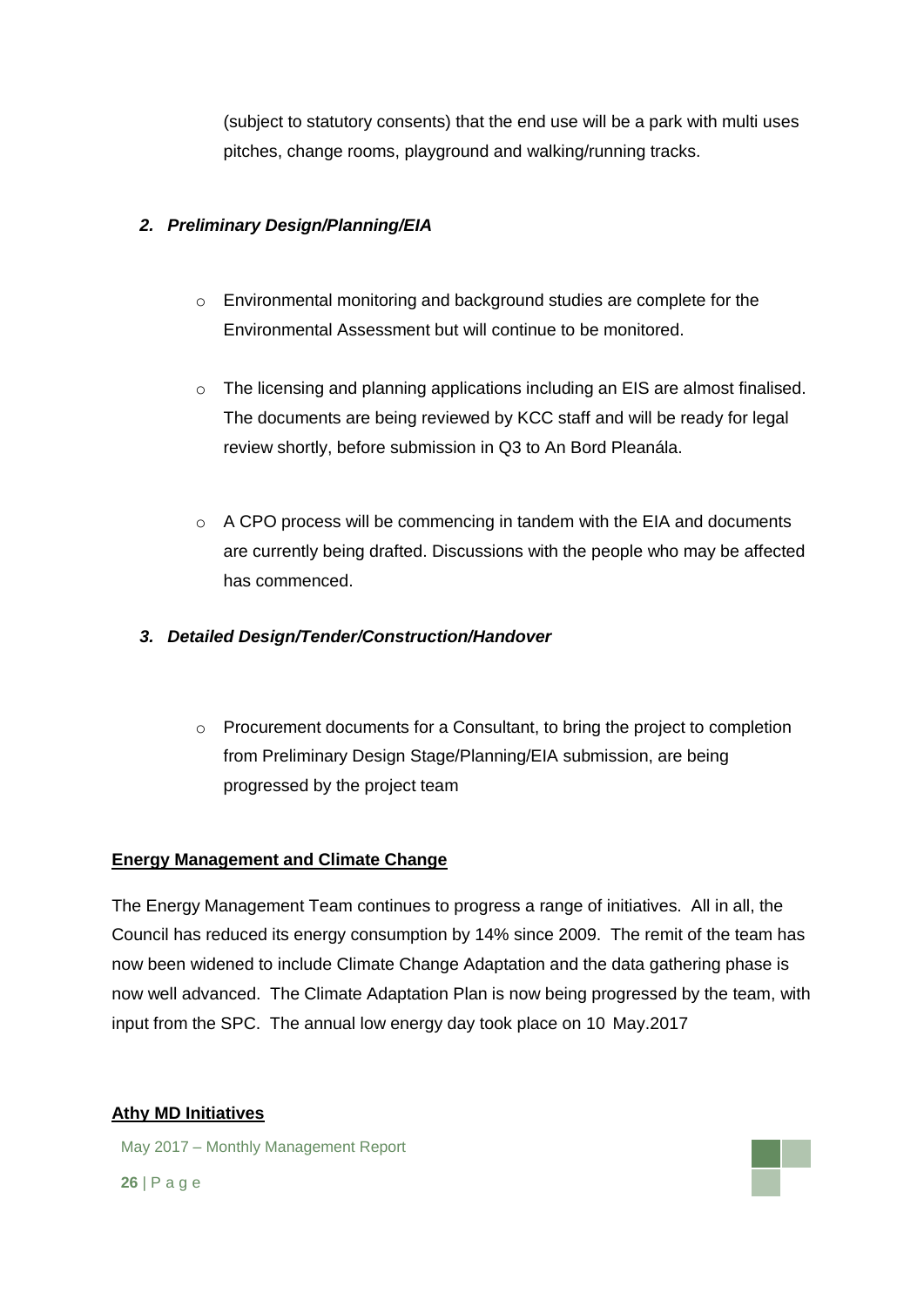- Subject to formalities, agreement has been reached with Kildare Wicklow Education Training Board (KWETB) regarding a proposal to converting part of the building (formerly VTOS) to an apprentice training centre. Design and tender documents have since been prepared. It is understood that the KWETB have secured funding in order that the project can proceed. In the interim, the model school is being transferred to public ownership
- Works commenced on the new Branch Library on 2 May 17 and is now progressing well.
- A public realm strategy has been agreed by the MD members. Projects will be prioritised at the next meeting.
- Arrangements are being made for a formal opening of the new centre for waterbased activity.
- A review of the delivery structures of the regeneration strategy is ongoing.

**Emily Square Up-grade** – The Appropriate Assessment screening has recommended a Phase 2 assessment. This will commence shortly.

# **Roads, Transportation and Public Safety**

### **Local Infrastructure Housing Activation Fund (LIHAF)**

The formal announcement in regard to LIHAF funding has been made. Kildare County Council has received approval for €21.4 million for three projects: Naas Inner Relief Road, Maynooth Eastern Relief Road and Sallins Community Amenity project. The projects will now move toward the procurement of services and initial planning.

May 2017 – Monthly Management Report The Kildare County Council (KCC) Steering Group consisting representatives from all the relevant service areas in KCC has now been formed and has commenced its work on progressing the Naas and Maynooth projects.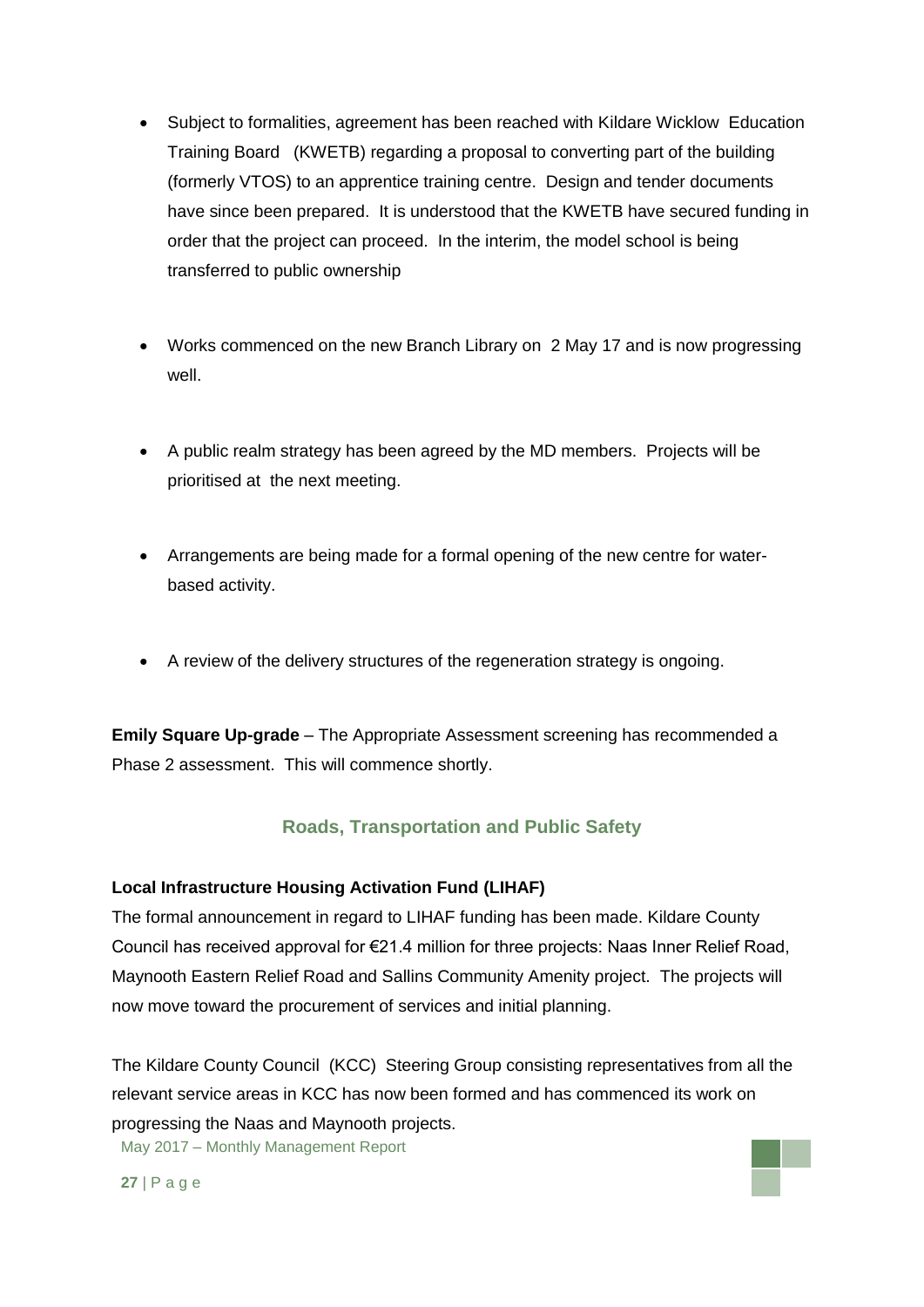# **M7 Naas to Newbridge Bypass Upgrade, M7 Osberstown Interchange and R407 Sallins Bypass**

As Members are aware the M7 Naas to Newbridge Bypass Upgrade and R407 Sallins Bypass projects have been included in the Department of Expenditure and Public Reform Programme entitled "Building on Recovery - Infrastructure and Capital Investment 2016- 2021". The Department of Transport Tourism and Sport (DTTaS) have agreed that both projects are to form one contract.

Contract documents were issued in December 2016 to the shortlisted five pre-qualified contractors and the closing date for receipt of tenders was 29th May and extended to  $8<sup>th</sup>$ June. Tenders were received on  $8<sup>th</sup>$  June and opened on  $9<sup>th</sup>$  June 2017. The assessment process is currently underway.

This process is in preparation for award of the construction contract in Q3 2017 which remains subject to confirmation of funding from both funding agencies, DTTaS and Transport Infrastructure Ireland (TII). The construction contract duration is approximately 24 to 30 months.

Notices to Treat for the M7 Naas to Newbridge Bypass Upgrade, the M7 Osberstown Interchange and R407 Sallins Bypass were issued in December 2015. Land negotiations are continuing. Notices to Enter will be issued shortly.

Advanced works/testing are progressed in preparation for the main contract. This includes landowner accommodation works, archaeological testing and resolution, ground investigation, the Sallins Railway underbridge and the M7 hard shoulder strengthening.

The Sallins Railway Underbridge contract is being carried out as a separate contract by Irish Rail. Irish Rail are currently at tender to appoint a contractor to carry out these works and tenders are currently being assessed.

### **Second Crossing of the River Liffey in Celbridge**

May 2017 – Monthly Management Report Following discussions between the Department of Transport Tourism and Sport (DTTaS) and the Roads Department in KCC in regard to the future delivery of a second river crossing in Celbridge, KCC will now commence the procedure to prepare a Multi-Criteria Analysis.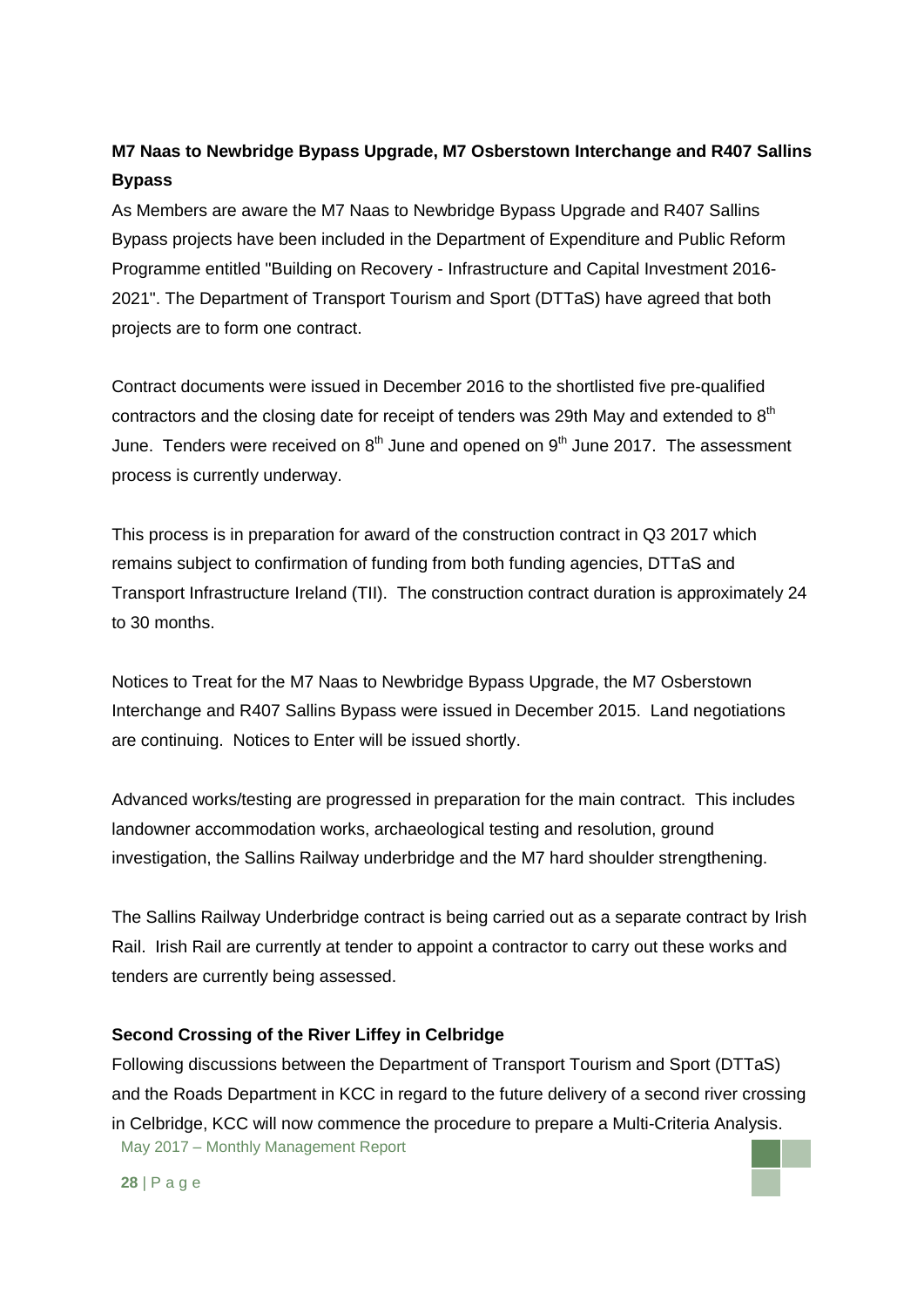This analysis represents the first stage of the Department's Common Appraisal Framework for Transport Projects and Programmes and in effect takes the form of a Business Case which outlines objectives, scope, feasibility, options appraisal, planning and design, evaluation plan and recommendations.

Once prepared the Multi-Criteria Analysis will be submitted to the DTTaS who in turn will consider whether or not the proposal will be submitted to the Department of Public Expenditure and Reform for consideration.

## **Naas & Sallins Parking Bye-Laws**

Parking Bye-Laws for Naas & Sallins were on public display until 17 January 2017. The closing date for submissions was 8 February 2017 and the submissions are currently being assessed and site inspections are being carried out. The aim is to formally submit these Bye Laws to the Naas MD members at the July meeting.

## **Proposed Parking Bye-Laws for Clane & Castledermot**

The drafting of Clane and Castledermot Parking Bye-Laws have been finalised in draft form and will be brought before the Members "in committee" prior to public consultation.

### **Traffic Management Study - Maynooth**

AECOM is continuing with the preparation of a Traffic Management Study for Maynooth. The consultants presented their draft recommendations to the MD members in February and May 2017.

The Consultants have taken the final recommendations/suggestions by the Maynooth MD members into account and the final public consultation exercise is planned for 28<sup>th</sup> June with the publishing of the Study online.

### **Roll out of Green Machines**

Two Green Machines are now operating in the Newbridge and Maynooth MD's. These path sweepers will operate from Monday to Friday. When necessary, Rathangan will also be cleaned by the Green Machine from Kildare Town.

### **Maynooth Northern Outer Orbital Route**

May 2017 – Monthly Management Report **29** | P a g e

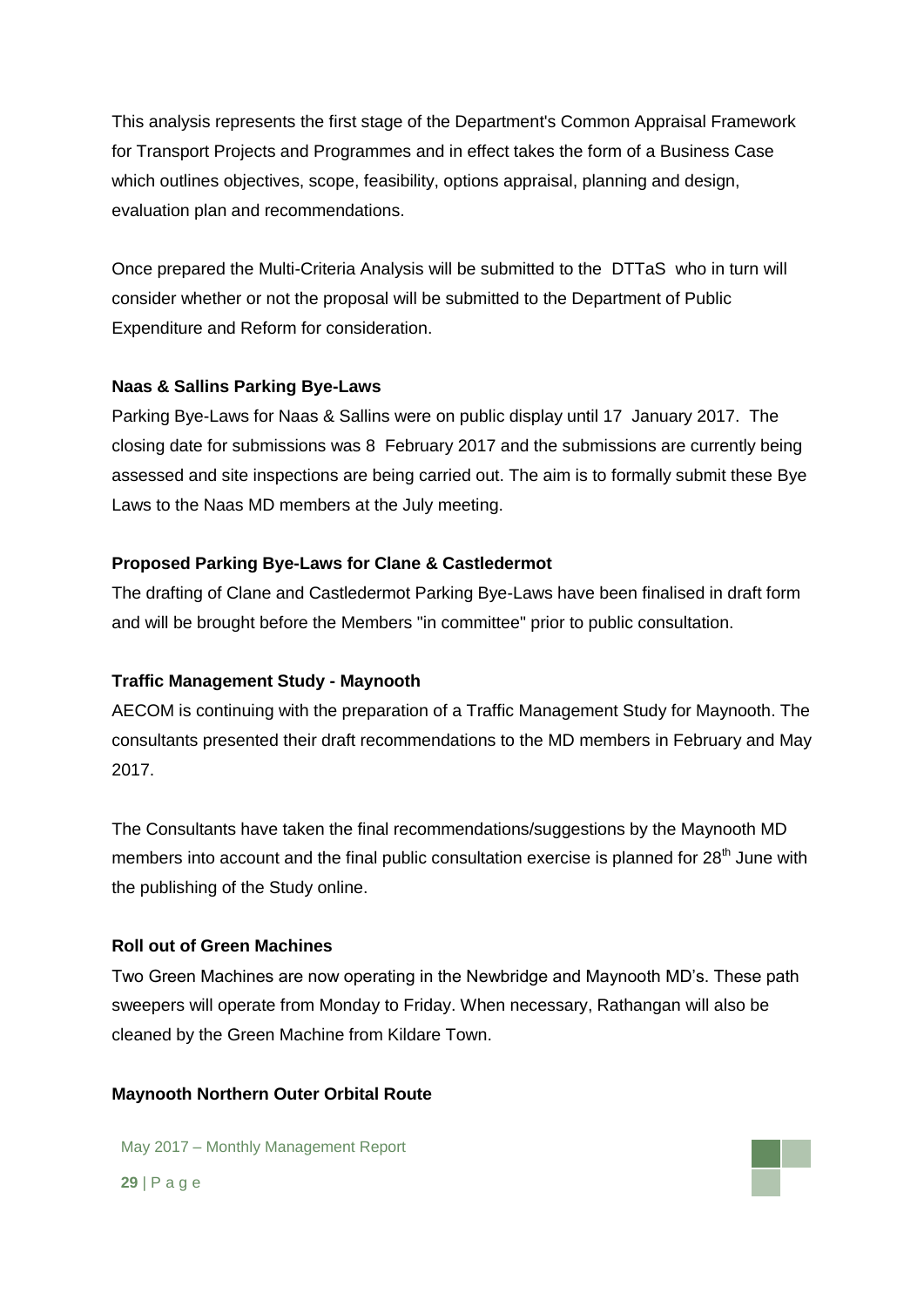Rathoath MD members approved the Part 8 for the section of the Outer Orbital Route which connects the Moyglare Road with the Dunboyne Road in Maynooth. The Developer that has proposed to construct this section of the MOOR is now awaiting the outcome of discussions with Irish Water in regard to Water and Waste Water capacity issues. Discussions were held with senior management from Irish Water and consequently Irish Water has engaged consultants who are currently investigating short term and long term solutions for improving the Foul Sewer network capacity across North Kildare.

## **Athy Distributor Route**

The CPO and EIS was submitted to An Bord Pleanála in April and the council recently received notification from An Bord Pleanála that the Oral Hearing is scheduled for the first week in July.

## **Replacement of the Machinery Yard**

The council Machinery Yard and Stores is currently located in Newbridge. It is proposed to relocate the machinery Yard and maximise the use of the existing site in Newbridge. The design services contract commenced in early April.

### **Newbridge and Kildare Sustainable Projects**

Discussions are ongoing with the NTA in regard to agreeing funding and the scoping/project brief.

## **NTA GDA Cycle Network Design (Naas)**

Three schemes are being progressed to Public Consultation Stage and this work is funded by the NTA. The routes are:

- Naas to Kill;
- Kilcullen Road, Naas; and
- Greenway from Newbridge Road (Naas) to Sallins train station along the route of the canal

The closing date for receipt of submissions for the Kilcullen Road, Naas Cycleway Part 8 was 16 December16. The submissions report is being finalised by the scheme consultants

May 2017 – Monthly Management Report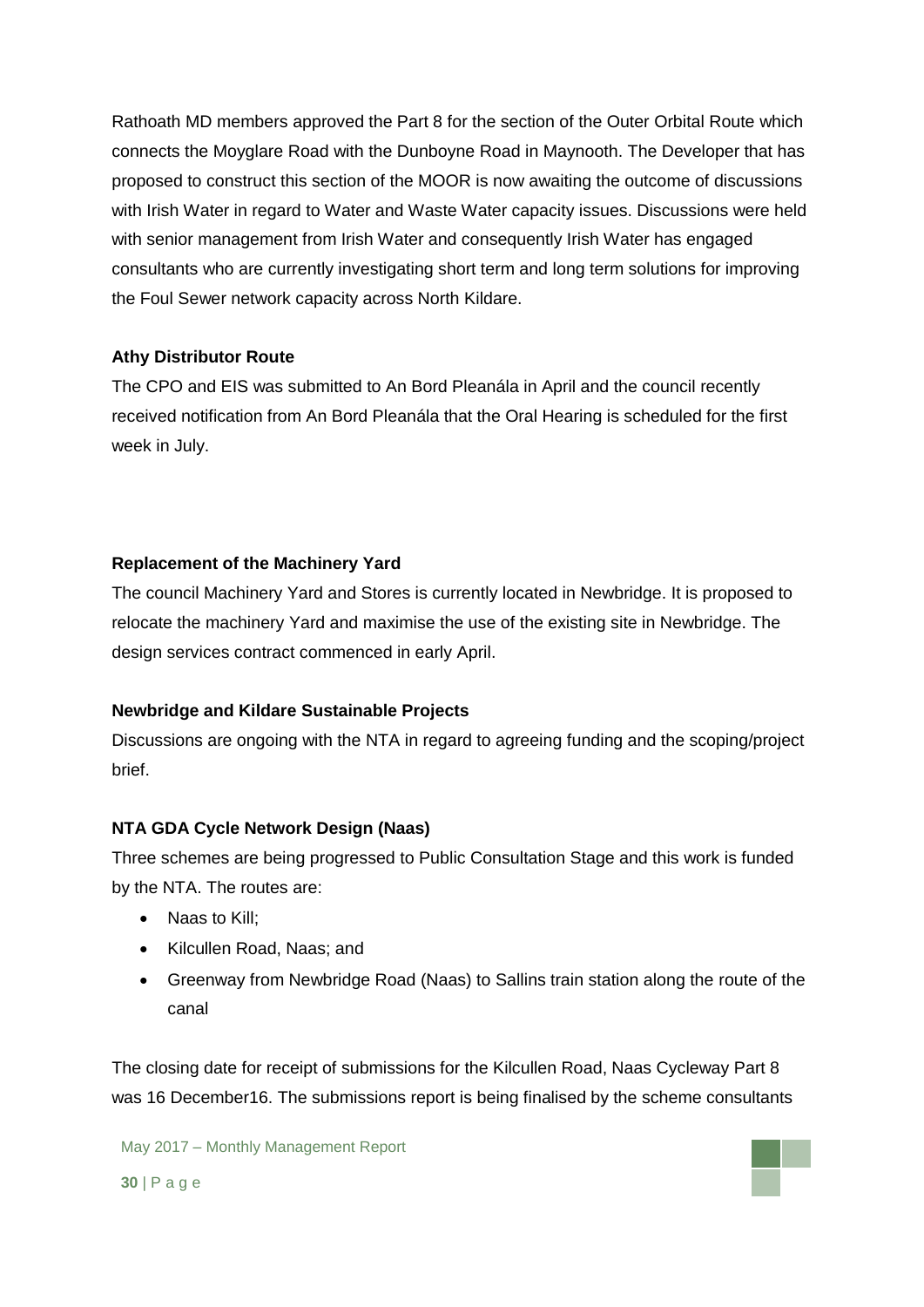for review by the Planning Section, before going before the Members of Naas Municipal District in July 2017.

The Part 8 process for the Naas to Kill cycleway is planned to commence in July 2017.

The Greenway from Newbridge Road (Naas) to Sallins train station is planned to go to Part 8 in August 2017.

## **Road Improvements in Kildare Town.**

The contract to carry out road improvements in Kildare Town has commenced. These works will extend from Lidl to Pigeon lane and from Market Square, along Nugent Street to Railway Stores. In order to limit disruption to traffic and businesses the contract will include night works.

This work commenced on 6 June 2017. Nugent Street to the Railway Stores has been completed to wearing course with the raising of the iron work and lining to follow this week. Work commenced on 9 June on Dublin Street in front of the Garda Station and will continue this week. It is expected that work along Claregate Street will commence next week and finish by 23 June or early the following week.

## **Kildare – Newbridge MD Area Surface Dressing Works**

The Kildare-Newbridge MD area will be carrying out surface dressing work commencing on 19 June in the following areas:

- 1. Maddenstown North (LS7028-0, approx. 1400m)
- 2. Cut Bush (LS7030-5, approx, 1400m)
- 3. Suncroft (LP3007-2, approx. 1600m)

Advance notice will be published on the Kildare County Council website this week and diversions will be put in place for the duration of the works.

## **JuneFest, Newbridge**

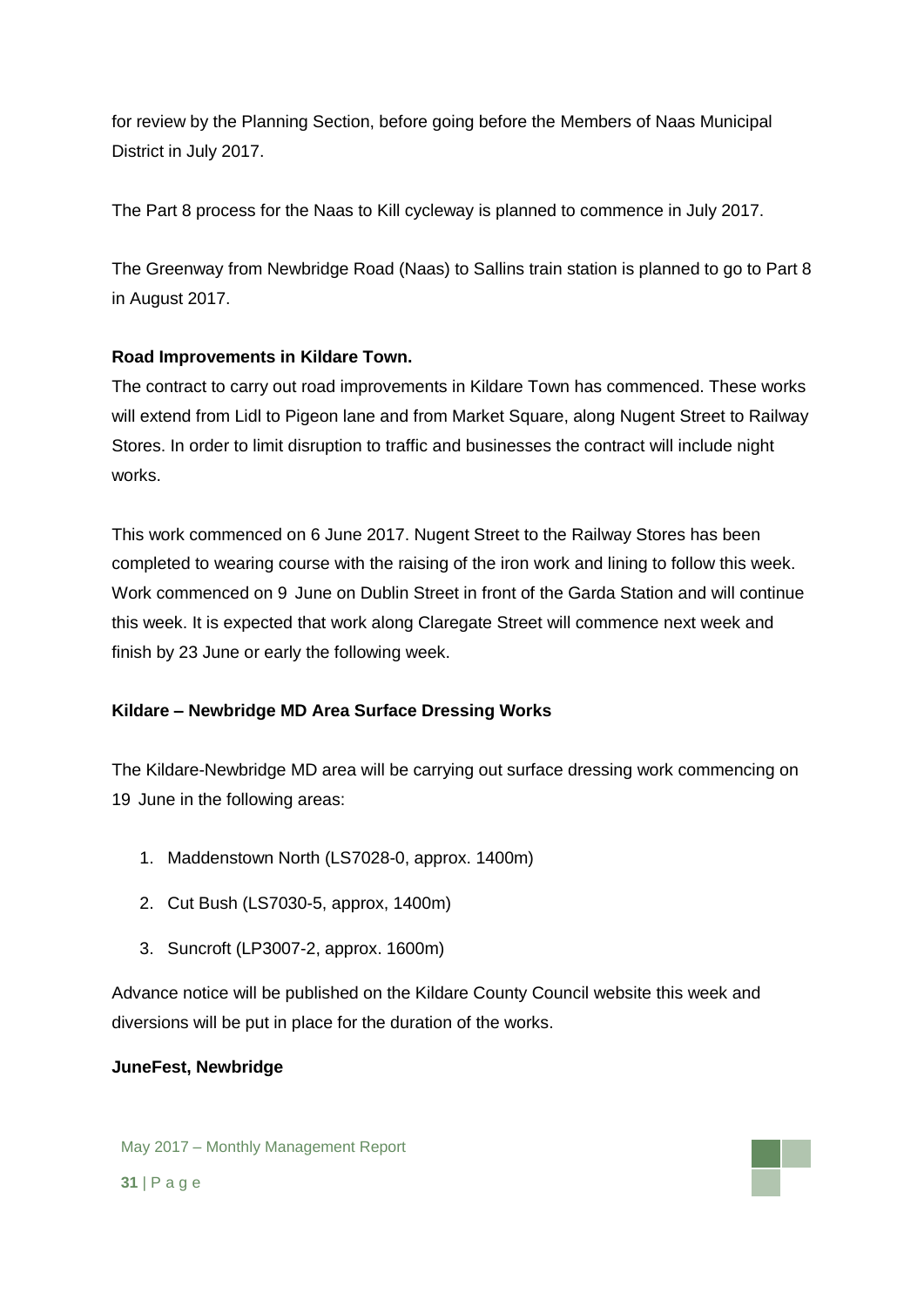As per previous years, the Kildare-Newbridge MD area assisted the JuneFest Committee and the Garda Síochána with the Family Fun Day on the Bank Holiday Monday 5 June. This assistance included street and footpath cleaning and assistance with the closure of Main Street on the day for the event.

### **Kildare-Newbridge MD Road Improvement Works 2017**

A tender for road improvement works to sections of the Barrettstown Road (Newbridge College Roundabout to College Grove) and Sexes Road (Mount Carmel to Newbridge College Roundabout) in Newbridge has been advertised and will be awarded in the coming days. It is envisaged that this work will commence and be completed in July.

## **Naas MD Drainage works 2017**

The Naas MD has awarded a tender for minor improvement works to the drainage system at the following location within the Naas MD:

L2007 – Ballyhays, Straffan (Complete)

### **Naas MD Road Improvement Works 2017 (Package 1-FRAMEWORK)**

The Naas MD included the following project in the Multiparty Framework Agreement for Road Resurfacing and Associated Minor Works for Kildare County Council (stage 2 process), which is now at tender stage:

L2004 – Castlekeely – (At Construction stage)

### **Naas MD Road Improvement Works 2017 (Package 2)**

The Naas MD has awarded the second package of road surfacing projects for 2017 and the works are at construction stage:

- R410 Blessington Road, Naas (At construction stage)
- L6012 Sherlockstown (LPT) (Complete)
- L6038 Crab Road (LPT) (At construction stage)
- L6073 Harristown Common (LPT) (At construction stage)
- L6044 Mullacash (At construction stage)
- L2002 Bodenstown Cross to Millicent Bridge (Complete)
- L2991 Morrell Avenue (Ramp) (Complete)

May 2017 – Monthly Management Report

- 
- 
- 
- 
- -

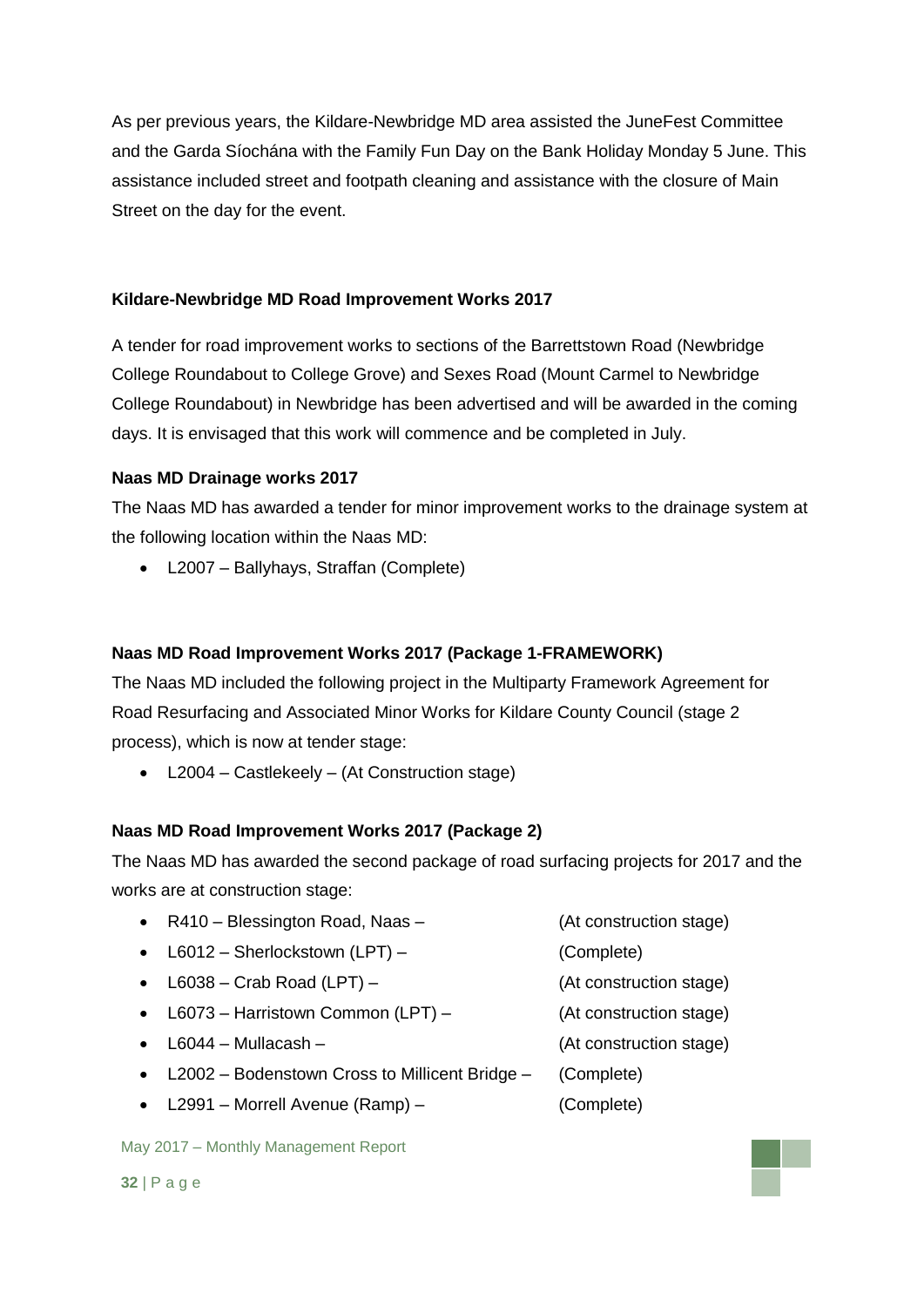## **Naas MD Road Improvement Works 2016 (Package 3)**

The Naas MD will commence design of the third package of road surfacing projects in Q2 2017 including:

- R448 Kilcullen Road (Whitehall to Hacklow X)
- L2030 Victoria Bridge
- L2021 Rathmore to Eadestown (Section)
- L6030 Punchestown Upper, Kilteel (LPT)

### **Naas MD Footpath Improvement Works 2017**

The Naas MD will commence the development of footpath schemes within the Naas MD for 2017 including the LPT funded schemes in Q3 2017.

### **Dublin Road Corridor/Poplar Square, Naas**

The Council has appointed the consultant for the detailed design and contract documentation preparation phase of this project. A project execution plan has been submitted to the NTA for discussion.

### **Maynooth MD Road Improvement Works**

The first works package of roadworks is fully complete (Ticknevin, Knockanally, Mucklon and Barry's Boreen). The second and third packages (Courtown, Healeys Bridge, Millicent and Straffan Road) have been tendered and will commence in the coming weeks.

### Surface Dressing

Surface dressing commenced in the Celbridge MD on the 6 June and will continue on throughout the county for a further 8-10 weeks weather permitting.

#### **Royal Canal Greenway between Maynooth and Dublin County Boundary**

Atkins has commenced the detailed design of this section of Greenway and will be submitting the first draft in the coming month which will be reviewed by the NTA prior to confirming available budgets. Topographical and surveys and Ground investigations are also under way.

May 2017 – Monthly Management Report **33** | P a g e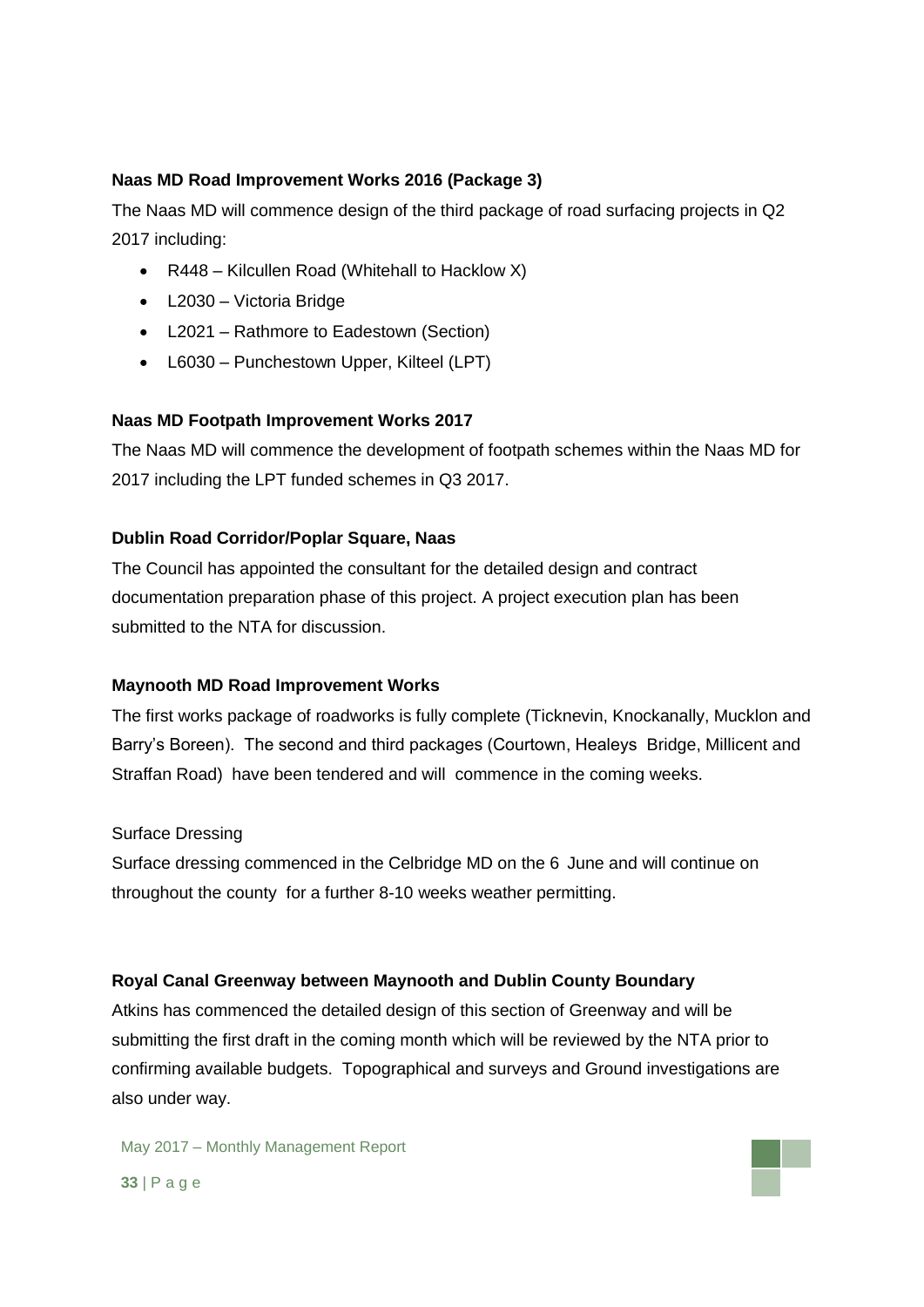This scheme will consist of the construction of a cycleway and pedestrian facility along the canal tow path. The scheme is 8.4km in length and will consist of a 2.5 to 3m wide shared walking and cycling facility.

### **Royal Canal Greenway - Maynooth to "The West"**

The DTTaS smart travel group has confirmed that funding has been approved for an amount of €2.11m for this project in 2017 and €1.75m in 2018.

This funding will allow the council to complete the works between Chambers Bridge and Maynooth which would fully complete the section between Maynooth and Kilcock. This will also fund Waterways Ireland to commence the works between Kilcock and Enfield and Moyvalley and Kilmore in late summer.

The KCC element of this work will go to tender in July.

#### **North South Corridor - Maynooth - Phase 4**

The detailed design is ongoing of Phase 4 of this scheme which involves the construction of a dedicated Cycle/ pedestrian road across the harbour field. This project has a potential site start date of late 2017.

The design for Phase 6 of this scheme (Moyglare road) has also commenced with a planned site completion date of September 2018.

#### **Celbridge/Leixlip MD**

Street Sweeping at the weekend is currently operational for a half day on a Saturday in both towns.

The road works programme has been agreed for 2017. This will involve the investment of €426,075 in road resurfacing and €45,000 in surface dressing. These works will mainly be carried out over the summer months when traffic is lighter.

May 2017 – Monthly Management Report Restoration Improvements (road resurfacing)

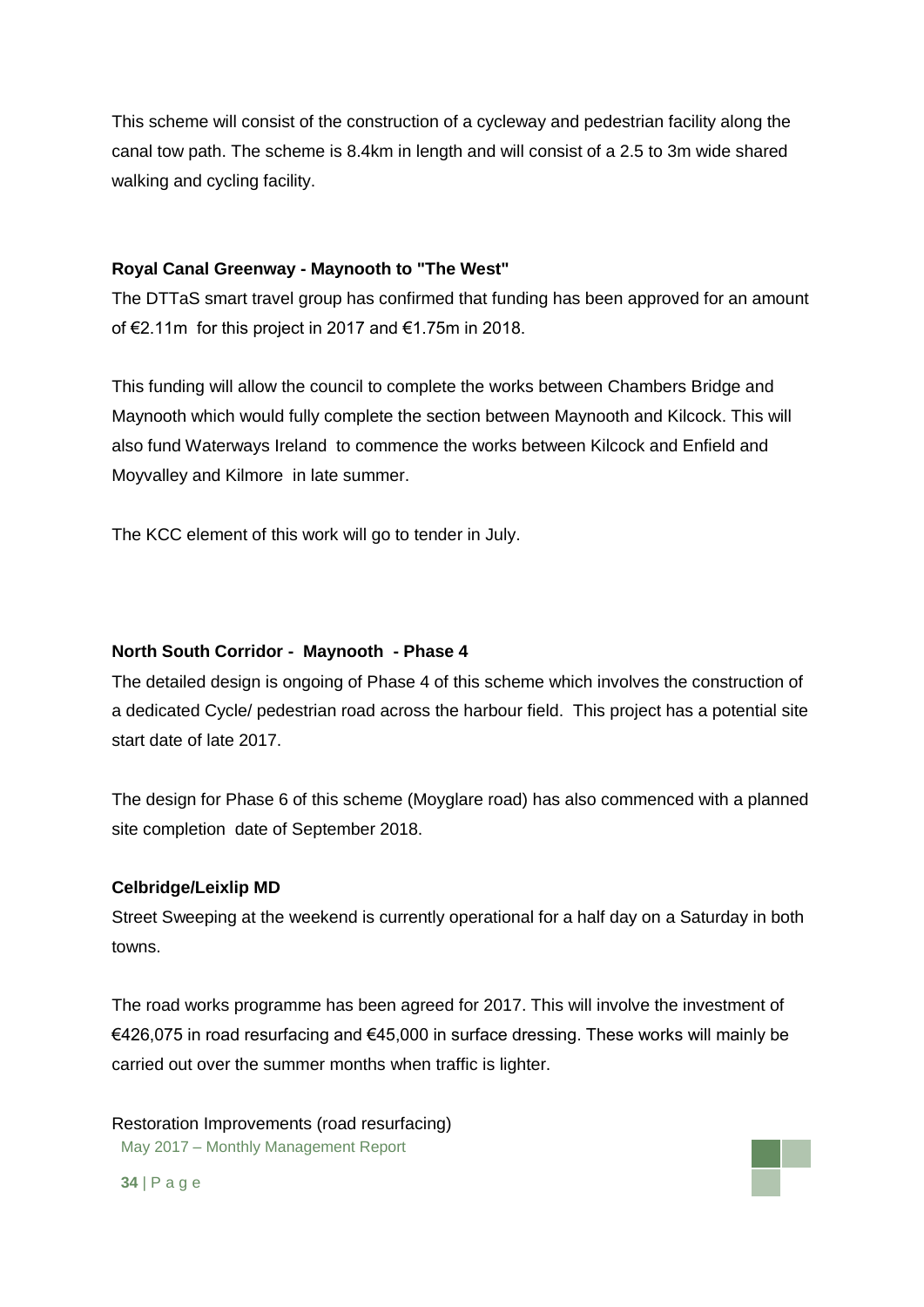Package 1 (Contractor Appointed)

- R404 Celbridge Road, Leixlip
- St Marys Park, Leixlip

Package 2 (Tendered Stage)

- Aghards Road, Celbridge
- R405 Hazelhatch Road, Celbridge

Package 3 (Design Stage)

• Ardclough Road, Celbridge – Design Stage

Restoration Maintenance (surface dressing)

Surface dressing works have been completed on the Barrogstown to Kilmacreadock road by the Oblisk.

The Members agreed the LPT for the district and have allocated  $\epsilon$ 277,000 to transportation for improvements to the districts roads and footpaths.

Projects at Design Stage

- Easton Road Leixlip
- Footpath and Bus Stop at Killeenlea
- Easton Park Entrance realignment
- Fencing in Crodaun Forest Park
- Loughnamona Traffic Calming
- Road and footpath improvements in Leixlip
- Leixlip Main Street Footpath improvements
- Castletown junction realignment (Leixlip)
- Footpath from Celbridge GAA to Tennis Club
- Footpath repairs from The Mill to St John of Gods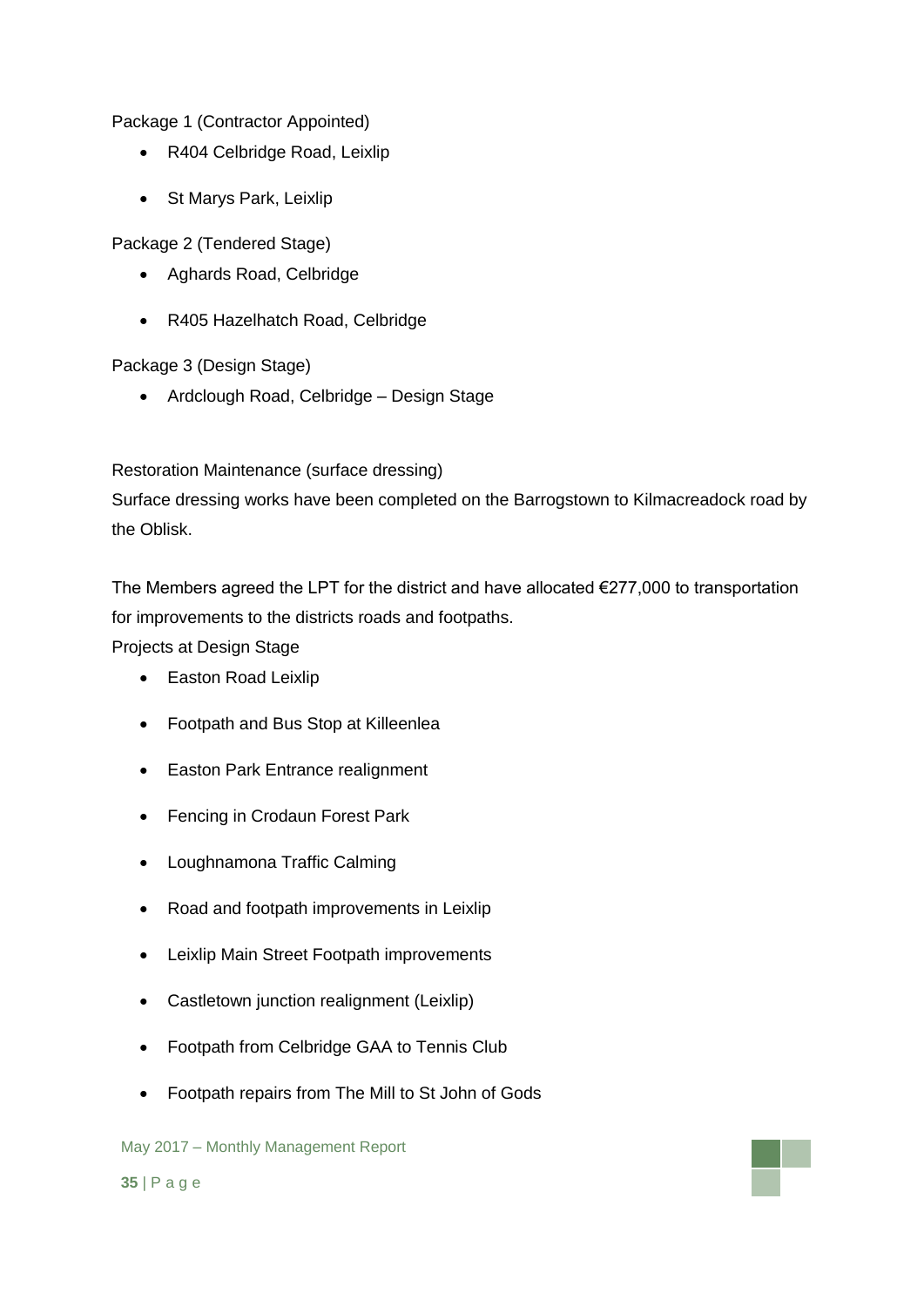- Pedestrian Crossing on Shinkeen Road , Celbridge
- Road Repairs St Patricks Park, Celbridge
- Footpath repairs in Ardclough

Projects Completed

- Extension of Anti Skid on Captains Hill footpath
- Footpath repairs at Primrose Hill School

## **Civil Defence**

Two Kildare Civil Defence Members were presented with the 1916 Commemorative Medal from the Minister with responsibility for Defence, Paul Kehoe T.D. at an event in Croke Park Stadium on 26 May 2017.

We provided assistance at the Darkness into Light event in Athy, Irish Vintage and Veteran Car Club event in Punchestown, Africa Day held in Newbridge, First Aid at event held in Sarsfield GAA and Safety Boat at a Regatta in Blessington.

## **Fire Service**

| <b>Operational Calls</b> |                         |                 |  |  |  |
|--------------------------|-------------------------|-----------------|--|--|--|
| <b>Station</b>           | <b>Total Calls 2016</b> | To date in 2017 |  |  |  |
| Newbridge                | 446                     | 180             |  |  |  |
| <b>Naas</b>              | 484                     | 146             |  |  |  |
| Athy                     | 262                     | 88              |  |  |  |
| Maynooth                 | 319                     | 89              |  |  |  |
| Monasterevin             | 190                     | 56              |  |  |  |
| Leixlip                  | 235                     | 58              |  |  |  |
| <b>TOTAL</b>             | 1936                    | 576             |  |  |  |

### **Incident Statistics for Kildare Fire Service**

| <b>Operational Calls 2017</b> |  |
|-------------------------------|--|
|-------------------------------|--|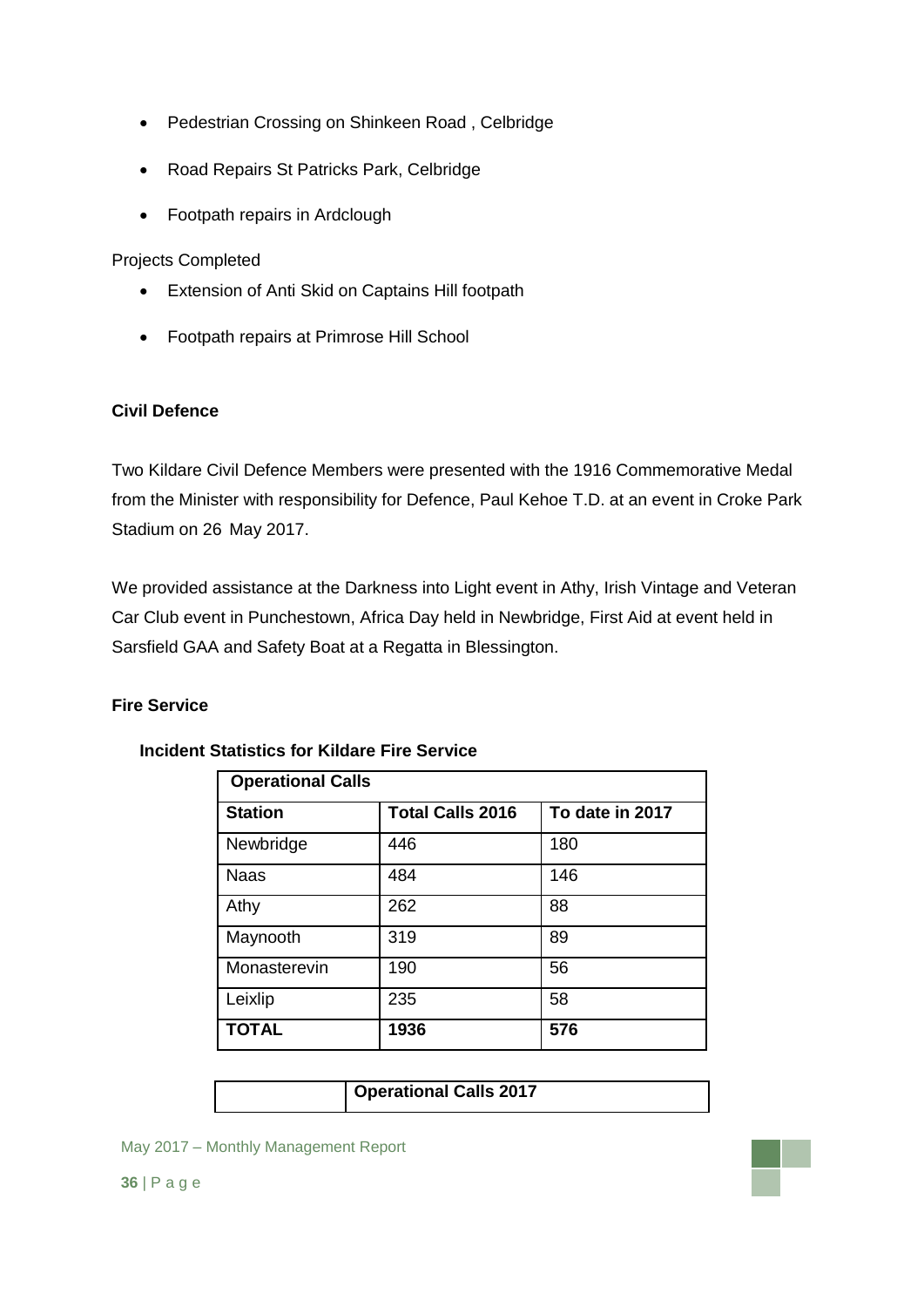| <b>Station</b> | Jan | Feb | <b>March</b> | <b>April</b> | May | June |
|----------------|-----|-----|--------------|--------------|-----|------|
| Newbridge      | 35  | 33  | 23           | 48           | 41  |      |
| <b>Naas</b>    | 39  | 29  | 32           | 46           | 34  |      |
| Athy           | 25  | 20  | 20           | 23           | 18  |      |
| Maynooth       | 30  | 16  | 18           | 25           | 22  |      |
| Monasterevin   | 12  | 18  | 9            | 17           | 12  |      |
| Leixlip        | 17  | 8   | 17           | 16           | 15  |      |
| <b>TOTAL</b>   | 158 | 124 | 119          | 175          | 142 |      |

## **Fire Safety**

|      | <b>No. Inspections</b> | <b>No. Premises Inspected</b> |  |  |  |
|------|------------------------|-------------------------------|--|--|--|
| 2016 | 127                    | 107                           |  |  |  |
| 2017 | 42                     | 40                            |  |  |  |

|      | No. Fire Safety Complaints |
|------|----------------------------|
| 2016 | 19                         |
| 2017 | 13                         |

|      | <b>No. Fire Safety Certificates</b> |
|------|-------------------------------------|
| 2016 | 154                                 |
| 2017 | 60                                  |

|      | <b>No. Planning File Comments</b> |
|------|-----------------------------------|
| 2016 | 432                               |
| 2017 | 219                               |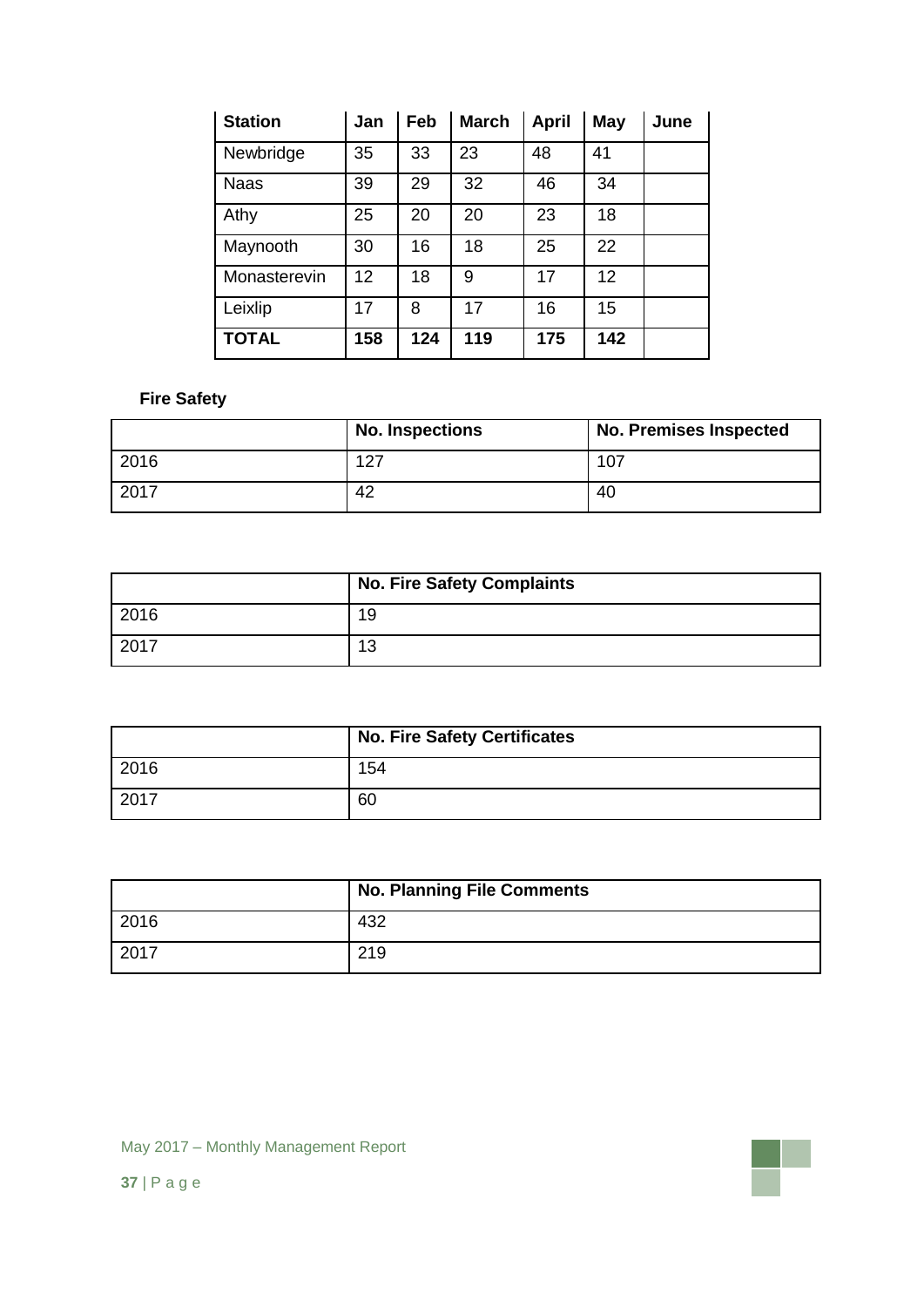## **Economic, Community and Cultural Development**

### **Economic Development**

## **Town and Village Renewal**

The Town and Village Renewal Scheme 2017 recently launched for 2017, there will be €20 million in funding for rural towns and villages for projects. The scheme is specifically targeted at rural towns and villages with populations of less than 10,000. Applications from towns can range from  $\epsilon$ 20,000 to a maximum of  $\epsilon$ 100,000. Funding of up to  $\epsilon$ 200,000 will also be considered for a limited number of projects which can deliver exceptionally strong economic benefit to a town and its outlying areas.

Following a open forum and information meeting 13 expression of interests were received – 2 are ineligible as it stands (1 may re-submit) as they applied for too little i.e. the minimum grant available is 20k.Kildare County Council may submit a maximum of 15 applications to government for consideration .All applicants have been notified and are either submitting feasibility of capital applications by close of business 28 June 2017 .Applicants were offered assistance to complete submissions by the LOCAL ENTERPRISE OFFICE office .

| Town/Village Covered                | Category       | <b>Applicant Group</b>                               | Funding<br>Requested |
|-------------------------------------|----------------|------------------------------------------------------|----------------------|
| Towns on the Gordon Bennet<br>Route | 5001-<br>10000 | The Gordon Bennet Touring Route Development<br>Group | €50,000              |
| <b>Derrinturn</b>                   | 5000           | <b>Carbury Community Centre</b>                      | €3,500               |
| Robertstown                         | $5000$         | Robertstown Community Amenities Association          | €30,000              |
| Monasterevin                        | $5000$         | <b>Monasterevin Community Centre</b>                 | €175,000             |
| Athy                                | 5001-<br>10000 | <b>Athy Enterprise Centre</b>                        | €80,000              |
| Kilcock                             | 5001-          | <b>Kilcock Tourism Group</b>                         | €200,000             |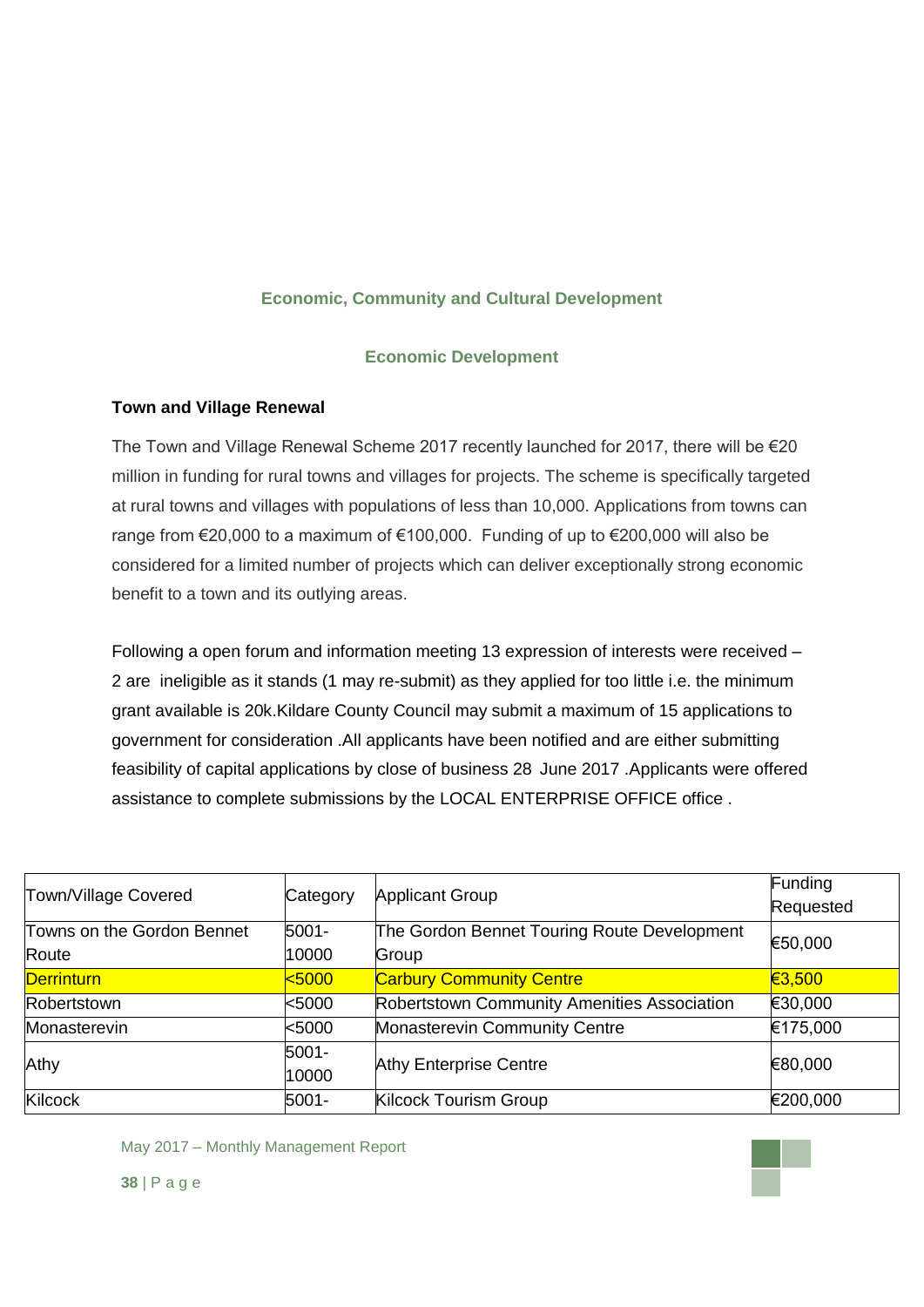|                          | 10000             |                                         |         |
|--------------------------|-------------------|-----------------------------------------|---------|
| <b>Clane</b>             | 5001-<br>10000    | <b>Clane Community Council</b>          | €40,000 |
| Monasterevin             | $5000$            | Portarlington Union of Parishes         | €70,000 |
| Ardclough                | $5000$            | Ardclough Village Centre Ltd            | €90,000 |
| <b>Ballymore Eustace</b> | $5000$            | <b>Ballymore Eustace CDA</b>            | €90,000 |
| Monasterevin             | $5000$            | Monasterevin Tidy Towns                 | €80,000 |
| <b>Kildare Town</b>      | $5001 -$<br>10000 | <b>Kildare Town Chamber of Commerce</b> | €12,500 |
| Narraghmore              | $5000$            | Narraghmore Development Association     | €80,000 |

## **Shop Front Grant Scheme update To May 2017**

| <b>MD</b>        |   | Budget     |   | <b>LPT</b>               | <b>Total Budget</b> |         | <b>Successful Applications</b> |     |   | Remaining     |   |        |
|------------------|---|------------|---|--------------------------|---------------------|---------|--------------------------------|-----|---|---------------|---|--------|
|                  |   | Allocation |   | Allocation               |                     | 2017    |                                |     |   | <b>Budget</b> |   |        |
|                  |   |            |   |                          |                     |         |                                |     |   |               |   |        |
| <b>ATHY MD</b>   | € | 30,000     | € | $\overline{\phantom{a}}$ | €                   | 30,000  |                                | 12  | € | 12,180        | € | 17,820 |
| ICB LX MD        | € | 30,000     | € | $\overline{\phantom{a}}$ | €                   | 30,000  |                                |     | € | 12,635        | € | 17,365 |
| <b>KD NB MD</b>  | € | 30,000     |   | € 14,050                 | €                   | 44,050  |                                | 24  | € | 43,684        | € | 366    |
| <b>IMAYNOOTH</b> | € | 30,000     |   | € 10,000                 | €                   | 40,000  |                                | 51  | € | 34,821        | € | 5,179  |
| <b>NAAS</b>      | € | 30,000     |   | € 10,000                 | €                   | 40,000  |                                | 17  | € | 32,067        | € | 7,933  |
|                  | € | 150,000    |   |                          | €                   | 184,050 |                                | 111 | € | 135,387       | € | 48,663 |
|                  |   |            |   |                          |                     |         |                                |     |   |               |   |        |

# **Kildare Local Enterprise Office (LEO) will be the "first-stop-shop" for micro and small businesses for Brexit guidance**

Kildare LEO is preparing a range of financial and advisory supports for businesses challenged with future Brexit decisions:

- Businesses currently exporting directly to NI/UK
- Businesses who have business suppliers UK based
- Who's customers are exporting to NI/UK (i.e. where they are part of a supply chain)
- Or Business trading domestically or into other EU countries where their main competitor is UK based

### Services include:

Access to the 'Brexit SME Scorecard' online tool where micro and smaller businesses can self-diagnose their readiness for Brexit; <https://prepareforbrexit.virtual-adviser.com/> The

May 2017 – Monthly Management Report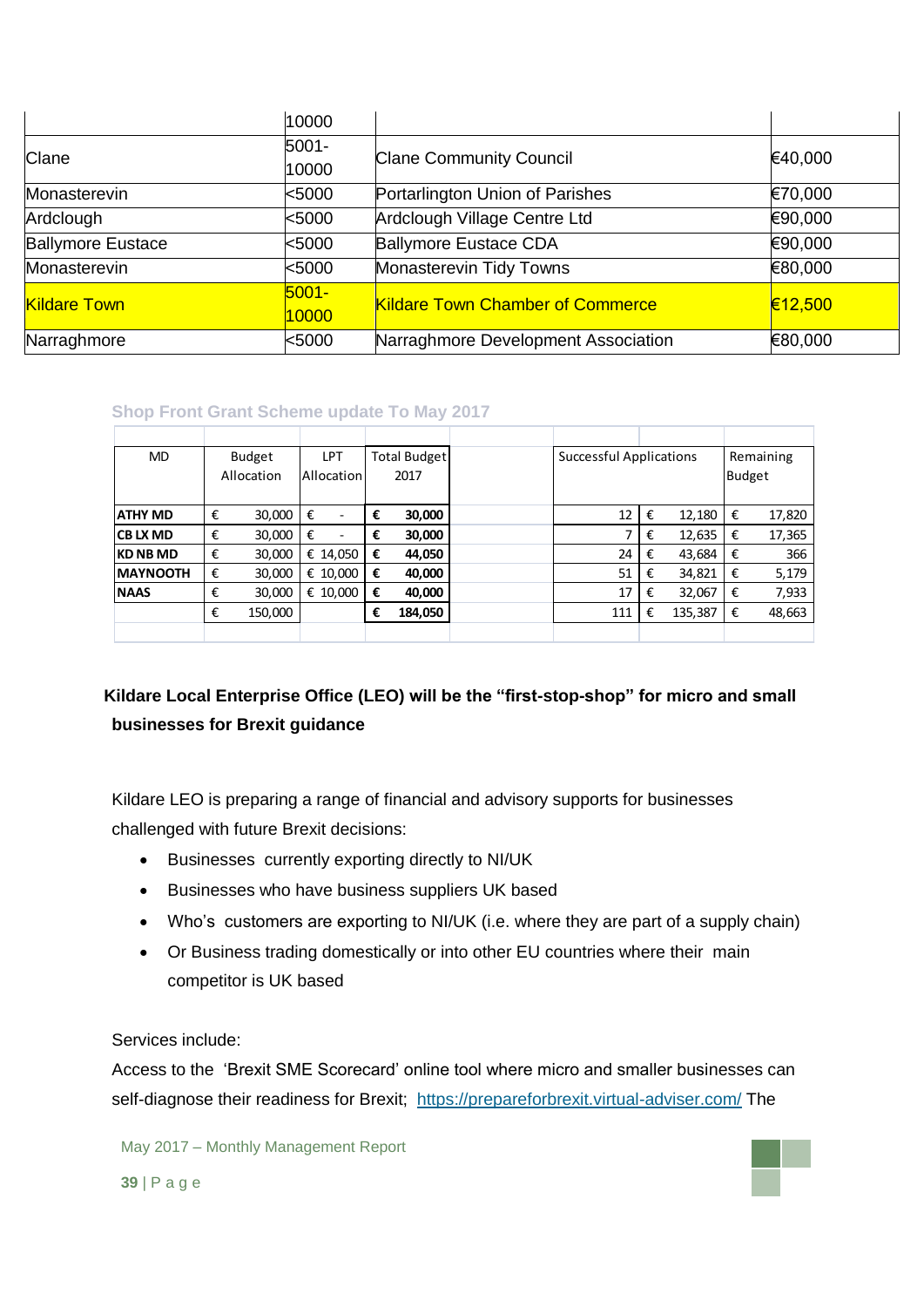scorecard will enable these companies to take the first step in preparing for Brexit by conducting their own assessment of areas of potential risk and opportunity, and to then to develop a plan of action in response.

- A 'Technical Assistance for Micro-enterprises' grant to help LOCAL ENTERPRISE OFFICE clients to find new markets and exports;
- Rollout of 'Lean for Micro' nationwide which will make small businesses more efficient and competitive
- A 'LEO Innovation and Investment Fund' pilot programme to support innovation in microenterprises and get them investor ready to scale their businesses;
- Tailored mentoring to address Brexit related business challenges;
- Training on specific Brexit challenges, including financial aspects; and
- Continued information, advice, and guidance across all 31 LOCAL ENTERPRISE OFFICEs and regionally.

## **Local Enterprise Office and Kildare County Council are currently putting a proposal together to apply for part of the Regional Enterprise Development Fund .**

A new Regional Enterprise Development Fund of up to €60m has been launched .This competitive funding has been provided by the Department of Jobs, through Enterprise Ireland and is a key action to support the Regional Action Plan for Jobs and the Action Plan for Rural Development. The fund is aimed at accelerating economic recovery in every part of the country by delivering on the potential of local and regional enterprise strengths. The Fund will support significant collaborative regional initiatives to build on specific industry sectoral strengths and improve enterprise capability, thereby driving job creation.

### **The Scope of the submission -deadline 18 of August 2017.**

The purposely is a collaboration between Enterprise Ireland I ,Kildare County Council ,Kildare LEO ,Maynooth University ,Chamber of Commerce ,(others yet to be confirmed ) the project is a new, purpose built, 'co-working' incubation and accelerator space in Naas, Kildare for technology entrepreneurs and technology businesses, specifically those involved in the digital economy, internationally traded services, and high tech manufacturing, key strengths of the Mid East Region.We will provide space, a co-working community, the supports and networks that technology entrepreneurs and businesses need to start, internationalise, and grow their businesses, and access to shared 'innovation tools' (shared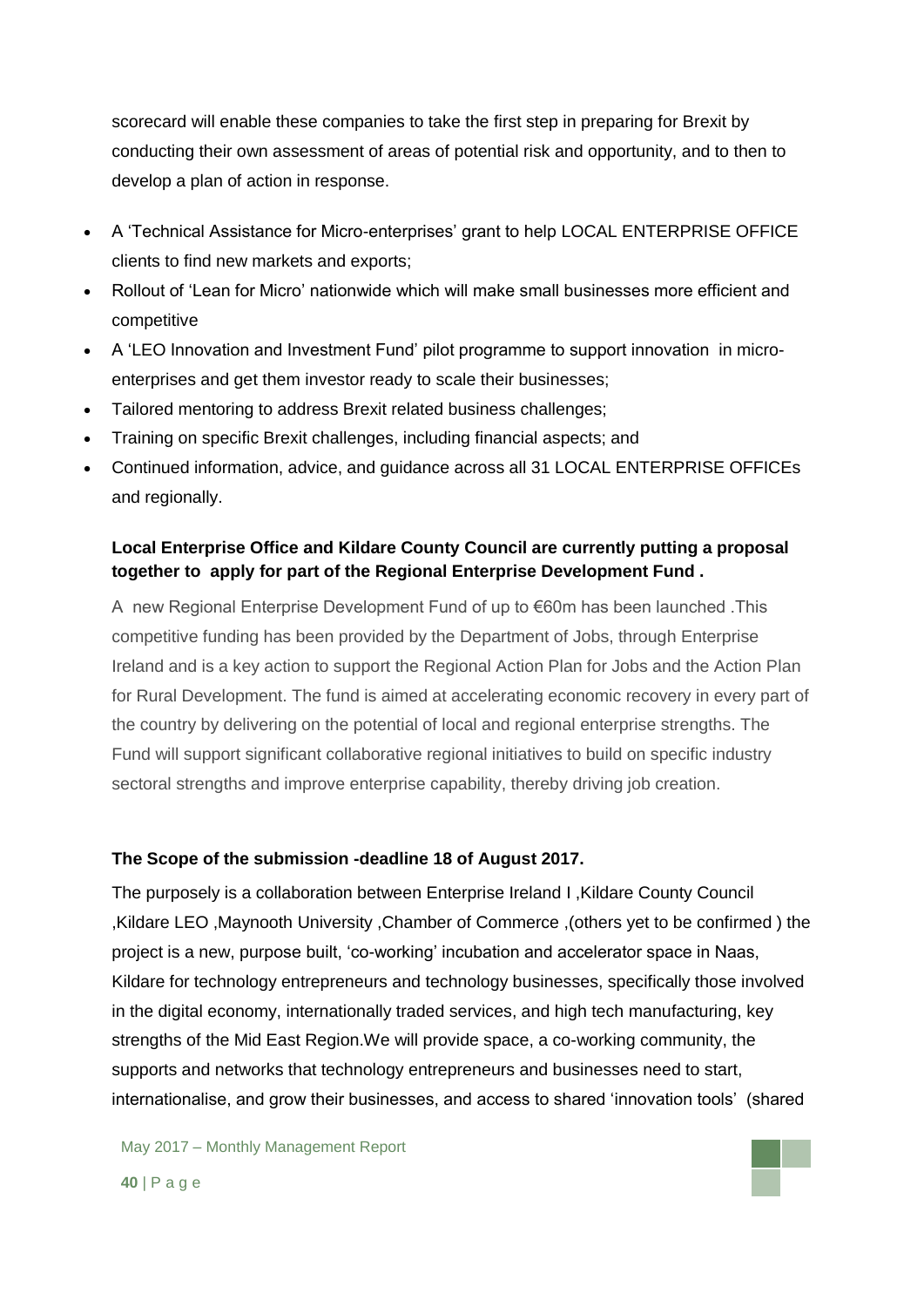production / 'maker-space' facilities - such as rapid prototyping facilities, including 3D printers),. The intent is that the new space will be a significant 'step' change in the provision of space that fosters work, incubation and innovation, relative to existing space in the Mid - East Region**.**

## **New Local Enterprise Office (LEO) Innovation Investment Fund Launched**

The LEO Innovation Investment Fund Pilot has just been launched and offers a great opportunity to clients of Local Enterprise Office Kildare. Full details of the programme and the application system are both available at [www.liif.ie](http://www.liif.ie/)

This is a pilot programme which is targeting existing Local Enterprise Office clients looking to undertake innovative developments or who now want to consider starting up an innovative new business. There are 4 components to the offer:

1. €1.5m Investment Fund targeting investor ready LOCAL ENTERPRISE OFFICE clients (clients with a short/medium term funding requirement over the next 3 to 6 months ideally). A maximum Grant Investment of €25k will be potentially available to successful clients.

## Update on HP employee engagement

Kildare LEO is actively working with HP Inc plant management at Leixlip in Co Kildare providing range of entrepreneurial courses and start up mentoring to Employees who are effected by the upcoming layoff. A 4 week Start Your Own Business programme is just completed with a second starting on the 18 June . 30 individuals have participated in this program to date and are now availing of mentoring.

### **Women in Business Awards**

May 2017 – Monthly Management Report Women from the world of business gathered recently to celebrate their success at the Gala Dinner and Business Awards hosted by Network Ireland Kildare and supported by Kildare Local Enterprise Office in the Manor House, Palmerstown House Estate, Johnstown . Minister for Jobs Enterprise and Innovation, Mary Mitchell O'Connor was guest speaker for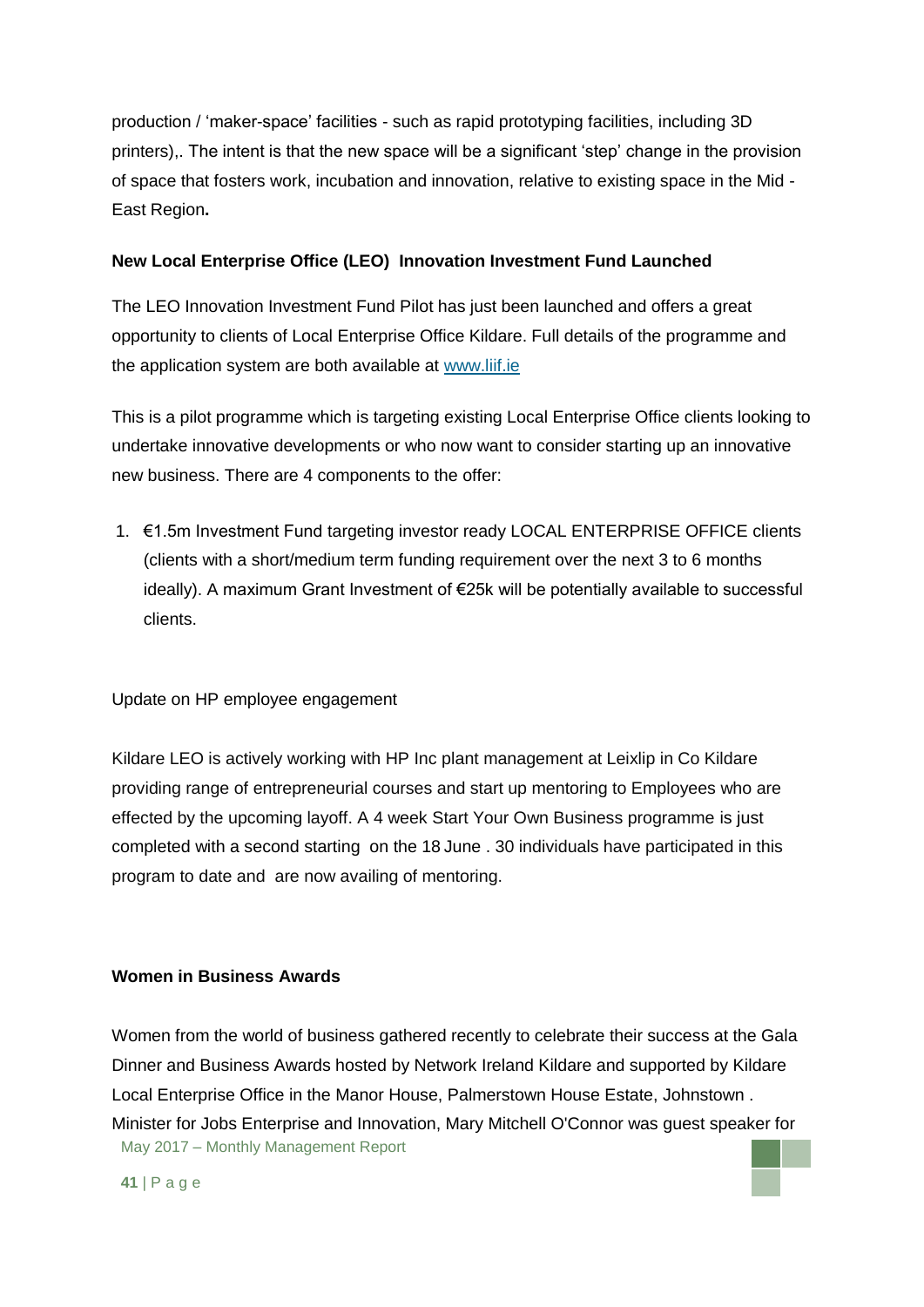the evening. Judges Jacqui Mc Nabb, Kildare Local Enterprise Office; David Fanning, A.I.B. and Jill Kerby, Financial Journalist/Advisor had the pleasure of choosing the deserved winners from a wealth of candidates on the evening.



## **Launch of Meet the maker**

The LEO has launched its monthly meet the maker event. 'Sam agus Nessa' was on the premises in person in person on Friday 26<sup>t</sup>May 2017 from 09:30 am to showcase their products. They were located at the craft café unit on Level 0 outside the motor tax office where staff and public had an opportunity to meet the craft people behind this months' display. Sam agus Nessa products were purchased on the day or through their website [www.samagusnessa.comreception](http://www.samagusnessa.comreception/) .A second unit has been commissioned for the reception area and will be populated by clients before 27 June

# **Broghies Ireland won the regional award (Mid East Region) at the National Enterprise Awards**



May 2017 – Monthly Management Report **42** | P a g e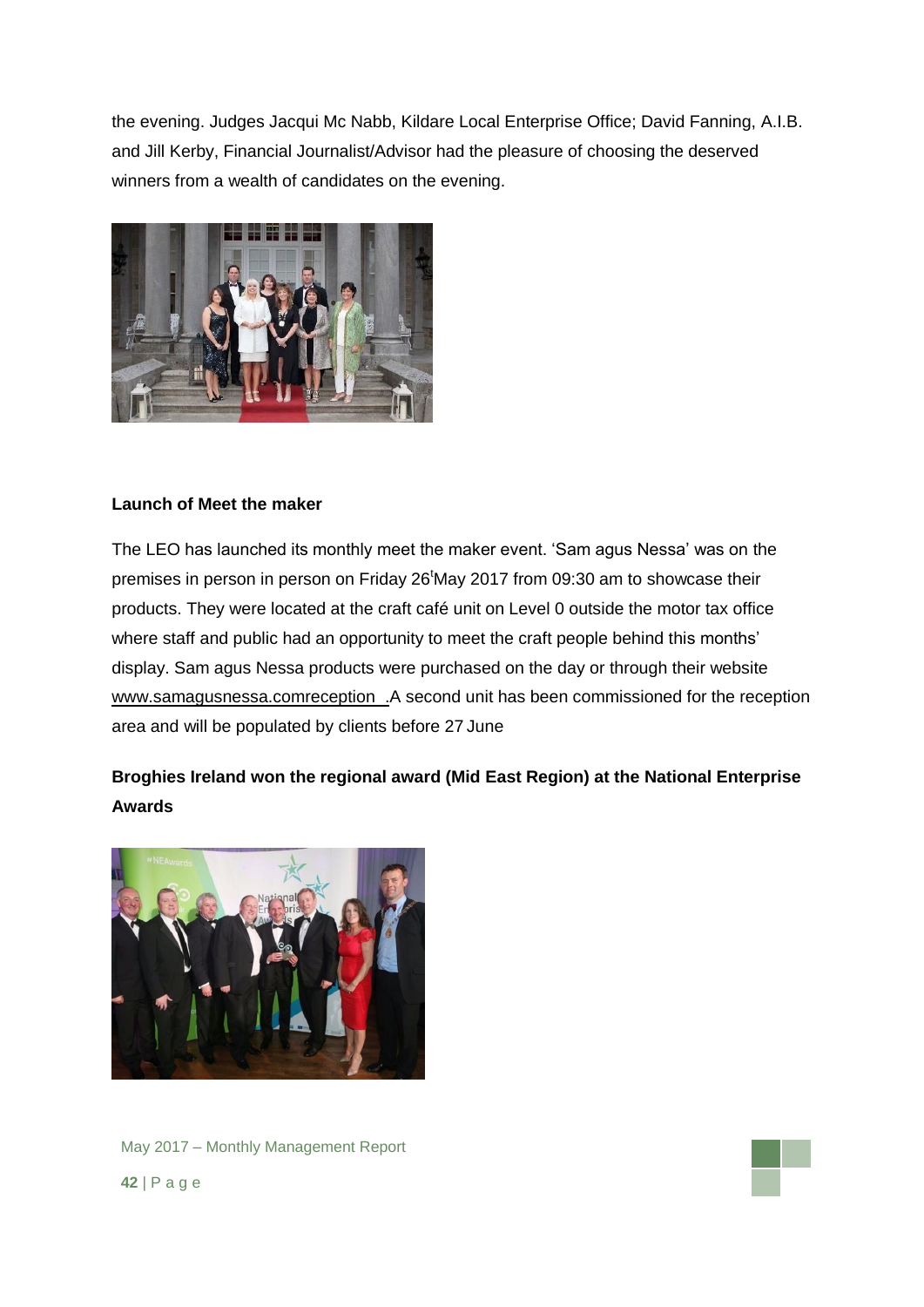## **Broghies Ireland (supported by Local Enterprise Office Kildare)** produce and

distribute Broghies, a healthy, low fat crispy, tasty and extremely versatile snack made from wheat. The food manufacturing business is expanding rapidly, with plans to develop new varieties of Broghies made with corn and chickpeas. Broghies Ireland supplies independent and major supermarket chains, with substantial sales already achieved in Ireland, with plans to expand to the UK and Europe.

## **Number of Staff:** 9 (full-time) **Promoter:** Martin Walsh **W:** [www.broghiesireland.com](http://www.broghiesireland.com/)

The awards - which were presented in the Mansion House - are organised by the Local Enterprise Offices every year to celebrate Ireland's micro-enterprises.

### **Dates For Your Diary:**

### **Kildare County Show**

Kildare County Show takes place on 18 June 2017 in Athy by way of support for the revival of this historic event Kildare County Council is providing a marquee to show case the best in craft, food and manufacturing across the county co ordinated by the Local Enterprise Office 28 companies are participating all for the first time .

## **Awards presentation for concept competition**



Kildare County Council & LOCAL ENTERPRISE OFFICE launched a major drive to spur entrepreneurial individuals across the community to develop innovative business proposals as part of the Concept Competition 2017. This is a great opportunity for ambitious and enterprising individuals to develop their entrepreneurial skills, whilst also giving them a chance to win prizes which includes a prize fund of over €2,500. The Concept Design competition is co-sponsored by the Kildare Nationalist. A key priority of the competition is to get the people of Kildare thinking about starting up their own business as a career option in

May 2017 – Monthly Management Report **43** | P a g e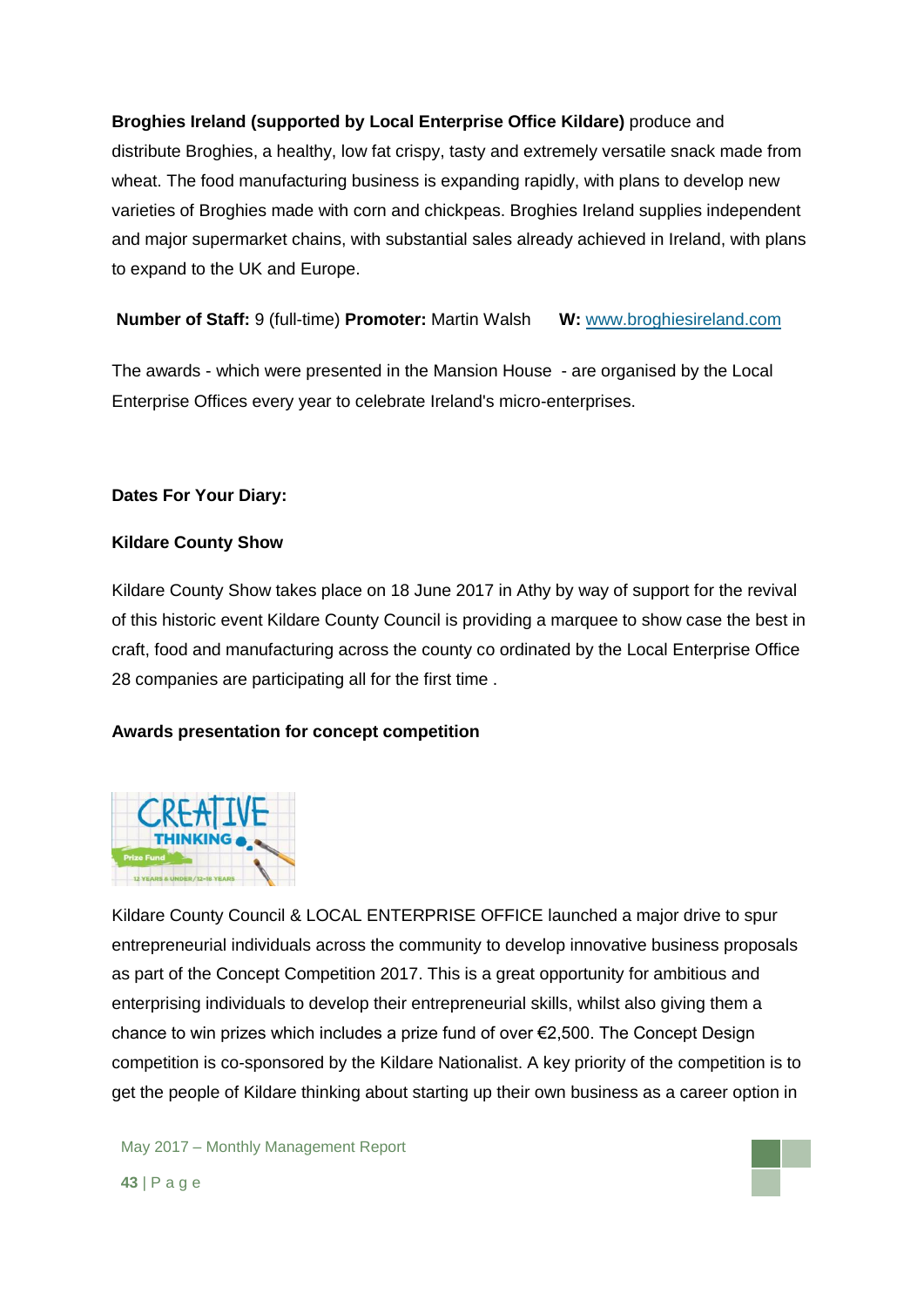the future. Exhibition of finalists will take place on the 18 June at the County Show where prize winners will be announced and awarded prizes by Mayor Ivan Keatley at 2.00pm.

# **Local Enterprise Office (LEO) briefing for Online Trading Vouchers -€2,500 for businesses wishing to improve their online presence.**

Tuesday 20 June Kildare LEO will be hosting a briefing session on access to online trading Vouchers seminar in Áras Chill Dara. The online trading voucher offers a voucher up to €2,500 for businesses wishing to improve their online presence. LEO team will highlight key tips for improving online presence which include: Plan Your Site; Use Good Imagery; Have a High Speed Internet Connection; Minimize Clicks; Easy to Pay; Use Social Media and Analytics. Participants are also afforded the opportunity to work with web developers.

## **LOCAL ENTERPRISE OFFICE (LEO) SUBSISIDED SHARED KITCHEN FACILITIES IN BALITORE KILDARE TO BE LAUNCHED ON 27 JUNE AT 5.00 PM**

Kildare LEO has worked with Tom Tracey Acorn Kitchens to provide a brand new facility in Ballitore for start-ups providing a space to cook, prepare and store food. The rent is subsidised by LEO for all food start ups in County Kildare ,potential clients should contact the LEO office for further details . The official launch is on 27 June in Balitore is at 5.00 pm and will be launched by Mayor Ivan Keatley



<http://www.acornkitchens.ie/>

ONGOING ACTIVITIES

The local businesses under 10 employees manufacturing or international traded services can apply for Priming, Business Expansion and Feasibility Study Grants, Export Marketing Grants, Any Business can apply for Trading Online Vouchers and Shopfront Improvement

May 2017 – Monthly Management Report

**Grants**